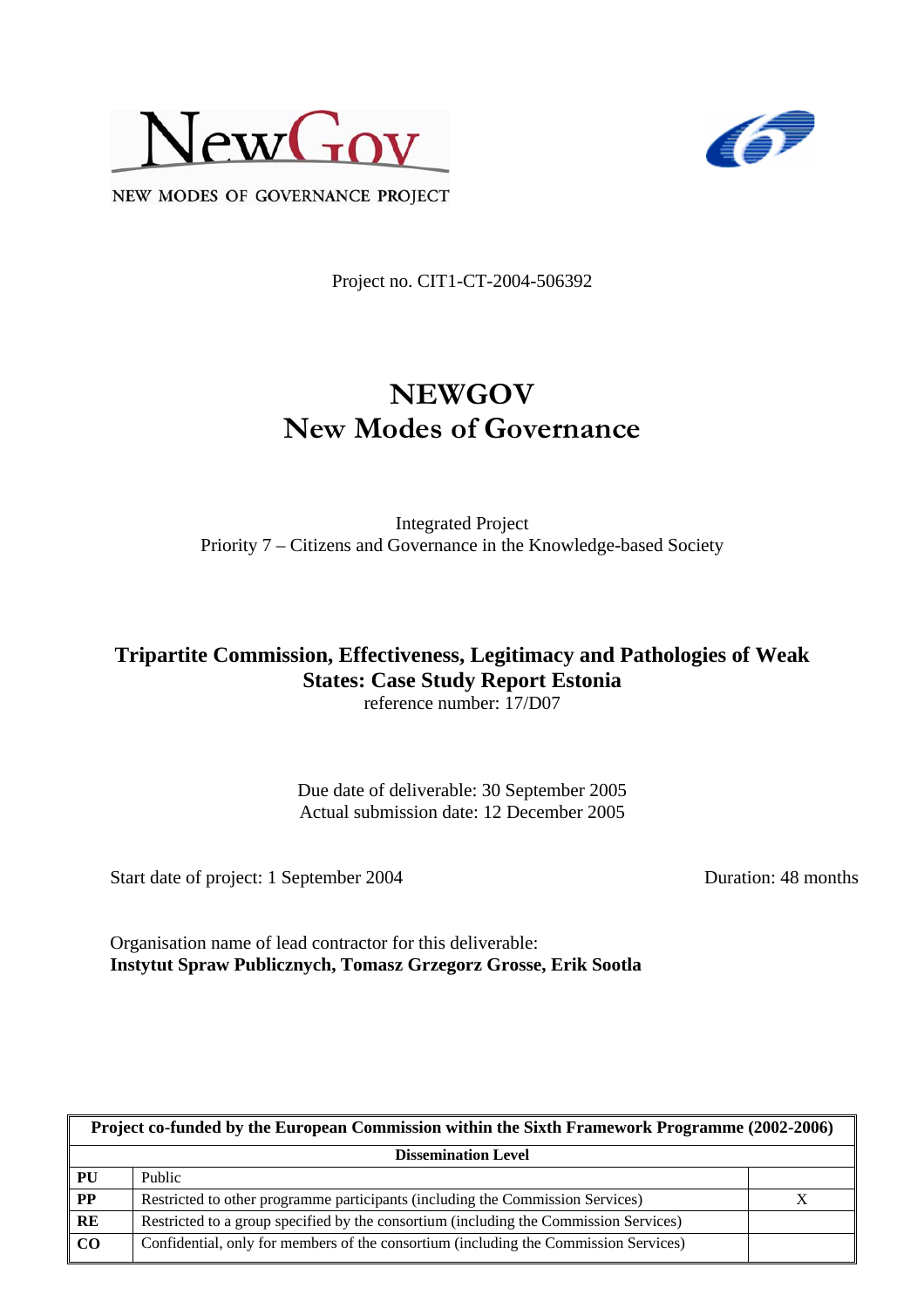### **Summary**

The report presents the results of the research on the institutions of social dialogue and of tripartite relations in Estonia. The research was conducted in summer and autumn 2005. The research focused on the role of the government and of social partners in the Social and Economic Council and the tripartite negotiations as the main institutions of social dialogue in Estonia. The role and influence of the government in the Social and Economic Council and tripartite negotiations as well as the entire social dialogue was of particular interest. In order to get the deeper insight into functioning of the Council and the roles of the social partners within it, three issues were selected as particular examples of tripartite relations in Estonia: (1) the debates over the adoption of the new Labour Code (e.g. Employment Contract Act) (1989-2005); (2) the debate concerning the negotiations over the minimum wage level in the national tripartite negotiations' rounds (1993-2005); (3) the specific of drafting the Estonian National Action Plan for Employment (2000-2005). The cases presented give a systemic rather than particular overview of the functioning of tripartite and social relations in Estonia as well as draw upon the concrete particularities of developing 'good governance' in Estonia.

The research used in-depth semi-structured interviews with major actors of tripartite arena and monitored the media debate concerning tripartite and social dialogue issues. The research was heavily supported and cross-referenced to the available academic and official analytic materials such as articles and reports concerning Estonia and Central and Eastern European countries in general.

The report begins with the presentation of the hypotheses and methodology as well as with a definition of authors' understanding of governance paradigm and, in particular, the criteria of 'good governance' as a measurement stick of social dialogue and tripartite relations. The middle part of the report analysis in-depth three basic building blocks of tripartite relations in Estonia: the formal-legal background, the state and organization of social partners and the overall structure of tripartite relations. The concluding part presents three specific cases of tripartite relations in Estonia and further analytically draws upon the issues of legitimacy, efficiency, accountability and transparency in Estonian tripartite relations.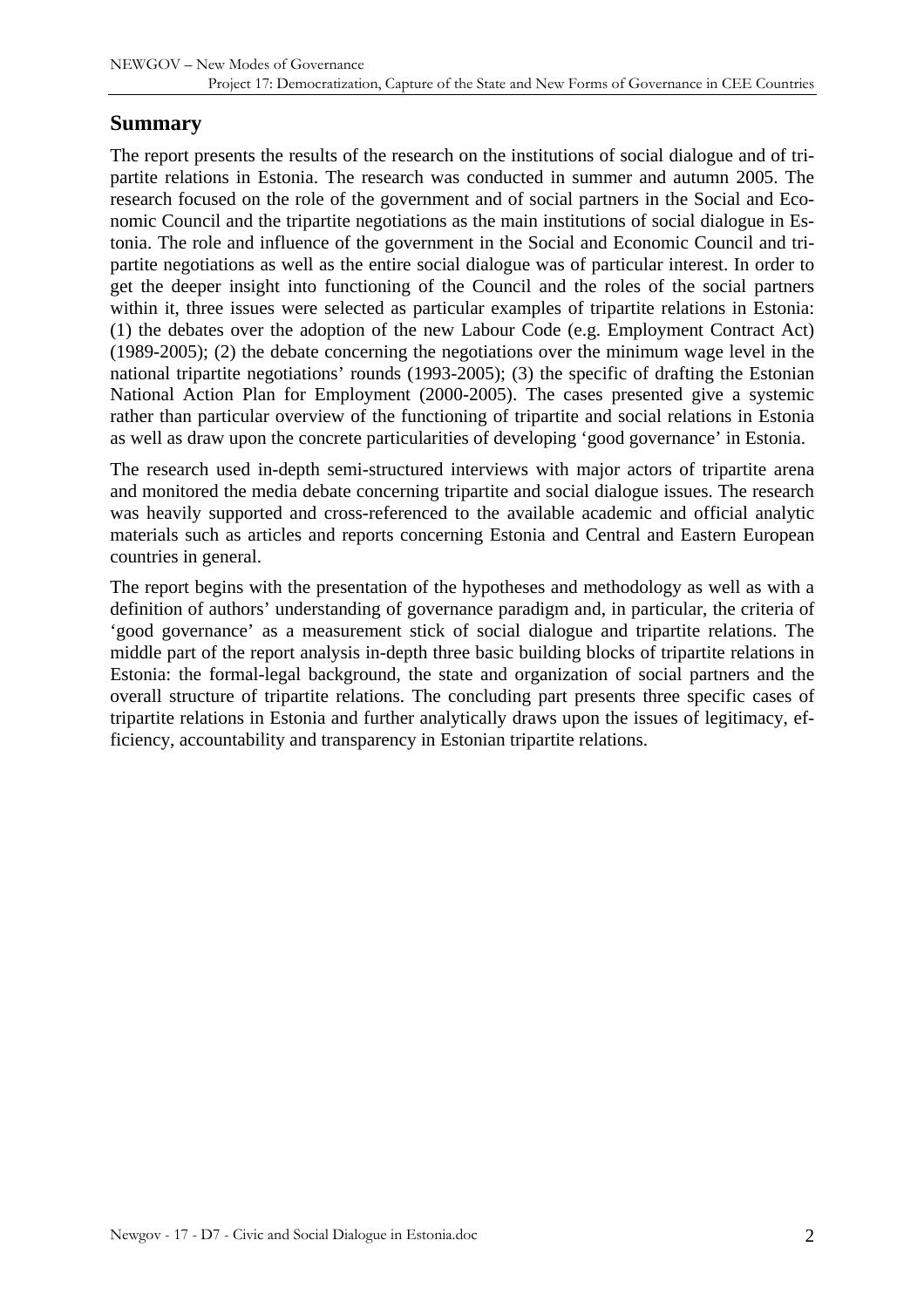## **Contents**

| ACCOUNTABILITY AND TRANSPARENCY ISSUES IN TRIPARTITE RELATIONS IN ESTONIA 28                   |  |
|------------------------------------------------------------------------------------------------|--|
|                                                                                                |  |
|                                                                                                |  |
|                                                                                                |  |
| Monitoring and control over the implementation of tripartite and other collective agreements30 |  |
|                                                                                                |  |
|                                                                                                |  |
|                                                                                                |  |
|                                                                                                |  |
|                                                                                                |  |
|                                                                                                |  |
|                                                                                                |  |
|                                                                                                |  |
|                                                                                                |  |
|                                                                                                |  |
|                                                                                                |  |

## **Table of Figures and Graphs**

TABLE 1. THE SHAPE OF TRADE UNION MEMBERS AMONG SALARIED WORKERS 1998-2001 (%)...............................10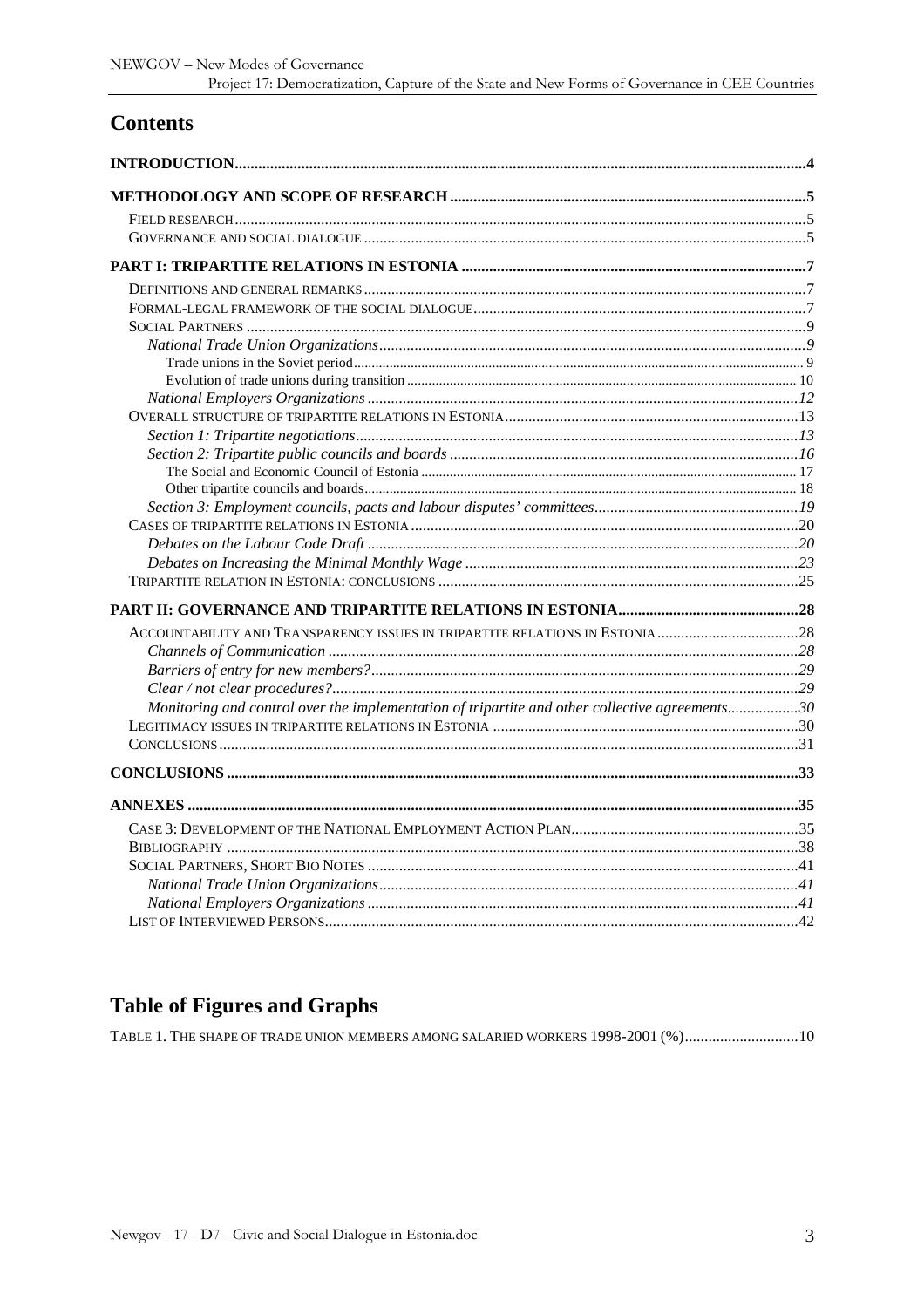## <span id="page-3-0"></span>**Introduction**

Current report presents the analysis of social dialogue and, in particular, of tripartite relations between the government, the employers' and employees' organizations in Estonia in the last 15 years. The report also analyses the role and functioning of formal arenas of tripartite negotiations such as the Social and Economic Council of Estonia.

There is a number of hypotheses that guide current report and are a basis for conclusions. We presume that soviet past of transition countries in CEE has a major effect on shaping of social dialogue through mentality, administrative culture and procedures. In particular, we presume that socialist legacy conditions the superficial way that social dialogue is introduced in the political way and that this hinders the real decision-making powers of social dialogue arenas.

We presume that the results of introduction of new governance methods in transition countries will manifest themselves in a longer perspective, since there is a conflict or misunderstanding of the goals, problems, structures and processes introduced by the liberal-democratic practice as one of its varieties and the deeply rooted socialist practice and way of thinking.

We presume that mere copying of Western models would only provoke incompatibility of new and existing societal and political structures as well as bring forward the weaknesses of transition state organization such as the lack or weak decision-making transparency and other political processes, lack or insufficient accountability of political actors vis-à-vis the society, unclear competences of government and the lack of formal rules purporting to the social dialogue organization and especially obligations of actors involved in the dialogue. The exact way that new modes of governance are introduced should be country specific accounting for the circumstances, cultures, traditions, political system etc.

On the other hand, although formally the introduction of new modes of governance or in our case the establishment and design of reforms of social dialogue can be assessed as satisfactory, new modes of governance fail to solve social and political problems and effectively tackle the delivery of public policies since their goal is transposition of Western best practices and not resolution of social problems as such.

In many respect the EU and other international bodies have had a very positive effect on the introduction of new forms of governance in transition countries. However, we presume that in many instances this conditionality set by external pressure leads to merely *pro forma* introduction of the basic elements of new modes of governance. New modes of governance often have contradictory goals to other public policies' goals and find themselves in a minor position, when in comes to choosing between contradictory goals. For instance, social dialogue is a lengthy resource-dependent process. In this way introduction of social dialogue practices is contradictory to the widespread postulate of cost-effectiveness as part of administrative reform. As a result the government and parties might be interested in developing only those elements of social dialogue, which provide immediate measurable results such as electoral support of trade unions' and support of business corporation during policy-making.

Overall, many of the factors of social dialogue and new modes of governance that have been raised hint to and steam from the state of transition of CEE countries. In general, we presume that political processes and political system at large still lack a fundamental basis and suffer from radical interpretation of democratic and market values as well as from instability. For instance, in parliamentary systems the role of political parties is overemphasized and parties tend to be unwilling to share their power with social partners. Also, the rapid change from state controlled to free market and yet unclear separation of competences between the market and the government might have propelled people's unconditional belief in the absolute power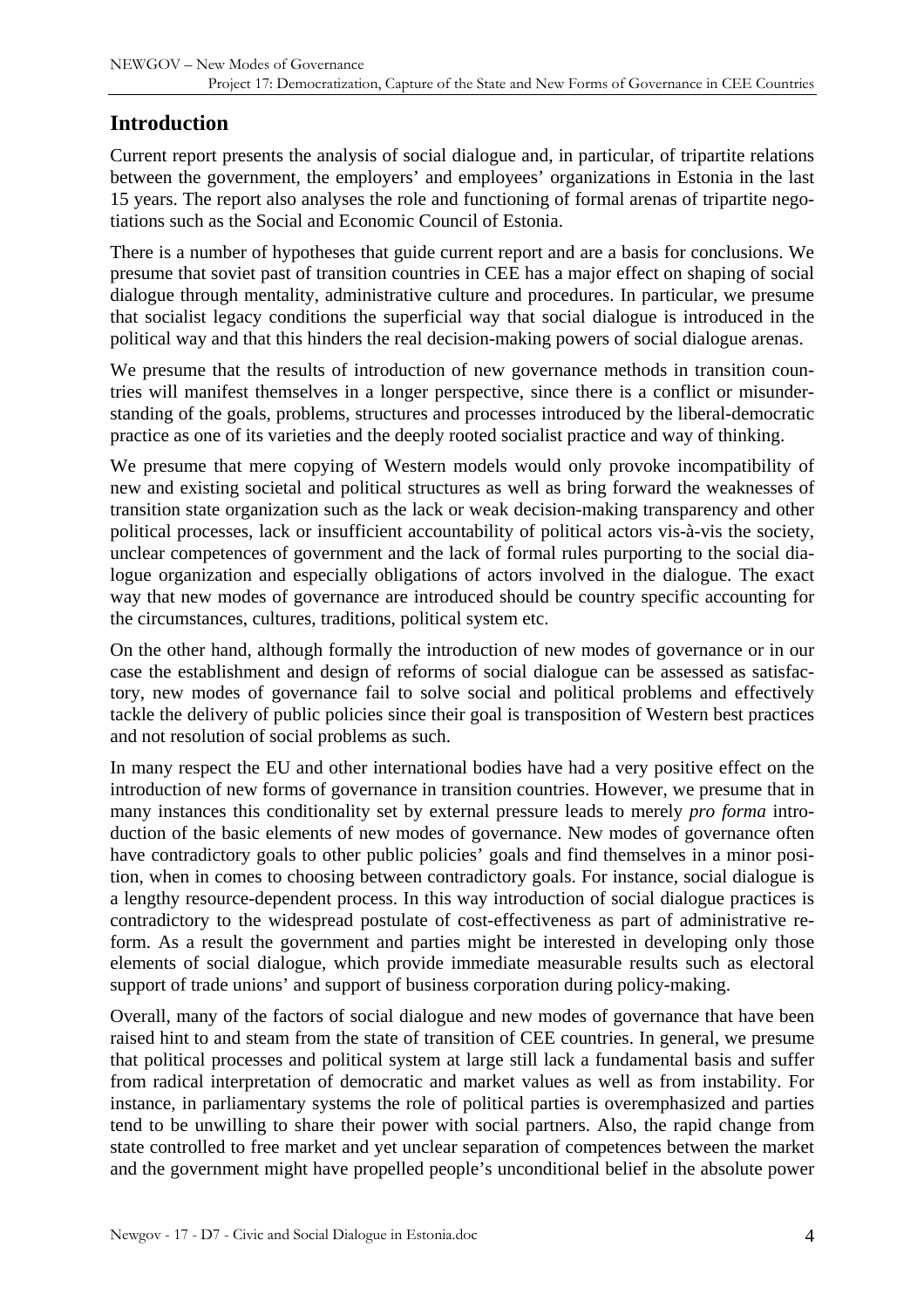<span id="page-4-0"></span>of self-regulation and neglect of market failure, which could be termed as 'market mantra'. We presume that these exemplary problems have had a serious negative effect on the development of social dialogue in Estonia.

These hypotheses will be tested and investigated in the following report. We will attempt to see to whether and to what extent they are correct in the case of Estonian social dialogue.

## **Methodology and scope of research**

Current section will describe in brief the method of research: first, there will be a description of factual and analytical materials as well as of the field method used in the research; second, the section will draw upon the theoretical approach used in the research, namely governance and its connection to the topic of social dialogue and tripartite relations.

#### **Field research**

The field research conducted in September-October 2005 contained seven semi-structured interviews with major actors of social dialogue in Estonia: heads of trade unions associations, chief of employers association and former and current government officials. The choice of interviewees triangulates the whole range of different and often controversial opinions and views on social dialogue. By comparing and opposing these controversial opinions it was possible to deduct common concerns as well as to recreate an objective (to a certain degree) picture of the process of dialogue. Since social dialogue is developed almost unexceptionally at the national level and since within the social partners and on the part of the government there is a very strong focus on personalities, the interviewees have been chosen among those who participated in social dialogue and headed the participating organizations.

Due to very low institutionalisation of social dialogue there are very few documents concerning the state and progress of social dialogue available. Current research relied mainly on the analyses made by Estonian and foreign experts concerning both social dialogue and employment policy issues. Among the official documents used is only national legislation on trade unions, collective agreements, labour dispute and the employment policy. The analysis also concerned tri- and bipartite agreements between trade unions, employers and the government.

#### **Governance and social dialogue**

Within the current project we look at the problems of implementation of the new modes of governance in the democracies of Central and Eastern Europe. Methodologically, before departing onto research it would be correct to set the definitions of what governance is, whether and how it is applied in Central and Eastern European countries and how do we associate it to the tripartite relations and social dialogue in general. In current section we will set the criteria, which use to evaluate social dialogue in the perspective of governance approach.

In our understanding there is hardly any definition of governance. It is rather defined negatively as a reaction to the inefficiencies of the traditional hierarchic, top-down public policymaking approach. Therefore governance was proposed to be applied where government fails:

Overall, "governance should be applied there, where unilateral, centralized and top-down government action (provision of public goods) is no longer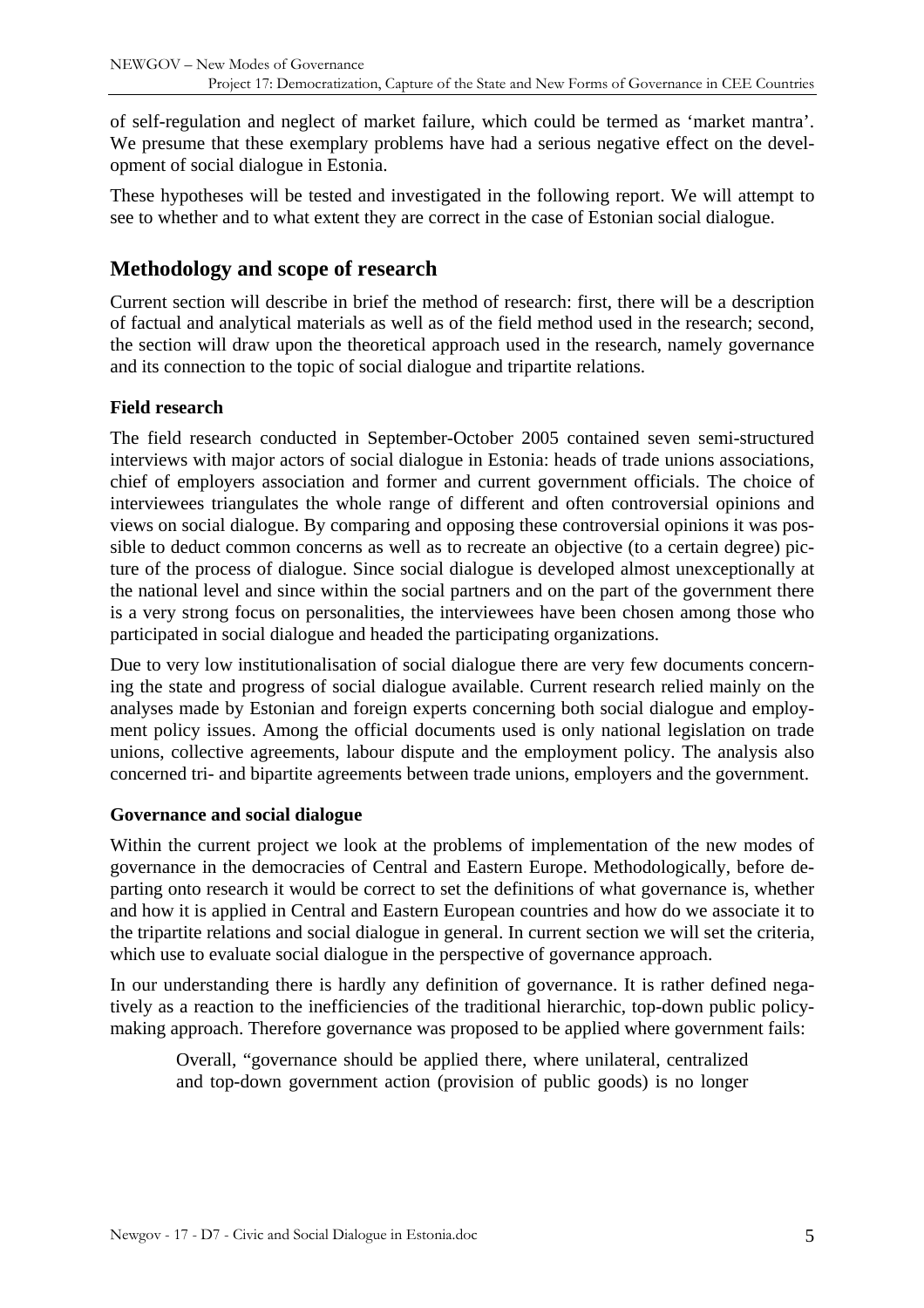possible or is less efficient than broader, more involving forms of govern-ance"<sup>[1](#page-5-0)</sup>.

What are the criteria of governance? Governance means wide involvement of societal actors in the process of policy-making. Government becomes not the leading but only one among many participants of the policy-process, who are actually shaping the policies:

"Governance refers to the formal and **factual** capability of public or private actors to define the content of public goods and to shape the social, eco-nomic and political processes by which these gods are provided"<sup>[2](#page-5-1)</sup>.

Social dialogue is an exemplary case of such wider involvement of societal interests into policy-making.

What guarantees the 'factual capability' of social actors to shape public policies? First of all, naturally the willingness of government to share some of its policy-making power with social partners. Often even if government acts ineffectively it prefers to continue regulating a field instead of involving social partners<sup>[3](#page-5-2)</sup>.

Another criteria is legitimacy. Governance should also be applied there, where government approach does not any more benefit of the necessary legitimacy among the population and major social actors. To provide compliance and approval to policies, wider involvement has to be initiated. In relations between partners legitimacy means trust and willingness to cooperate, which will guarantee that organizations see each other as legitimate counterparts.

On the part of social partners one of the important elements here is their representativity:

"Membership in unions matters since (1) it gives weight to unions during biand tri-partite negotiations and (2) it implies the level of support of unions' activities by their members and, to some extent, the overall image in the so-ciety of unions as democratically run institutions"<sup>[4](#page-5-3)</sup>.

The arena of policy-making must as well represent a legitimate decision-making body. This is achieve through formal institutionalisation process of the arena and its procedures in laws either through tripartite or some wider consensus on the issue.

In terms of policy process higher legitimacy is achieved through continuity and stability of the process – people inside and outside of the arena get used to its existence and role in tackling social problems.

Accountability is the next criteria relevant for current study. Accountability is about external and internal responsibility of its participants. Inside of the arena, between partners accountability means responsibility before partners in carrying on own obligations. Externally the government is politically accountable before the legislature and employers with employees are accountable before their own members. All of the members are also accountable in a less formalized, concrete way before the general public. What is important here in particular is the instrument of monitoring over the compliance of social partners to the rules of tripartite arena and the quality of communication between partners.

<span id="page-5-0"></span><sup>1</sup> Knill C., *op. cit.*: 353.

<span id="page-5-1"></span><sup>2</sup> <sup>2</sup> Knill C., *op. cit.*: 356.

Knill C., *op. cit.*

<span id="page-5-3"></span><span id="page-5-2"></span><sup>4</sup> Antila J., Ylöstalo P. (2003), *op. cit.*: 2.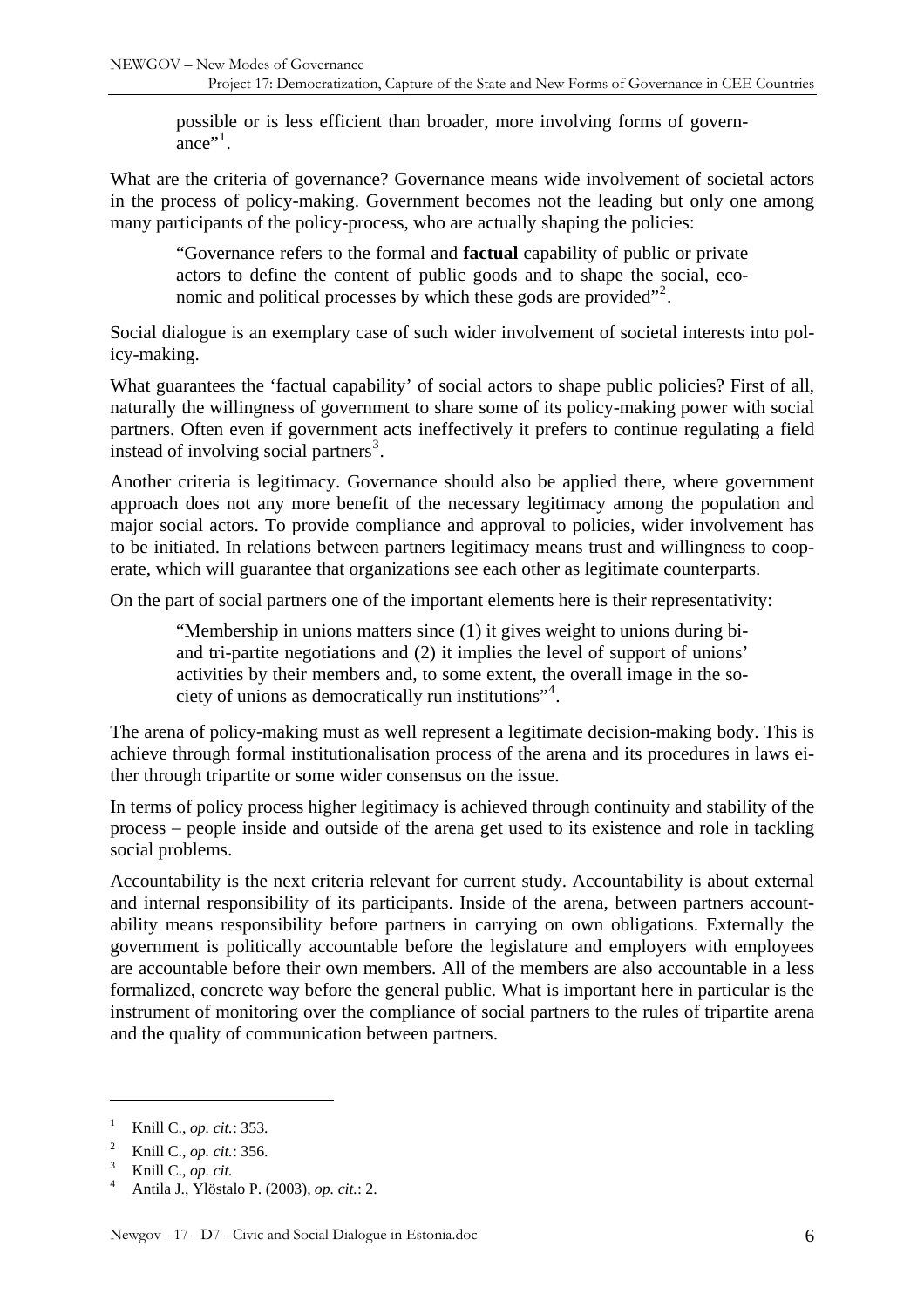<span id="page-6-0"></span>In terms of transparency of social dialogue, what is important is to guarantee clear procedures inside of the tripartite arena: entry and exit, decision-making procedure, veto powers of all actors etc. The more transparent the procedures the easier it is to achieve consensus. One of the widely acknowledge problems is the unwillingness of the government to ensure transparency of its actions since it demands efforts on the part of the government because of the complexity of its internal processing.

Further we shall analyse how these criteria are met in Estonia social dialogue. In the conclusive part we will come back to these criteria to sum up on the specifics of introduction of new modes of governance at the example of tripartite relations.

## **Part I: Tripartite relations in Estonia**

#### **Definitions and general remarks**

In current section a brief description of the general structure and main procedure of social dialogue as well as of bi- and tripartite relations will be described. Social dialogue refers to relations between the state and organizations representing the interests of private businesses or general social and humanitarian interests, whereby the objective of these relations is collective formulation, planning, decision-making and implementation of public policies and of delivery of public goods. Bi- and tripartite relations refer to a concrete form of social dialogue between trade unions and/or employers associations and/or the government. An institutionalised form of tripartite relations such as the Social and Economic Committee will be referred to by its proper name.

Tripartite relations in Estonia are very weakly institutionalised. The formal institution that is supposed to be an arena of tripartite relations – the Social and Economic Council, is in fact a mere forum of discussion with no decision-making or even initiation power whatsoever. Most of bi- and tripartite pacts and decisions were taken outside of this institution in formally noninstitutionalised arenas of decision-making based on a spontaneous request of either of three partners. This is why we shall not in the following sections focus on the Social and Economic Council and rather analyse in detail the less institutionalised, but more effective bi- and tripartite negotiations.

#### **Formal-legal framework of the social dialogue**

In Estonia there are about 10 or a dozen of laws that serve as a legal framework for social dialogue. None of those acts directly serves to define social dialogue or one of its forms such as bi- and tripartite negotiations. Four laws – Employment Contracts Act, Trade Unions Act, Collective Agreements Act and Collective Disputes Resolution Act – set the most important formal elements of social dialogue.

The first version of the Employment Contracts Act was adopted in 1992 and has since been minorly redrafted several dozens of times. It sets the general conditions of establishment and termination of employment relations. It is the cornerstone of labour relations in Estonia and the major reference point. The critics of the Act fairly enough indicate that the Act needs serious amendments since it embodies to a large degree a soviet-time vision of labour relations. The initial 1992 version of the Act is heavily reliant on the previous soviet Employment Act, which is witnessed by many similarities. Also, the critics emphasize an exceptional detail of the Act, which they evaluate as interference in issues, which could be self-regulated through collective agreements between employers and employees. To some extent this detail of the Act is reasonable since in the absence of developed dialogue between employers and employ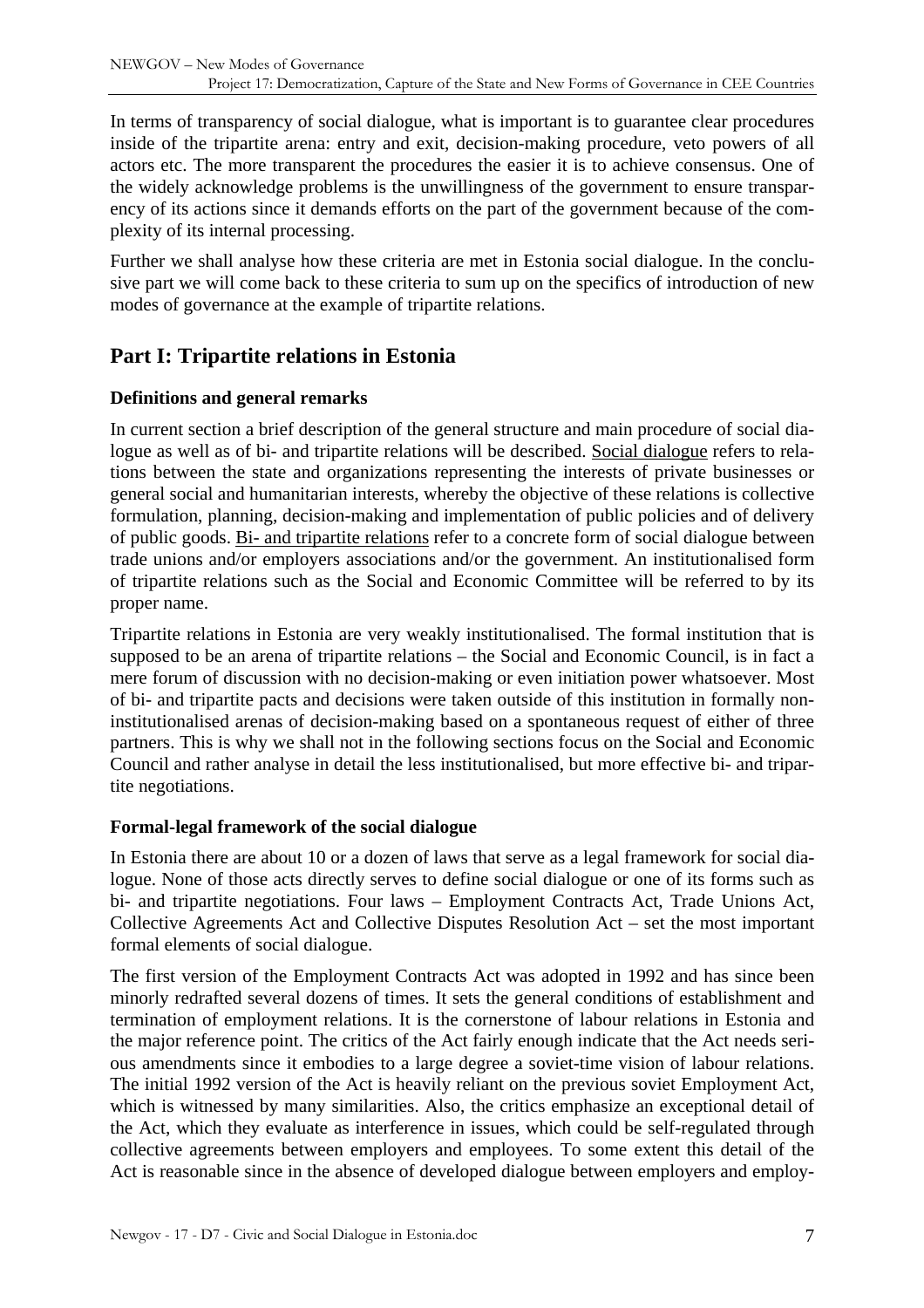ees it thus provides for certain level of social protection of workers (such as healthcare, working environment, vacation and leisure time regulation etc.), which also has been subject of employers attacks on the Act.

The Trade Unions Act was enacted very lately – only in 2000. Since then it has been amended only once in 2002. It contains basic provisions and definitions concerning the establishment and functioning of trade unions. Unlike Employment Contracts Act Trade Unions Act is very vague and too general. Trade unions are not defined as a specific legal category of institutions but as part of the NGO legislation (instead of paragraphs the Act uses references to NGO legislation). For eleven years since 1989 trade union activity has been regulated by the 1989 act of the Estonian Supreme Council (a soviet institution, which at the time proclaimed its autonomy from the communist party in Moscow) concerning trade unions. As with the Employment Contracts Act the similarity of the two laws is quite high.

The Collective Agreements Act has first been enacted in 1993, redrafted in 2000 and 2002. Among all the normative acts mentioned it comes most closely to treating social dialogue issues. The Act sets the notion of collective negotiations and agreements, it defines the system of collective relations and goes as far as prescribing sanctions to those partners neglecting their collective obligations. However, the Act does not consciously motivate or instigate the conclusion of collective agreements, although it is clear that the creators of the Act wanted to show their appreciation and recognition of the social significance of collective relations.

Similarly to Collective Agreements Act the Collective Disputes Resolution Act was conceived in 1993. It went through several amendment cycles in 1996, 1998 and 2002. It defines the notion, types and condition of striking in Estonia. This striking regulation is considered to be one of the major achievements of Estonian social dialogue that differentiates it from other CEE countries<sup>[5](#page-7-0)</sup>. The Act defines in detail what kind of strikes, related to what issues, for how much time and with what kind of pre-notification time can strikes take place. This detail irritates employers, who believe it is a matter of collective agreements on branch and enterprise level and not of national legislation. However, similarly to the Employment Contracts Act this detail is to a certain degree relate to the attempt of the law-makers to protect strikers.

In sum, the analysed and other legal acts the field of labour regulation set the sufficient formal-legal framework for the functioning of social dialogue. The problem is that it does not seem sufficient for *effective* social dialogue. For instance, the acts do not instigate or motivate collective agreements and relations, although the overall trend in Estonian politics and in the acts themselves is larger reliance on collective agreements as a source of regulation. This contradiction has already lead social dialogue to a certain stalemate.

Secondly, most of the acts analysed have their roots either in the respective legislation of soviet Estonia or are drafted only several years after independence, which is a too short time for some drastic changes in legal practice and political culture and thinking. As we have noted many acts bare wide and deep similarities to respective soviet acts. What characterizes soviet labour legislation is that it existed *pro forma* – the bulk of labour relations were regulated through party control and direction.

Thirdly, the role of the government in labour relations, in particular in collective relations, is almost absent. The government seems to have drawn itself from the social dialogue and left it to self-regulation. The only role it foresees for itself is providing minimal standards of social security of workers, which does not not at all have to be beneficial to or in some sense is even blocking the social dialogue. It is safe to say that in general legislators' conception of social

<span id="page-7-0"></span><sup>5</sup> Nestor, October 2005.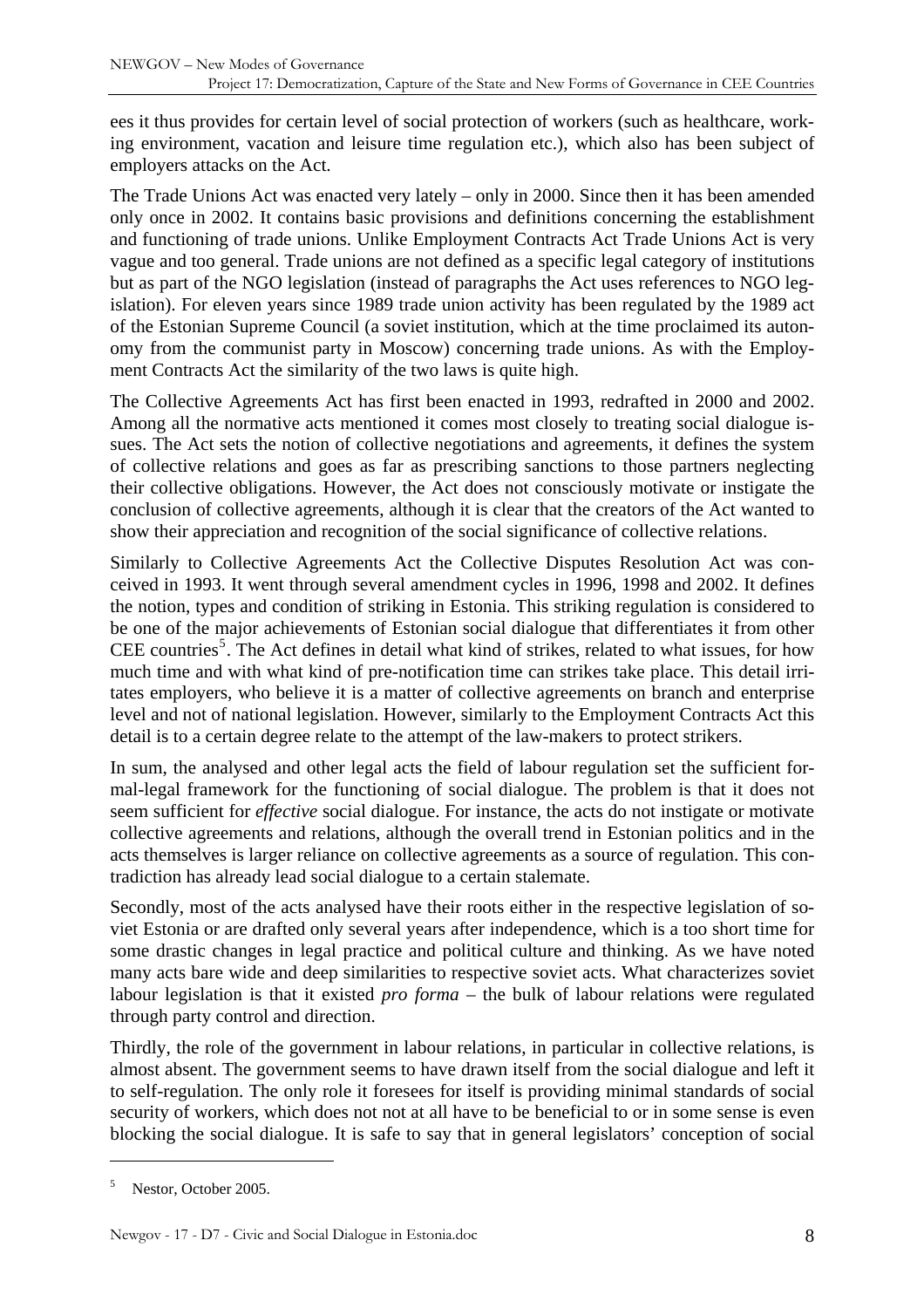<span id="page-8-0"></span>dialogue and of the role of the government in it is minimalist. On the other hand, where it does intervene it does so in a top-down directive manner. Such an approach is not at all justified in a transition environment with weak social partners, badly organized social relation and low level of social protection: government might play a bigger and more balanced role.

Fourthly, overall the acts are quite vague and imprecise apart from elements of social protection. Also, as in the case of Trade Unions Act social dialogue is not considered as a separate legal notion but as part of other legal frameworks. These generalizations hint to the fact that, although the legislation widely respects the requirements to social dialogue of the International Labour Organization, of the EU and other international organizations, in reality social dialogue is not considered as a separate social phenomenon and political mode of decisionmaking with its own underlining problematic, but as part of the already established market logic. E.g. even if these legislative acts refer to social dialogue, they do so only *pro forma* or in a very minimalist way.

#### **Social Partners**

#### *National Trade Union Organizations*

#### Trade unions in the Soviet period

During the Soviet period trade unions' role was restricted to technical mediation of relations between the Communist party (which regulated the field) and workers (who were mere decision-takers): trade unions were an executive or implementation agency of the Communist party in the field of employment policy and to some extent also ensured communist party control (over productivity, morale, discipline etc.) in enterprises. In addition, trade unions were entrusted the distribution and management of social security and welfare funds provided by the state. At the end of 1980s the disturbances in the Soviet regime touched the trade unions as well, which aimed to achieve autonomy from the state and restrict their social function to worker representation only. The first major step was leaving the central association of trade unions controlled by the Communist party<sup>[6](#page-8-1)</sup>.

In the early 1990 trade unions have set three major functions for their own operations:

- To represent the interests of member-workers within tripartite negotiations and collective talks with the government and employers;
- To actively participate in decision-making concerning the employment policy;
- To consult, assist and train workers in the field of labour movement, labour law and poli- $cy^7$  $cy^7$ .

The evolution of trade unions in Estonia away from the socialist model has begun in the late 1980s. At the time trade unions have decided to reduce their realm of responsibility by renouncing the task of distribution of social benefits (thereby leaving the system of social security) and ceased to play their role as government executive agency. The separation of trade unions from the government was the main motivation of these reforms. Further the trade unions have also separated from the Soviet-based central trade unions' organization and have created one of their own based on voluntary membership. From now on the role of autono-

<span id="page-8-1"></span><sup>6</sup> Eamets P., Philips K. (2000) *Eesti tööturu areng üleminekuperioodil* (Tartu: Elmatar): 62; Antila J., Ylöstalo P. (2003) *op.cit*.: 4. 7

<span id="page-8-2"></span>Eamets P., Philips K., *op. cit.*: 62.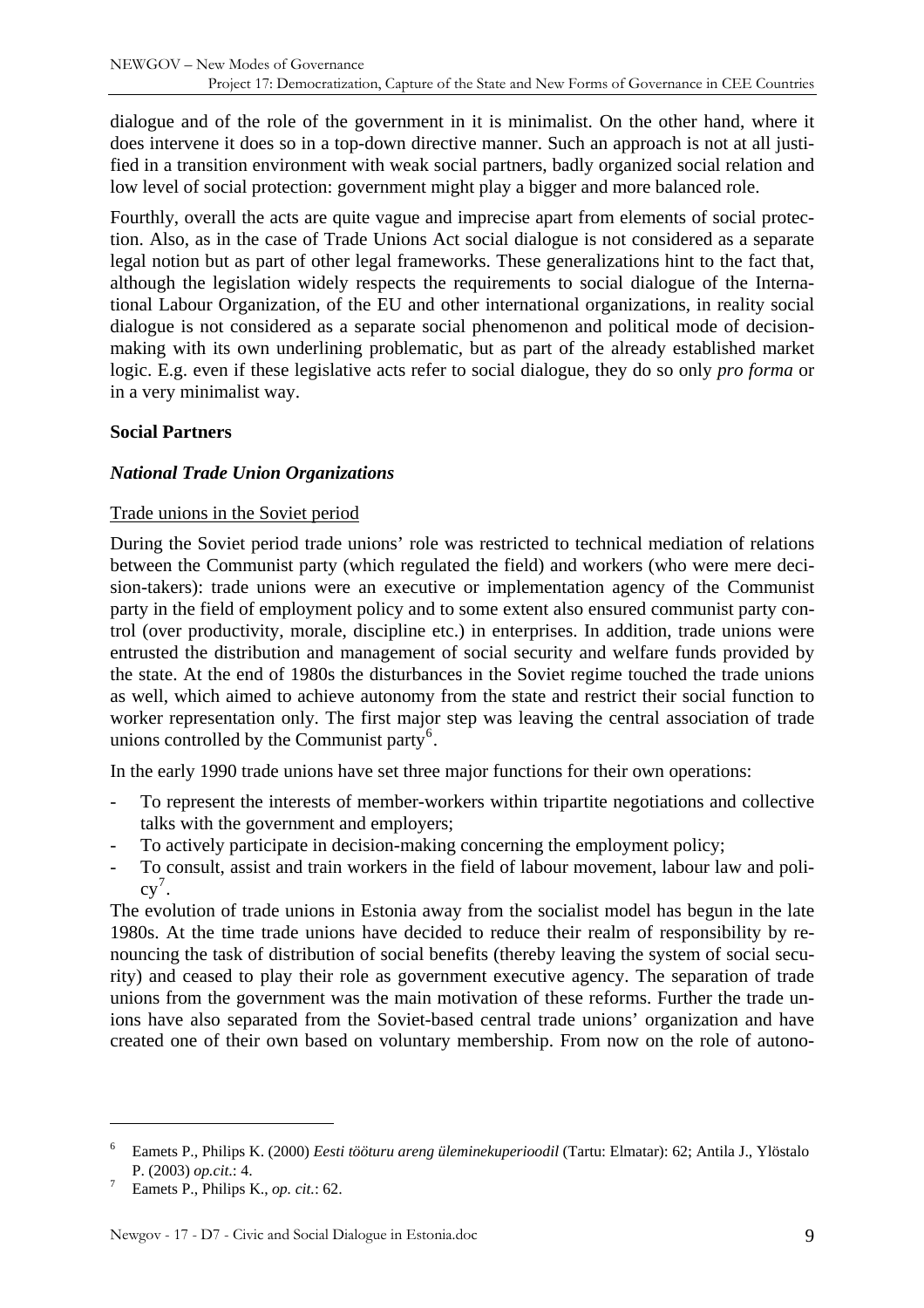<span id="page-9-0"></span>mous trade unions was representation of workers' interests before the government, entrepreneurs and in collective negotiations and tripartite talks $^{8}$  $^{8}$  $^{8}$ .

In sum, the anti-communist revolution in trade unionism has formally been quite successful: unions are autonomous, voluntary, democratic etc. organizations. However, as we have seen some of the heads of trade unions associations in Estonia (TALO (Estonian Professional Employees' Unions Association) and Trade Union of Education Employees, but not leaders of EAKL (Estonian Trade Unions)) have been active in trade union movement already during soviet-times and/or represent an older, soviet-time generation. Therefore, at least in principle, these people are bearers of quite different values, if not at all different views on how a trade union is ought to function.

Second, during the interviews these same people (but once again not the leader of EAKL, who shows a lot more of understanding of democratic and market logic) manifested open prostato-centrism in tripartite relations and open hostility towards employers organizations. This serves as an indirect indication that their conception of labour relations at least comes close to, if not at all striving toward the soviet trade union model with active direction of trade unions from the state.

#### Evolution of trade unions during transition

Trade union movement in Estonia is quite weak. First, it is poorly representative since most of workers are not members of trade unions<sup>[9](#page-9-2)</sup>. Not only representation of trade unions is low it is also rapidly decreasing in the last years: since 1996 to 2000 the proportion of labour force involved in trade unions has decreased from 30% to 20%, whereby it was almost 100% during the Soviet period<sup>[10](#page-9-3)</sup>. Some alternative studies<sup>[11](#page-9-4)</sup> suggest that the level of membership in 1996 was 21% and in 1998 it dropped to 12%. Overall, the average measure could be evaluated on the level of about 15% of the entire labour force, which is still very low (see Table 1).

| Table 1. The shape of trade union members among salaried workers 1998-2001 (%) |  |  |  |  |  |  |  |  |
|--------------------------------------------------------------------------------|--|--|--|--|--|--|--|--|
|--------------------------------------------------------------------------------|--|--|--|--|--|--|--|--|

|                                                                          | -1996 | 1998 1999 2000 |      |           | <i>2001</i> |
|--------------------------------------------------------------------------|-------|----------------|------|-----------|-------------|
| According to labour force survey                                         |       | 16.9           |      | 14.8 13.4 | 13.9        |
| According to Antila et al. 1999, 2003                                    | 21    | 12             |      |           | 14          |
| According to the estimation of central<br>organizations of unions (EAKL) |       | 19.1           | 20.0 | 18.9      | 16.6        |

*Source*: Eamets R., Philips K., Annus T. (2000) *Eesti tööturg ja tööpoliitika* (Tartu: Tartu University Press): 109; Kallaste E., *op. cit.*: 6; Antila J., Ylöstalo P. (1999) 'Working life barometer in the Baltic countries 1999' (Helsinki: Finnish Ministry of Labour); Antila J., Ylöstalo P. (2003) 'Working life barometer in the Baltic countries 2002' (Helsinki: Finnish Ministry of Labour).

Secondly, since the membership is quite low, financial resources available to trade unions and also the amount of expertise – experts capable of effectively participating in the policy-

<span id="page-9-1"></span><sup>8</sup> Eamets R., Philips K., Annus T., *op. cit.*: 108-109.<br>Kallaste E., *op. cit.*: 6.

<span id="page-9-2"></span>

<span id="page-9-3"></span><sup>&</sup>lt;sup>10</sup> Eamets R., *Philips K., Annus T., <i>op .cit.*: 109.<br><sup>11</sup> Antila J., Ylöstalo P. (1999) *op.cit.* 

<span id="page-9-4"></span>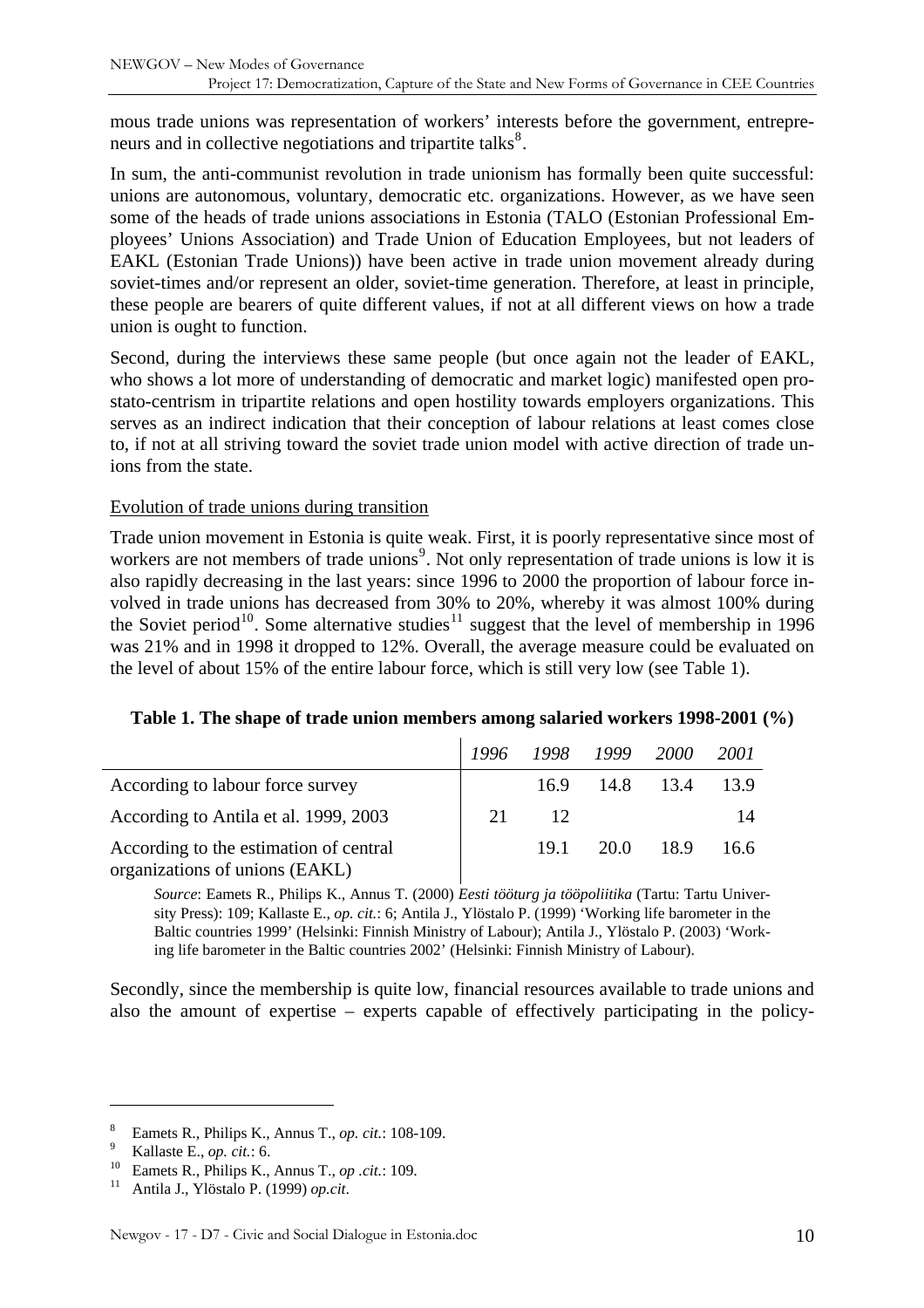making or negotiations – is limited. Thus, the government, which disposes of much more in-formation and human resources, is in a privileged position in comparison to trade unions<sup>[12](#page-10-0)</sup>.

This decreasing trend is seen to be caused, <u>first of all</u>, by the radical change of regime and, thus, mentalities, which were moving away from everything soviet-like at the beginning of 1990s. Since trade unions were one of the executive agencies of the Soviet power, their image was quite negative at the beginning of transition in the early  $1990s^{13}$  $1990s^{13}$  $1990s^{13}$ . This negative image also has had an impact on business culture, which sees trade unions as an obstacle to the development of market opportunities and of their businesses. Second, trade unions are much more likely to emerge and be more active on bigger enterprises – factories, production centres – which were declining in numbers due to the growth of small and medium enterprises and to the decomposition of Soviet industrial market and, thus, of industrial sector. However, the emergence of trade unions in small and medium size enterprises is much less likely, since it demands more infrastructural investments.

During 1990s and till today there are two central trade unions' associations in Estonia – Association of Estonian Trade Unions (EAKL) and Estonian Professional Employees' Unions Association (TALO). EAKL as a single central association was created in 1990, but since then in 1992 TALO, which represents people working in education, research and academic teaching, and culture has split from EAKL to represent workers on its own. Broadly speaking, EAKL represents the blue-collars, while TALO represents the white-collars $^{14}$  $^{14}$  $^{14}$ .

In 1999 TALO had 50 000 members in 10 different sectors, among which the biggest are those representing teachers (Trade Union of Education Employees), engineers (Trade Union of Engineers) and workers in the field of culture (Trade Union of Culture Employees)<sup>[15](#page-10-3)</sup>. By 2003 TALO counted already as much as 37 000 members from 12 branches and by the 1 January 2005 – 30 000 members. Currently the biggest representation in TALO holds the Teachers union, which accounts for about 80% of its members<sup>[16](#page-10-4)</sup>.

EAKL, on the other hand, counted about 70 000 members from 25 different trade unions and the number did not change till 2003, except that EAKL now represented only 23 trade unions. Among the trade unions that EAKL represents currently the most known and influential are trade unions representing metal, transport, forestry and energy sectors<sup>[17](#page-10-5)</sup>. EAKL has 6 regional representations located in the main territorial, urban or industrial centres. Their main objective is to promote the ongoing work of EAKL, to relate to its member unions and to support the creation of new unions $18$ .

One of the interviewees has proposed a very pessimistic picture of membership of trade unions: TALO estimates were  $3-4\%$  and EAKL represents about  $8-10\%$ <sup>[19](#page-10-7)</sup>.

There are also trade unions not represented in any of the central bodies such as the doctors' union. Banking and construction sectors, where foreign capital is highly represented, almost do not have any trade unions<sup>[20](#page-10-8)</sup>. Trade unions in Estonia are too few to also be split according to some ideological cleavages: they are, so to speak, catch-all trade unions. Among EAKL

<span id="page-10-2"></span>

<span id="page-10-3"></span>

<span id="page-10-4"></span>

<span id="page-10-1"></span><span id="page-10-0"></span><sup>&</sup>lt;sup>12</sup> Kallaste E., *op. cit.*: 6, 17.<br>
<sup>13</sup> Eamets R., Philips K., Annus T., *op. cit.*: 110.<br>
<sup>14</sup> Kallaste E., *op. cit.*: 6.<br>
<sup>15</sup> Eamets R., Philips K., Annus T., *op. cit.*: 110.<br>
<sup>16</sup> Kallaste E., *op. cit.*: 6; <u>www</u>

<span id="page-10-6"></span><span id="page-10-5"></span>

<span id="page-10-7"></span>

<span id="page-10-8"></span>Kallaste E., *op. cit.*: 7.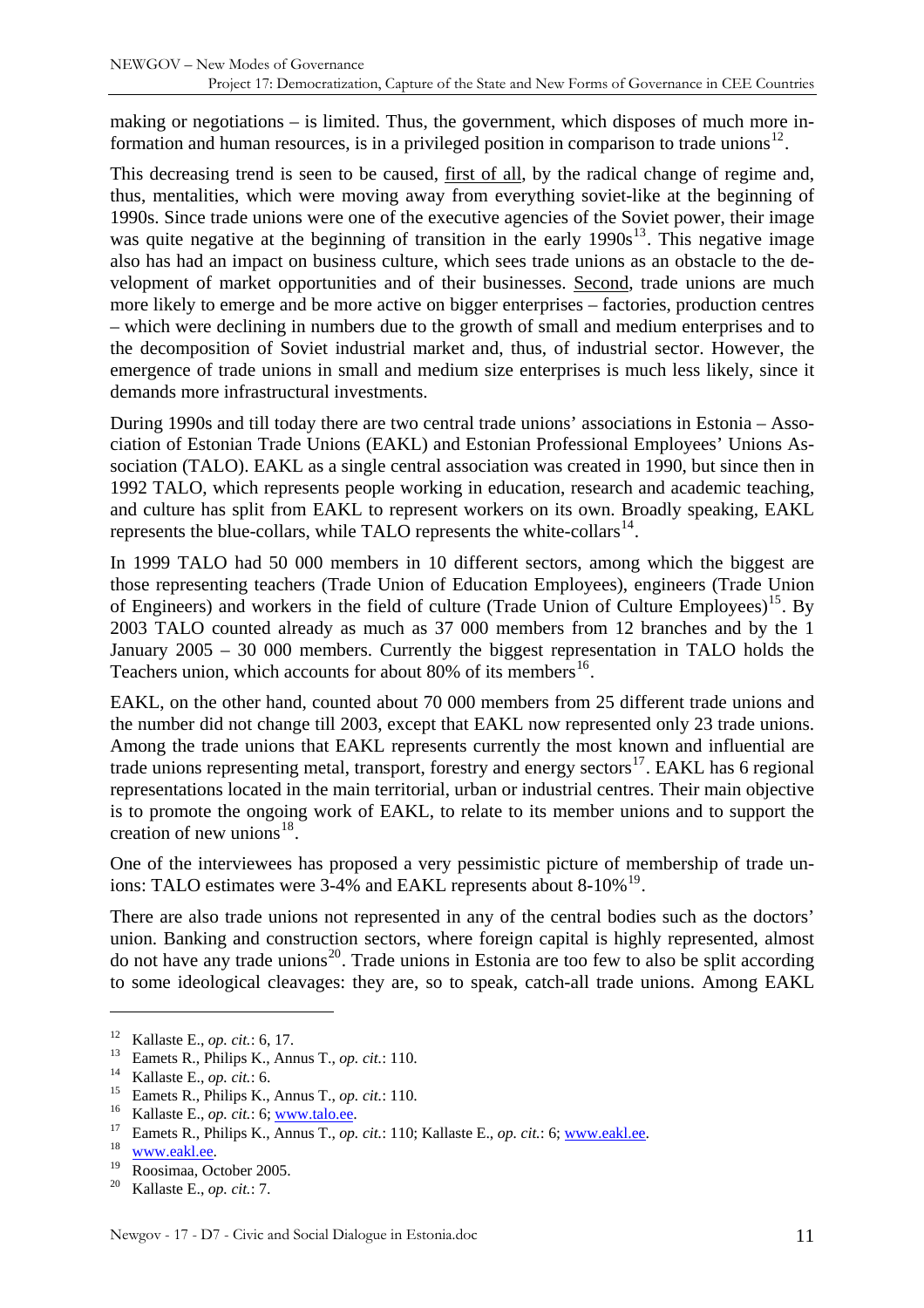<span id="page-11-0"></span>and TALO members many different ideologies are believed in, but organizations as whole have not subscribed to any particular of them. The mission of these unions is to represent the interests of their members unconditioned by the ideological colouring of these interests $^{21}$  $^{21}$  $^{21}$ .

Unlike trade unions of the Western European continental tradition, Estonian trade unions are not differentiated based on ideological grounds: the same trade union represents members who are supporters of the left- and of the right-wing parties. There are different assessments of the involvement of trade unions with political parties. For instance, judging from the fact that the former head of EAKL Mrs. Kadi Pärnist has joined the Social-Democratic party of Estonia, we could suggest that EAKL is closely tied at least with this party through its former representatives<sup>[22](#page-11-2)</sup>. However, firstly, another trade unions association TALO has no such connection and, secondly, these three separate cases and connection to only one party hardly reflect the situation in the system.

Partly because trade unions *per se* are seen as a soviet-time institution and partly because trade union movement is seen as a leftist phenomenon, trade unions and government relation is strained also on ideological grounds.

In sum, trade unions in Estonia are weak in terms of low representativity, insufficient analytical and financial resources, in terms of their capacity to mobilize workers etc. This weakness among other things is explained by the crisis in trade unionism brought about by transition manifesting in trade unions low image (socialist legacy) and demise of trade unionism in small- and medium-size enterprises. Trade unions are ideologically neutral organizations and have very weak contacts to parties, which is also one of their weaknesses. Trade unions and their associations almost have very few and small regional representations and are underdeveloped at branch level due to their weak mobilization capacity. On the level of trade union associations the structure is quite centralized – there are only two associations, which represent clearly divided target groups. On the one hand, this allows for more effectiveness in negotiations (one negotiates only with the government, another mostly with employers' association). On the other hand, this might pose problems in terms of pluralist interest representation, e.g. some trade unions, who wish to enter the negotiations arenas, but can't. however, so far there are no trade unions marginalized in this way.

#### *National Employers Organizations*

In Estonia there is a clear separation between employers and business organizations. Business is represented by the Chamber of Commerce and Industry, which often leads negotiations with the government concerning corporate and economic policy. The clear separation between employers' organizations and business organization stresses the fact that these two issues are not connected, e.g. that employment problems are not part of business agenda. The explanation might be that, while social dialogue demands a long-run agenda and attention, business is not yet ready for that and considers these issues only in the short-run perspective  $2^3$ .

In 1997 the Estonian Association of Employers and Industry (ETTK) has been created to promote the interests of employees and entrepreneurs in tripartite negotiations, collective talks and coordination of the labour market to achieve better competitiveness and social stability.

<span id="page-11-2"></span><span id="page-11-1"></span><sup>&</sup>lt;sup>21</sup> Kallaste E., *op. cit.*: 7.<br><sup>22</sup> Antila J., Ylöstalo P. (2003) 'Unionisation in the Baltic countries',

<span id="page-11-3"></span>[http://www.sase.org/conf2003/papers/antila-ylostalo.pdf:](http://www.sase.org/conf2003/papers/antila-ylostalo.pdf) 6.<br>Rychly L., Pritzer R. (2003) 'Social Dialogue at national level in the EU accession countries', *Working paper 12, InFocus Programme on Social Dialogue, Labour Law and Labour Administration* (Geneva: International Labour Office): 6.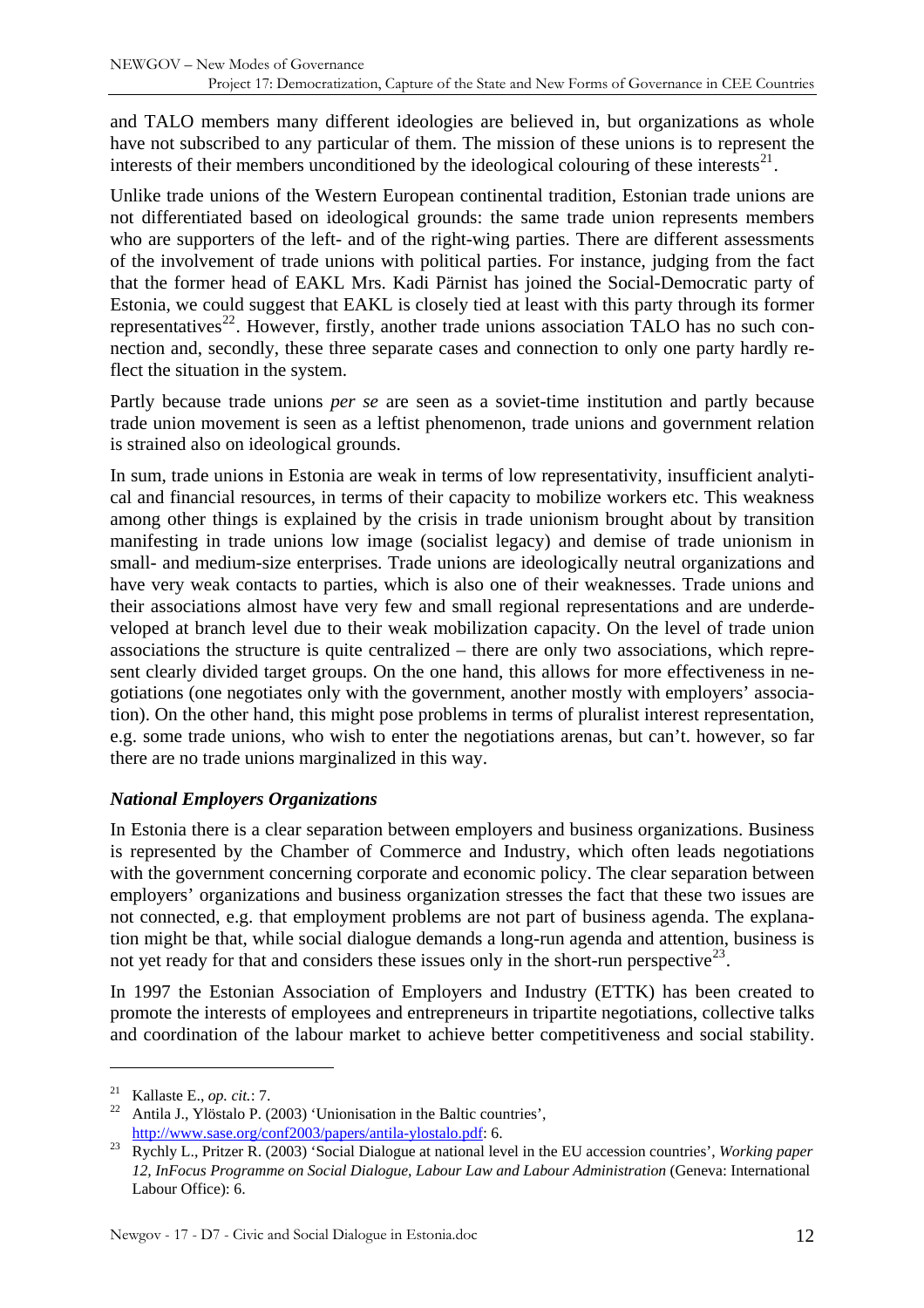<span id="page-12-0"></span>Two separate representative organs were at the source of this association: the Estonian Association of Employees and Industry (created in 1991 under the name of the Estonian Association of Industry (ETKEL) and renamed in 1995) and Estonian Association of Employees' Unions (ETÜKL) (created in 1995). Since 1992 until the creation of ETTK the role of employers' representative in Estonian tripartite relations was played by ETKEL. ETÜKL appeared only latter based on the need to separately represent employers of the tertiary sphere – services. In 1997 ETKEL and ETÜKL merged to create ETTK.

ETTK is an NGO gathering entrepreneurs and employees from the secondary and tertiary sectors. At the end of 1999 ETTK united about 36 employees' unions and 22 separate enter-prises, which in total made about 6000 enterprises with 200 000 workers<sup>[24](#page-12-1)</sup>. Current estimations of membership depend on source. ETTK itself states that it represents 29 branch associations and 34 separate enterprises accounting for about 35% of the labour force (150 000 people). Another estimation is less optimistic: 20% of the labour force (i.e. 125 000 people) with 30 branches and 33 enterprises<sup>[25](#page-12-2)</sup>. On the regional level ETTK has a representation only in the North-Eastern heavily industrialized region of Ida-Virumaa. Other business associations, which also have a stake in the labour market and policy and, certainly, have influence on the ETTK, but which do not participate in the bi- or trilateral negotiations are the Estonian Chamber of Commerce and Industry (which deals with vocational education), Estonian Asso-ciation of Small and Medium size Enterprises and Estonian Business Association<sup>[26](#page-12-3)</sup>.

In sum, employers' organizations are weakly representative, but apparently dispose of more financial and expert resources than trade unions. Their regional representation is underdeveloped and branch-based unions are almost absent. The separation of business' and employers' interest representation leads to low interest of firms in participation in employers' association activities. E.g. although business interests are reasonably well organized, employers interests are considered to be secondary, since they are treated as something inevitable, but not business-related. One of the interviewees said that businesses started to think as employers only when trade unions made first beneficial deals with the government without employers partici-pation<sup>[27](#page-12-4)</sup>. Therefore, based on this assumption we could state that the more active trade unions, the more active will employers be and the more social dialogue will progress.

#### **Overall structure of tripartite relations in Estonia**

Tripartite relations consist of several layers: first and most important, the tripartite negotiations; second, the tripartite boards and councils within or related to public agencies. Regional tripartite relations are a separate issue since there is a strong exogenous motivation to develop them (as part of EU regionalization framework), but endogenously the motivation and capacity of social partners on regional level are very limited.

#### *Section 1: Tripartite negotiations*

Tripartite negotiations are the basic form of relations between the government, employees' and employers associations. On the national level they take place regularly and can be summoned *ad hoc* on the request of one of the partners. Participation in meetings is voluntary,

<span id="page-12-1"></span><sup>&</sup>lt;sup>24</sup> Kallaste E., *op. cit.*: 7.<br><sup>25</sup> Kallaste E., *op. cit.*: 7.<br><sup>26</sup> Kallaste E., *op. cit.*: 7.<br><sup>27</sup> Nestor, October 2005.

<span id="page-12-2"></span>

<span id="page-12-3"></span>

<span id="page-12-4"></span>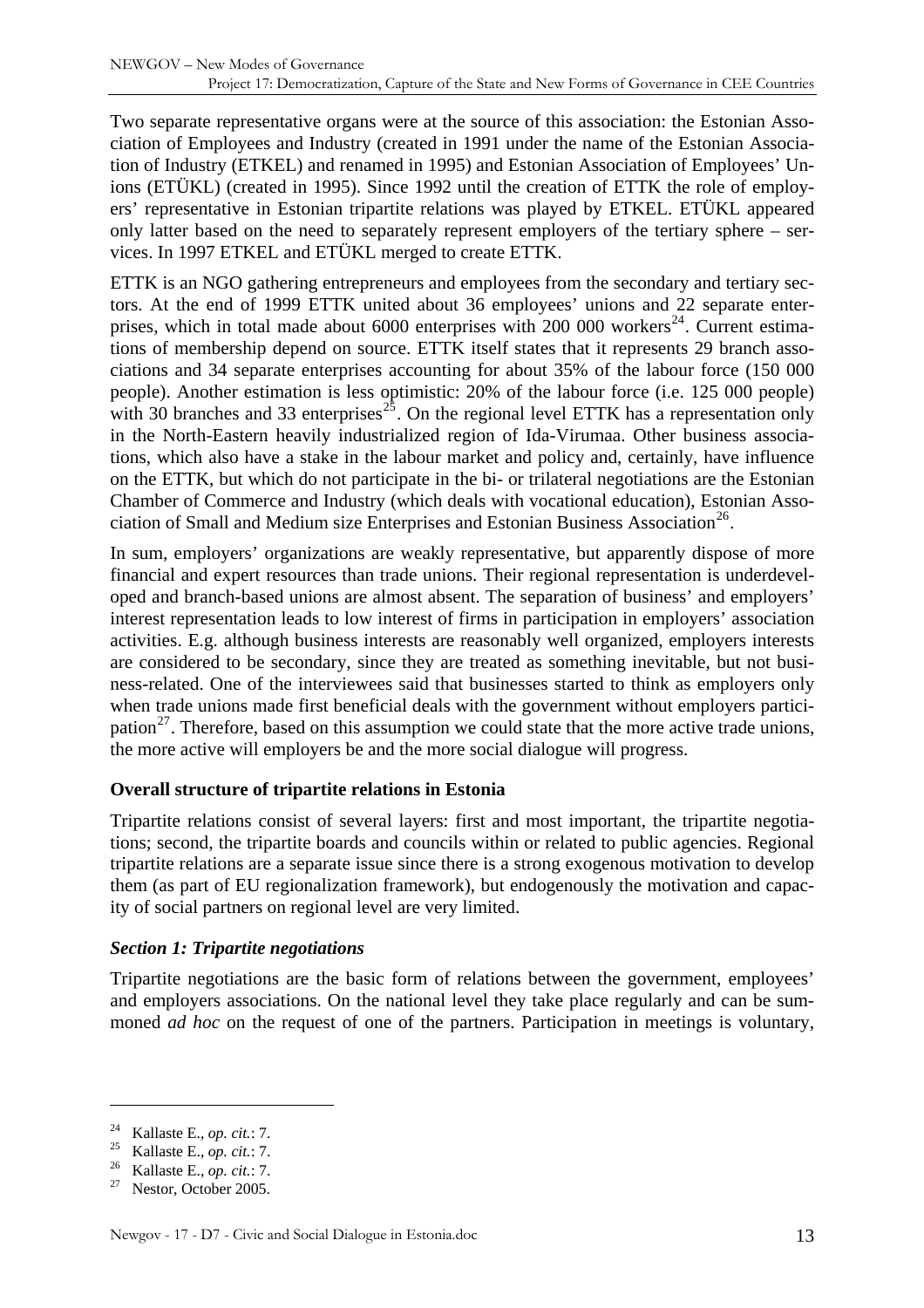most of them are initiated by trade unions. In 1999 the government made one of its few initiatives to discuss the establishment of regional tripartite employment councils $^{28}$  $^{28}$  $^{28}$ .

The number of people taking part in tripartite negotiations is not re. The only condition is that delegations be modified on parity basis. On the employees' side both EAKL and TALO are present. TALO is much less active in the negotiations since its members are in most cases public sector-related, thus leaving more scope for bilateral negotiations with the government. The government is represented by an inter-ministerial government commission run by the Ministry of Social Affairs (MSA), which holds the portfolio of employment policy<sup>[29](#page-13-1)</sup>. The government commission consists of representatives of ministries concerned: e.g. Social, Finance, Economy, Interior, and the Public Employment Office, which is the main implementing body of employment policy. Although the significance that tripartite negotiations play for all three parties is recognized, the commission does not hold a decision-making right and all agreements have to be voted in the Council of Ministers $^{30}$  $^{30}$  $^{30}$ .

The first trilateral agreement was signed on  $7<sup>th</sup>$  April 1992 and concerned the foundations of social guarantees in employment. The beginning of 1990s was marked by deep economic crisis and the 1992 agreement was called to resolve problems of devaluating salaries, arrange social guarantees for workers, provide for minimum wage etc. Since the inflation, desegregation of the industrial sector and other negativisms of the early years of transition have only speed up bringing more distortion to the employment market, the 1993 agreement was mostly about measures and procedures of arriving to an agreement. Expert commissions were formed, analysis ordered, intentions declared and legislation planned.

In both agreements the aim was also to introduce the basic values, standards and procedures to the employment market (such as health and social security, 40-hour workweek, adaptation of salaries according to inflation and setting the minimum wage. It is worth noting that all three partners from the beginning of tripartite relations were actively using notions of social dialogue, social peace, social agreement and involvement. This indicates that between 1990 and 1992 an abrupt and definitive disruption was introduced between socialist-type trade unions and democratic trade unions movements. For instance, as early as in 1993, when for the first time serious controversies arose between three partners, an agreement has been signed between EAKL and the government concerning the procedures and rules of tripartite negotiations based on the ILO 144 convention, which sets the framework for trilateral cooperation in employment field $31$ . At the same time, as we shall see later in the analysis of socialist legacies in the tripartite relations, it does not mean that current setting managed to totally avoid the influence of socialist mentalities and remnants of its institutional structure

In 1994 there was no tripartite agreement since negotiations were on hold since the end of 1993. The issue at stake concerned the minimum wage and of the poverty limit. The government was reluctant to increase these indicators, partly because of promises made to IMF not to increase these indicators<sup>[32](#page-13-4)</sup> and EAKL saw no alternative but to cease negotiations between delegations. At the same time, negotiations continued between three partners experts and by the end of 1994 delegations continued with negotiations due as well to the arrival of the new government coalition<sup>[33](#page-13-5)</sup>. In the same year the minimum wage level was set by a bilateral

<span id="page-13-1"></span><span id="page-13-0"></span><sup>28</sup> Kallaste E., *op. cit.*: 9.

<span id="page-13-3"></span><span id="page-13-2"></span><sup>&</sup>lt;sup>30</sup> Kallaste E., *op. cit.*: 8.<br><sup>31</sup> Vare T., Taliga H. (2002) *Kümme aastad sotsiaaldialoogi Eestis* (Tallinn: EAKL): 17.<br><sup>32</sup> Vare T., Taliga H., *op. cit.*: 24.<br><sup>33</sup> Vare T., Taliga H., *op. cit.*:

<span id="page-13-5"></span><span id="page-13-4"></span>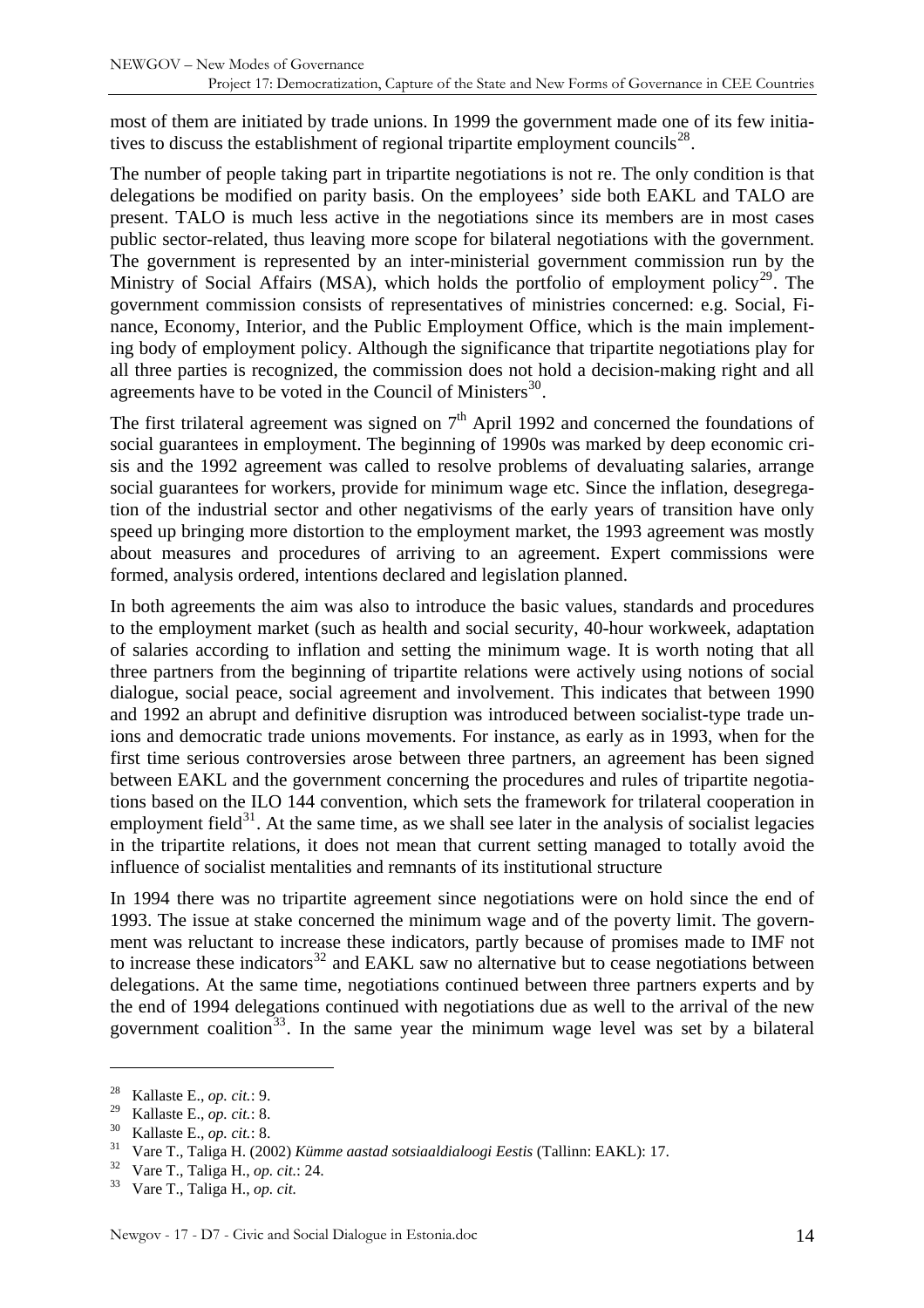agreement between EAKL and  $ETTK<sup>34</sup>$  $ETTK<sup>34</sup>$  $ETTK<sup>34</sup>$ . This fact is quite significant since it implies institutional relations on the labour market can be practices without the involvement of the state.

Since then the major topic of tripartite negotiations was the minimum wage. Moreover, partners discussed such issues as unemployment benefits, tax-free income, social insurance.

The watershed year was 1996, when trilateral agreement did not only include such issues as the minimum wage, but also focused on the promotion of values and practice or participative democracy both in business organizations and, at large, in government policy-making open to participation of social partners.

#### Overall, '*in the last years of the decade the dialogue has been more balanced and productive, agreements with wider and renewed content have been born*' [35](#page-14-1).

Since 1996 the list of topics covered by tripartite agreements have focused more on arranging the system of social dialogue in addition to traditional agreements on minimum wage and level of earnings with tax exemption. This could serve as a proof of certain progress towards better social dialogue. On the other hand, although the topics are quite optimistic showing progress, the text of agreements often is too vague and rather resembling a gathering of slogans than concrete obligations or action plan. A typical answer of all interviewees when asked to explain these slogan-like agreements is that one of the partners was simply not ready to go further. All partners realize the need for progress in social dialogue, but the government and especially employers are often unwilling to take concrete steps towards this progress.

In the 1996 tripartite agreement for the first time partners spoke of institutionalising tripartite negotiations. Instead the Social and Economic Council has been created, which is far weaker in its decision-making powers than 'unorganised' tripartite negotiations.

In the beginning of 2000s another important theme has increasingly drawn attention of tripartite arena: reform of social security and reform of vocational training. In the case of the social reform there were some substantial achievements. The reform mostly consisted in the introduction of three-level pension system, which would decentralize the management of pension fund to private sphere. Although the base level of social tax remained the same the system from 2003 was devised into three 'steps': first, the basic pension provided by employers, second – the individual pension dependent on the amount of earning and paid in common by employer and the worker, third – alternative and voluntary pension scheme. The entire fund is held in banks' investment portfolios and secured by the government.

In January 2002 the tripartite agreement was concluded concerning employment policy. It was a comprehensive plan of development of employment measures aimed at developing training and education facilities in the employment market and raising the competitiveness of Estonian businesses. In all projects social partners were given a significant role and most of projects were covered by substantial resources from state budget. This agreement was the first in its kind because, first, it focused on the broad development of the employment market; second, it specified a number of concrete measure and planned financial resources behind these measures; and, finally, it was the first strategic framework with concrete action plan and financial schemes of broad cooperation between social partners and the government.

In both cases – of pension reform and of vocational training reform – the involvement of social partners was very significant and these are the most outstanding cases for the practice of

<span id="page-14-0"></span><sup>34</sup> Eamets P., Philips K., *op. cit.*: 64 35 Vare T., Taliga H., *op. cit.*: 6.

<span id="page-14-1"></span>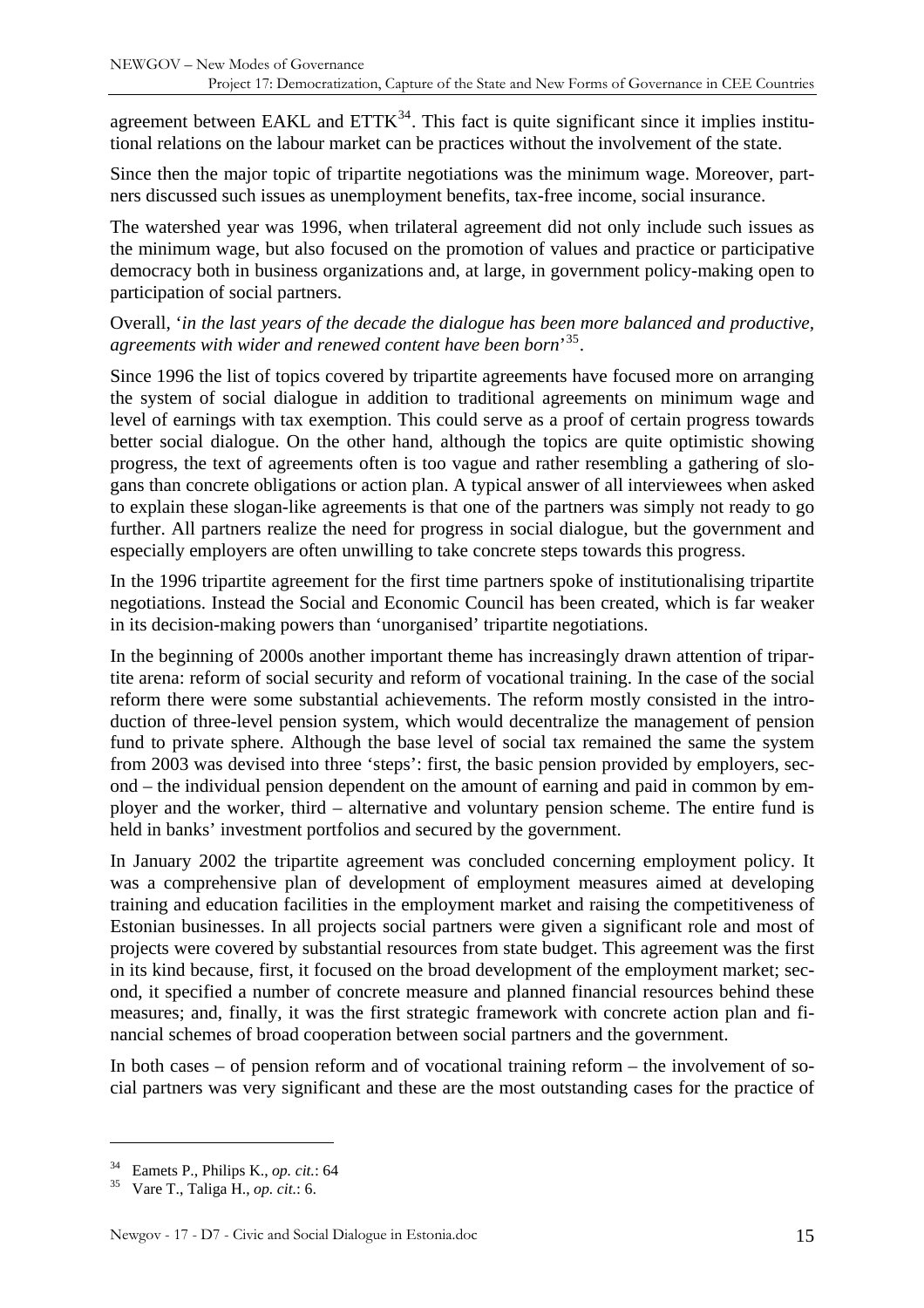<span id="page-15-0"></span>social dialogue<sup>[36](#page-15-1)</sup>. Also, based on these cases we can suggest that by the beginning of  $2000s$ the progress in social dialogue has reached such a level, where social partners are capable of jointly undertaking large-scale reforms and also, where government in general values consultation with social partners in major issues such as reforms.

Although during negotiations only fifth of all employees and employers are represented by EAKL, TALO and ETTK, many agreements are widened to the entire labour market. On the other hand, agreements, which are not so much sensitive or have a too broad and timedispersed impact are not always very effective. The problem is that the tripartite forum is not binding. It is based on free will of each partner to participate, negotiate, achieve agreement and implement the agreement. Situation, where one partner was perceived as not meeting the conditions of an agreement have taken place at least twice in the last 15 years. In 1994 EAKL accused the government of not meeting its financial obligations in respect of plans to provide a certain level of social guarantees. It withdrew from all tripartite forums and concluded a bilateral agreement concerning minimum wage level with the employers' association (Estonian Employers' and Industry Association)<sup>[37](#page-15-2)</sup>. In 2002 a tripartite agreement on general employment policy has been concluded implying extensive financial obligations mainly for the government. Some time latter EAKL raised the voice that the government did not fulfil its obligations and drew out of all tripartite forums. The significance of this act is, in principle, high, since the law prohibits the conduct of labour disputes and conclusion of collective agreements without the presence of at least one of the side (employees or employers). However, since TALO also representing trade unions did not leave the tripartite arena, nothing formally changed<sup>[38](#page-15-3)</sup>. The fact that trade unions eventually have no strong tools of pressure on the government leads to a much more favourable position of the government holds in comparison to social partners: the government is the primary and most powerful actor in the arena.

On the other hand, if trade unions associations are also supported by employers associations, the government usually has to give to a too strong and wide pressure on all fronts. In 2001 EAKL and ETTK agreed without the participation of the state on the level of minimum wage for the following year. The government enforced a different regime through normative acts and after the intervention of a court decision it accepted the demands of social partners to accept their agreement and register it in the register of collective agreements, which effectively means widening the bilateral agreement on the entire labour market<sup>[39](#page-15-4)</sup>. Such bilateral agreements have been concluded earlier and also had a strong pressure effect on the government.

#### *Section 2: Tripartite public councils and boards*

Apart from tripartite negotiations, which are the primary channel of tripartite relations, especially in the policy formulation phase, there are also tripartite boards and councils. These are attached or reside within the formal structure of public agencies and are formed mostly on sector basis. Thus, one can find social partners' representatives in the Board of Estonian Health Insurance Fund, Board of Unemployment Fund, Board of Estonian Qualification Authority and Board of Foundation of Vocational Training. Among the non-sector based bodies the most significant is the Social and Economic Council and the ILO council.

<span id="page-15-2"></span><span id="page-15-1"></span><sup>36</sup> Vare T., Taliga H., *op. cit.*: 29-50. 37 Eamets R., Philips K., Annus T., *op. cit.*: 111. 38 Kallaste E., *op. cit.*: 11.

<span id="page-15-3"></span>

<span id="page-15-4"></span><sup>39</sup> Kallaste E., *op. cit.*: 11.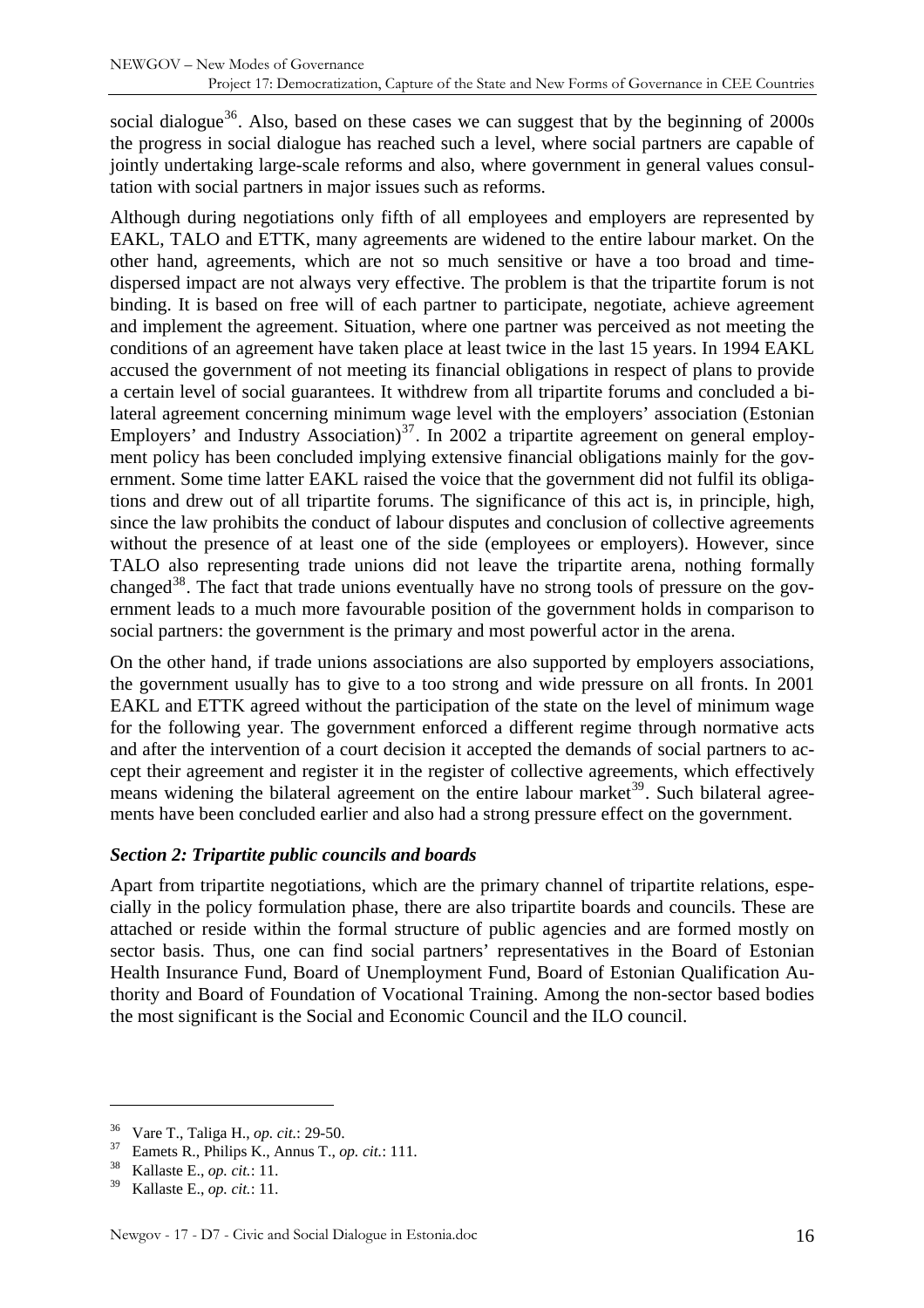#### <span id="page-16-0"></span>The Social and Economic Council of Estonia

In 1999 another consultative body was created: the Social and Economic Council. The mission of the Council was to analyse social and employment policy developments isolated from particular interests of each parts and tripartite negotiations and to consult the government as well as social partners in tripartite and employment issues<sup>[40](#page-16-1)</sup>. It was meant to be an expert network, which could provide objective analysis and evaluation of social and employment policy to the government. The management of the Council was entrusted to a senior official of the Ministry of Social Affairs: the vice-chancellor Mrs. Piret Lilleväli and currently to Mr. Janno Järve. It is difficult to suggest this without a comparative study of the respective positions in other countries, but in Estonia the nomination of a public official to the position of the head of the Social and Economic Council seems to be reflecting the fact of relative insignificance of the Council to politicians, since "the ones who have the responsibility [coalition par-ties], are the ones having the power"<sup>[41](#page-16-2)</sup>. In comparison to tripartite negotiations arena, which is headed by the Minister of Social Affairs, who at least has some influence on the Cabinet, the leader of the Social and Economic Council lacks any instrument of decision-making.

Structurally, similarly to some other new EU member states' institutions Estonian Social and Economic Council does not have any permanent sub-structures: currently it has several *ad hoc* sub-committees. This implies that rather than having an expert staff at its disposal capable to form policies, the sub-committees are just additional discussion fora, not decision-making bodies. Estonia was one of only two countries among the 13 EU candidate countries of the last and current rounds of enlargement that have less than 2-4 meetings a year of their Social and Economic Councils<sup>[42](#page-16-3)</sup>: in Estonia the minimum amount of annual meetings is four<sup>[43](#page-16-4)</sup>, which apparently is also the actual number of meetings per year. This regularity neither strengthens the capacity of the Council to seriously influence tripartite relations in Estonia.

One of the aims of the Council was the analysis of Estonian social model integration with the European one, whereby the adaptation of European social values of welfare, solidarity, part-nership was set as the main priority<sup>[44](#page-16-5)</sup>. The reason that current report focuses on tripartite negotiations outside of the Social and Economic Council is that this institution, according to our data, has not been able to produce a single sizable result not even within the goal of adopting the European social model<sup>[45](#page-16-6)</sup>: "the Council does not have sufficient expert capacity, its functions and role in social dialogue are not precisely enough defined, formally it has been conceived as a consultative organ to the government and not a decision-making organ of social dialogue<sup>"[46](#page-16-7)</sup>. All bi- and tripartite agreements have been concluded outside of the council. Additionally, "the main [Council's] problem is that it is too dependent on the government's will"<sup>[47](#page-16-8)</sup>. In the media it does not have a very high appreciation of the Council's role neither.

This is not to say that the Council had no role in tripartite relations. It allowed to lower tensions between partners through dialogue and raise new issues or at least discuss some issues,

<span id="page-16-1"></span><sup>40</sup> Minister of Social Affairs, regulation nr. 25, *Establishment of the working order of the Social and Economic Council*, 6<sup>th</sup> of April 1999.<br><sup>41</sup> Käärats, October 2005.<br><sup>42</sup> Rychly L., Pritzer R., *op. cit.*: 34.

<span id="page-16-2"></span>

<span id="page-16-4"></span><span id="page-16-3"></span><sup>&</sup>lt;sup>43</sup> Minister of Social Affairs, regulation nr. 25, *Establishment of the working order of the Social and Economic Council*, 6<sup>th</sup> of April 1999.<br><sup>44</sup> Minister of Social Affairs, regulation nr. 25, *Establishment of the working order of the Social and Economic* 

<span id="page-16-5"></span>*Council*, 6<sup>th</sup> of April 1999; Eamets R., Philips K., Annus T., *op. cit.*; Eamets P., Philips K., *op. cit.* 

<span id="page-16-6"></span><sup>&</sup>lt;sup>45</sup> Roosimaa, October 2005; Nestor, October 2005.

<span id="page-16-8"></span><span id="page-16-7"></span> $^{46}$  Taliga, October 2005.

Lilleväli, October 2005.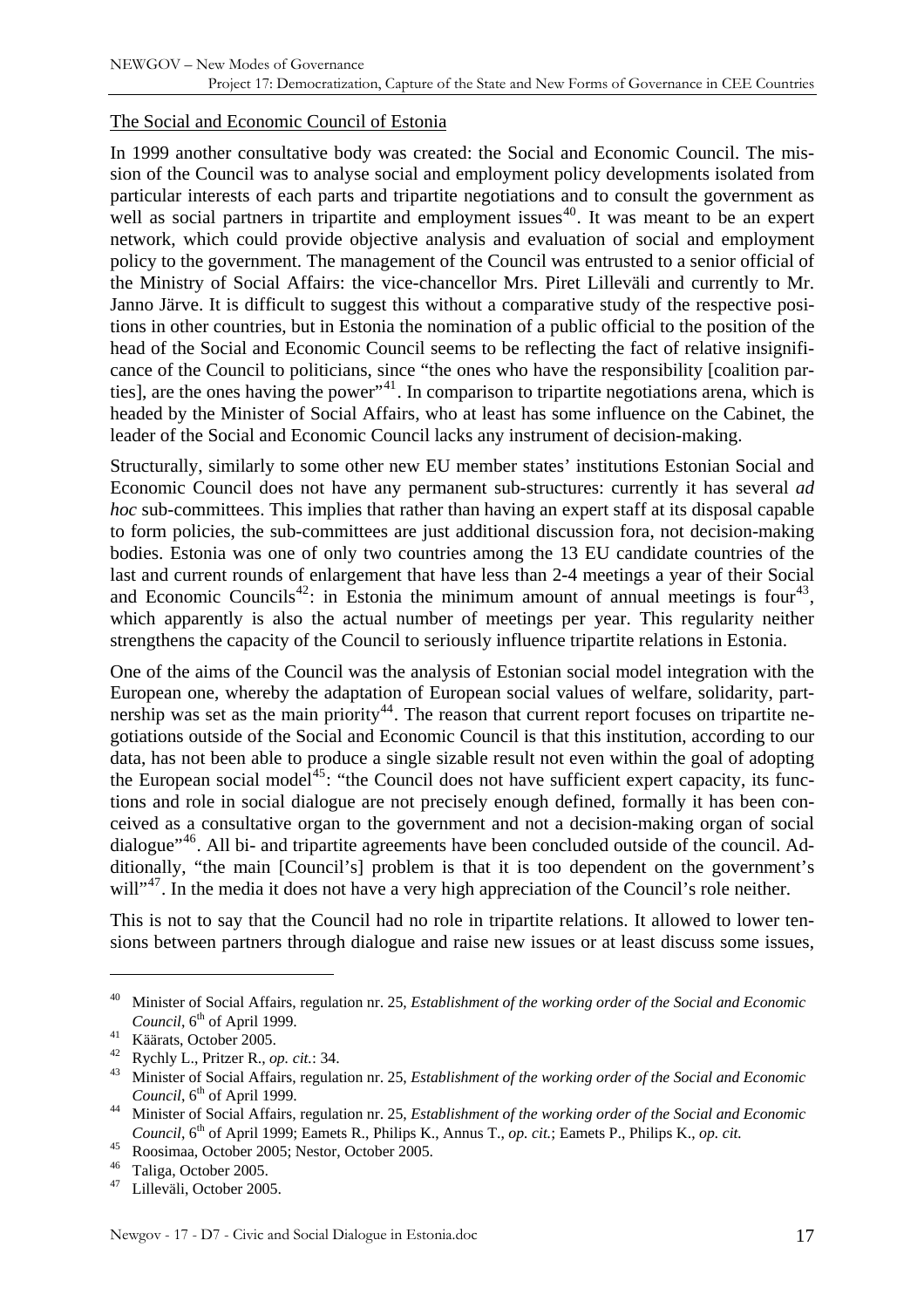<span id="page-17-0"></span>which did not find recognition in tripartite negotiations. Neither trade unions, nor employers associations wanted to get rid of the Council. On the other hand, none of them did really ap-preciate the work that it did<sup>[48](#page-17-1)</sup>. It is still unclear, which are the functions of the Social and Economic Council not letting social partners to put a final end to this institution. One of the factors could definitely be that Social and Economic Councils' mode is at the core of European model of social dialogue. Another, because, they let to lower tensions between partners.

#### Other tripartite councils and boards

In May 1992 the first tripartite council was created – the 'ILO Council'. It was related to the membership of Estonia in the International Labour Organization (ILO) (since January 1992) and the need to fulfil country responsibilities before ILO. Social partners were involved on the rights of consultants emphasized by the fact that the Council did not have any decisionmaking or negotiating mandate and was functioning as a purely consultative body $49$ . None of the interviewees have even briefly mentioned this institution.

Other council are less significant and have more specialized fields of application. The Council of Working Environment allows social partners to manifest initiative in the field of working environment policy, which treats in a broadest way issues concerning working conditions. The Vocational Training Council coordinates the process of reform in vocational training undertaken by the 2002 tripartite agreement and whereby the role of social partners is quite significant, but the overall character of the council quite insignificant in progressing the social dialogue as a whole. Adult Education Council does not have even as much significant margin of action and merely mediates the point of view of social partners in this field to the govern-ment<sup>[50](#page-17-3)</sup>. Overall, all of these councils have quite a limited scope of powers and mostly serve for opinion exchange between the three partners<sup>[51](#page-17-4)</sup> or decision-making in very narrow fields.

Unlike councils, boards have relatively wide decision-making potential and usually are connected to decision-making concerning the distribution of public money. Boards are without exclusion related to a certain sector or even a single organization. The most prominent of all tripartite boards are the Board of the Health Insurance Fund, the Board of Unemployment Insurance Fund and the Board of Foundation of Vocational Education and Training Reform. As a rule boards are rather focused on the implementation segment of policy-making and do not take active part in shaping the employment or other policies. However, unlike Councils tripartite boards of public bodies have become a centre of political struggle for power over these money distributing institutions. For political parties places on the Health Insurance Fund are both individually and institutionally lucrative: the former because being a manager of a board can provide additional quite good income; the latter because while having fiscal difficulties in the field of health, unemployment and social insurance political parties and government would prefer top-down reforms and reorganization of these funds, whereby social partners as members of boards are a great obstacle to such reforms.

Despite strong political tensions around places on public boards, the overall system has been designed so that politicians couldn't easily reorder the system or nominate their 'own peo-ple<sup>[52](#page-17-5)</sup>. To a large extent most of these boards have been designed under the Minister of Social Affairs Eiki Nestor. He himself easily takes the credit for this achievement, but some other

<span id="page-17-1"></span><sup>48</sup> Roosimaa, October 2005; Taliga, October 2005; Rondik, October 2005; Nestor, October 2005.

<span id="page-17-2"></span><sup>49</sup> Eamets R., Philips K., Annus T., *op. cit.*; Eamets P., Philips K., *op. cit.*

<span id="page-17-4"></span><span id="page-17-3"></span><sup>50</sup> NAPE 2004, *op. cit.*: 46-47. 51 Kallaste E., *op. cit.*

<span id="page-17-5"></span><sup>52</sup> Nestor, October 2005; Lilleväli, October 2005.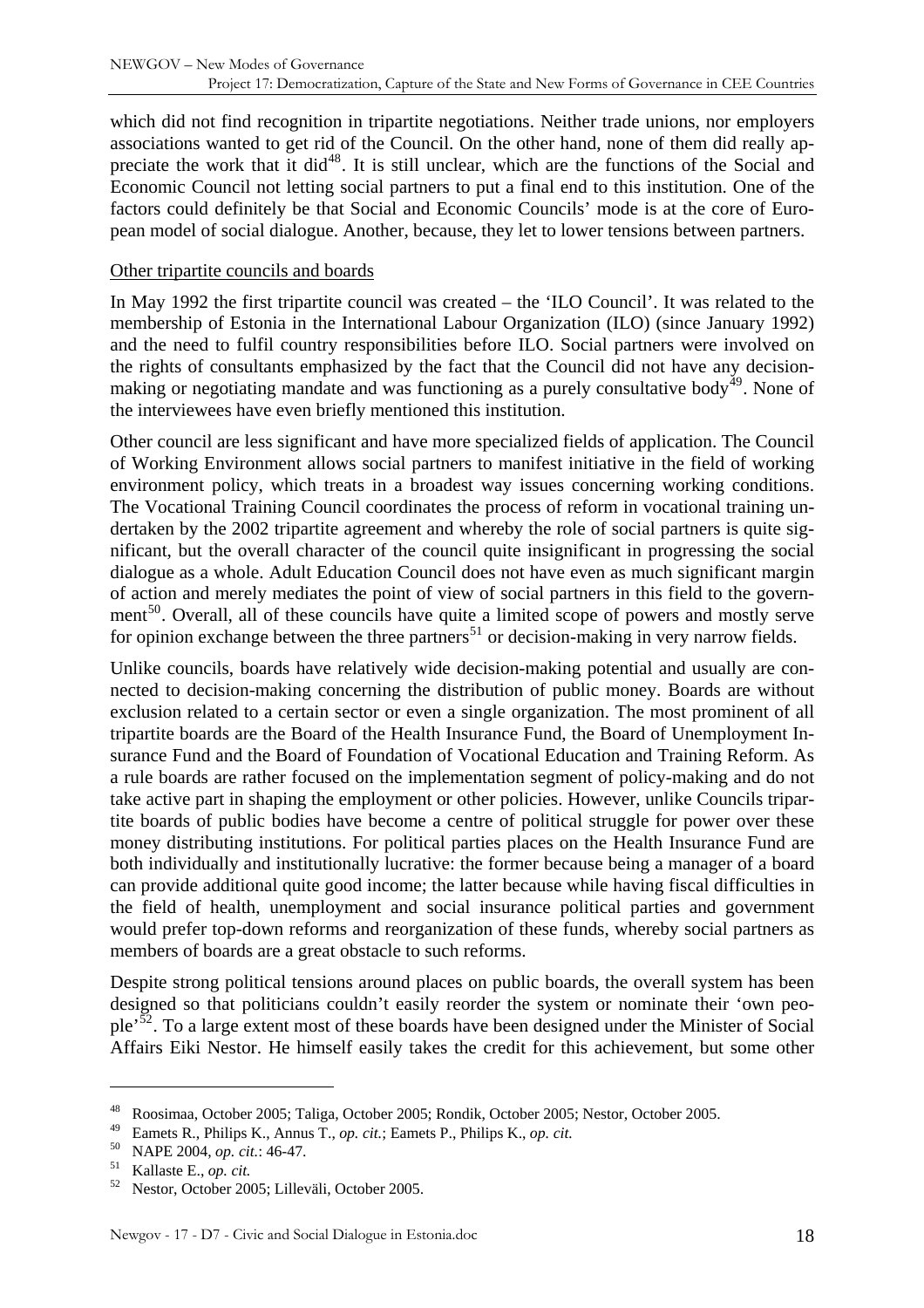<span id="page-18-0"></span>interviewees also confirmed this<sup>[53](#page-18-1)</sup>. Since 1999 up to 2002 the minister managed to design three main public boards of Estonia – the boards of the Unemployment Insurance Fund, Foundation of Vocational Education and Training, and to some extent also of the Health Insurance Fund – together with social partners firmly setting it on the concept of tripartite leadership and of parity representation of all three social partners in each of the boards. In addition, the Unemployment Insurance Fund, which has been entirely designed in the current form during minister Nestor, had a decentralized structure of tax collection: the unemployment tax shared between employees and employers is transferred directly to the Fund. In result of these common interests, when in 2003 the newly nominated Minister of Social Affairs wanted to 'break' the system by changing the rule of parity representation, social partners managed to gather such a strong opposition that the minister had to back up.

Such design of wider, involving decision-making structures is not unique in the public sector of Estonia. In the forestry sector the state enterprise managing state wood production was also conceived isolated from politicians intervention<sup>[54](#page-18-2)</sup>. Using these examples we can quite certainly state that one of the remedies for better involvement and "factual ability of private [social] partners to influence policy"[55](#page-18-3) is relative isolation from the political actors, at least on the stages of policy planning, conception. This allows to mobilize social partners around the idea of a common interest and to develop common vision of the problem without creating serious conflicts about distribution and redistribution issues  $56$  at the planning stage. At latter stages, if need arises, social partners will themselves defend what they have jointly built. This has been the case with forestry, this has repeated with the Health and Unemployment Insurance Funds: social partners have become the bearers of veto points in these organizations.

#### *Section 3: Employment councils, pacts and labour disputes' committees*

On the regional level we find very few tripartite arenas. The main reason is the lack of employers' and employees' representative organizations on the local level. In 2001 a tripartite employment pact was signed in Ida-Viru region. This has been the first major tripartite agreement on regional level. However, the document was rather declarative and provided relatively few constructive options.

Employment Service has a network of tripartite employment councils on the regional level created in 2002-2003. They are focused on design of employment measures and allocation of structural funds. Anew, there is narrow room for manoeuvre since major decisions have been made in detail on the national or European level. In each county the Service has a tripartite employment council, which is ought to *advise* the Service in issue of developing employment on the regional level. However, since social partners regional representations are only few in number there has been so far no progress in this tripartite arena and it all depends very much on the willingness of employers and employees to communicate and actively participate<sup>[57](#page-18-5)</sup>.

On the national level regional councils are centrally coordinated by the tripartite Employment Council, which steers the introduction of regional councils and forms on the national level approach to issues treated. The date of creation of employment councils and the fact that it is a top-down initiative, suggest that they are bound to EU pressures on regionalization and de-

<span id="page-18-1"></span><sup>53</sup> Taliga, October 2005.

<span id="page-18-2"></span>Sootla G., Sootla E., 'Variables of sustainable policy: the case of elaboration and implementation of the Estonian Forestry policy in 1995 – 2004, based on policy networks approach', NISPAcee, annual conference,

<span id="page-18-4"></span>

<span id="page-18-3"></span><sup>13-15</sup> May 2004, Vilnius (Lithuania).<br>
<sup>55</sup> Knill C., *op. cit.*: Cowi T. (1972) 'Four systems of policy, politics, and choice', *Public Administration Review July/August.*<br>
<sup>57</sup> Nestor, October 2005.

<span id="page-18-5"></span>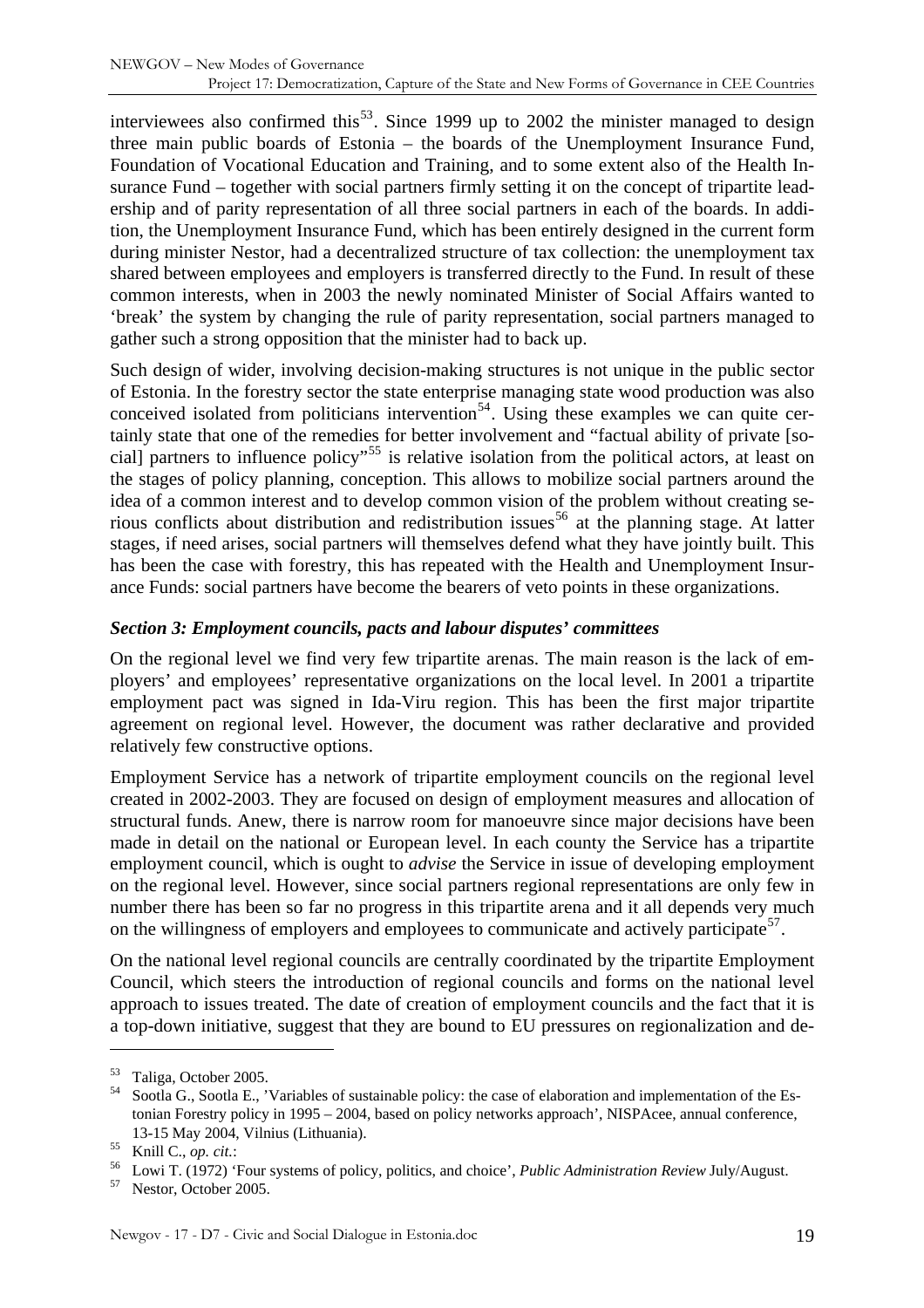<span id="page-19-0"></span>velopment of social dialogue as a new governance method. Hence, the effects of regional councils should be awaited far in the distant future, when actual need for such structure arises.

In order to solve employment conflict the Employment Inspection (a government body monitoring and controlling the application of labour legislation) in each region has established an employment disputes' committee. These are also tripartite. Their main task is to provide acceptable and legitimate solution to employment conflicts that occur in enterprises (including public) on the territory of a region-county. These committees are purely implementation bodies and have no policy-making role, apart, may be, from their social peacekeeping efforts.

Local governments are among the fourth possible partners in the social dialogue. However, on the local governments side there is no motivation or competence to undertake tripartite negotiations, since most of them are small, overburdened and not very independent administrations with few proper fiscal income sources. Recently, the central government has decentralized the procedure of setting salaries for teachers in local government schools. Local Government Union has rejected the proposition of Education Workers Union for opening negotiations con-cerning teachers' salaries on the grounds of the lack of legal competence in this area<sup>[58](#page-19-1)</sup>. Even in legal terms this is not correct since the Collective Agreements Act entitles local government or their representatives to conduct such negotiations – the problem was rather incapacity of the LG Union to make its members comply and to mobilize expert and other resources.

#### **Cases of tripartite relations in Estonia**

Current part present two cases of tripartite relations in Estonia. The logic of the choice of cases focuses on the most typical, most representative cases characterizing the entire system as a whole and/or raising the main problematic issues in the system. In addition, these cases represent the most prominent, significant issues and events that took place in Estonian tripartite relations. These cases demonstrate well enough the obstacles and deficiencies of state and social dialogue that the application of governance practices raises to surface. The two cases show how different elements of governance, e.g. legitimacy, transparency, accountability, raise different problems of social dialogue and weakness of state and social partners.

#### *Debates on the Labour Code Draft*

*Employment Contracts Act* is the largest and most significant among all legal acts concerning labour and employment relations. The first version of the Act dates back to 1992. Since then it has been redrafted 29 times, including 6 serious, wide-ranging drafts between 1999-2002.

Since the first day Employment Contracts Act was surrounded by a debate on the necessity to reform it and respective draft proposition. However, it is only in 1999 that the first substantive, constructive reform-amendment has been undertaken. Then, the position of the Minister of Social Affairs was taken by Eiki Nestor, a member of Social-Democratic party (at the time of the Moderates' party) and former head of the Transport enterprises trade union (1988- 1992), who in general has and has had at the time a more positive relation to trade unions and social dialogue. His nomination to the position *coincided* with the drastic increase in the policy-making and legislative activity of the government in the field of employment, labour and social dialogue. Under his supervision the first package amendments to the Employment Contracts Act were born and other labour legislation (notably, in 2000). Second, under his supervision the Employment Contracts Act was technically and more significantly redrafted as a result of adopting new laws, notably concerning the Employment Service Act, The Working

<span id="page-19-1"></span><sup>58</sup> Rychly L., Vylitova M., *op. cit.*: 17.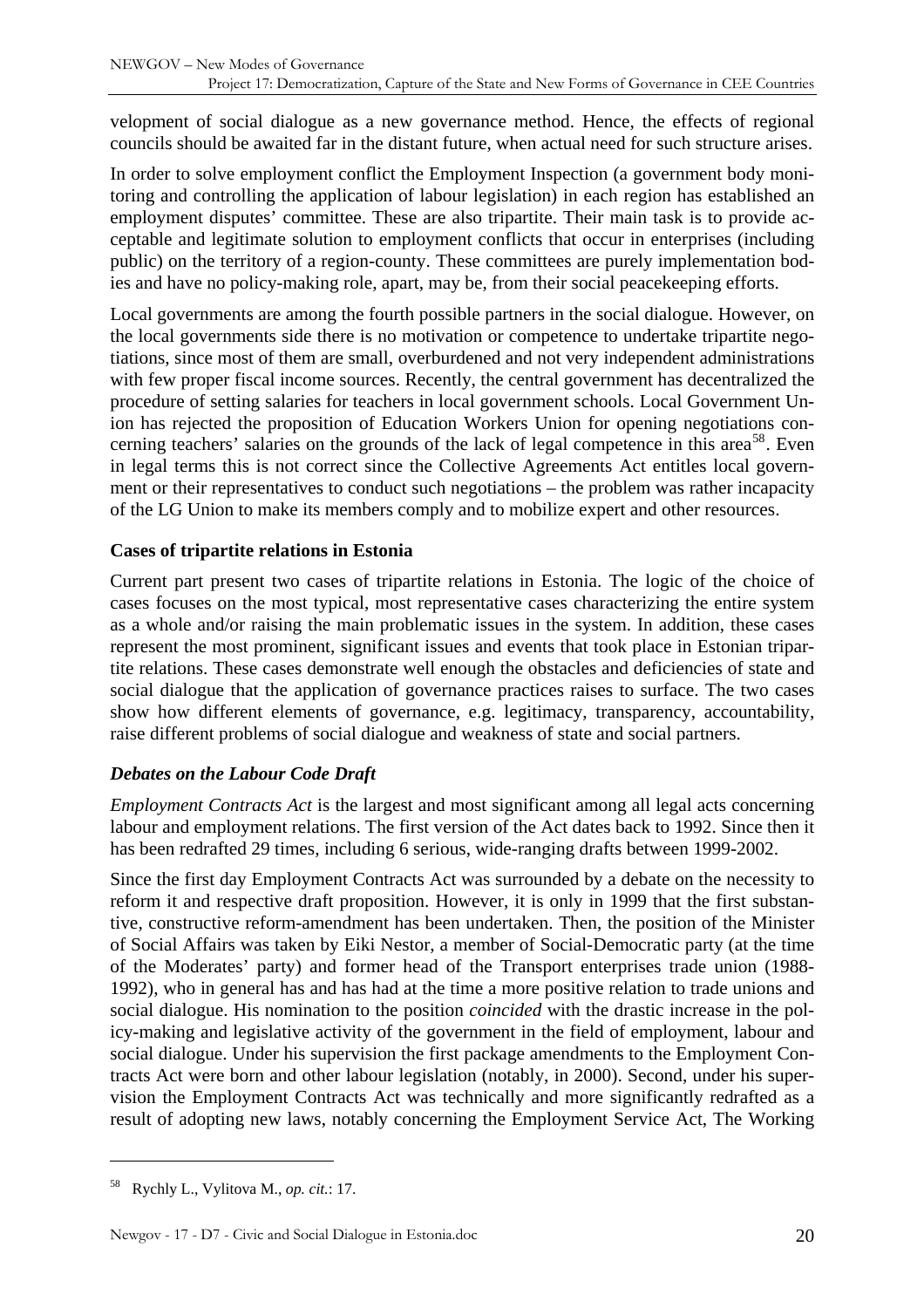and Rest Time Act, Trade Unions Act, Healthcare and Work Safety Act, Employees' Representatives Act, Social Protection of the Unemployed Act.

The major changes introduced under his leadership of the Ministry were related to employment termination based on corruption allegations, workers' health and safety, employment contract's termination conditions (especially collective termination of contracts) and its validity under a new employer. It is safe to say that partly the philosophy of the new Employment Contracts Act in 2001, which promoted the creation of collective agreements at the enterprise and branch level, was conceived to a large extent by Mr. Nestor.

After the fall of Mart Laar's government, where Eiki Nestor was the Minister of Social Affairs, several amendments have been introduced to the Employment Contracts Act, but most of them were technical amendments save for one amendments' package introduced in April 2004. The amendments' package introduced in 2004 contains a coherent set of changes in many different paragraphs of the Act, but most of them come from the latter, 2003 version of the draft law of the Employment Contracts Act. The 2004 amendments seriously alter the 2002 version of the Act, and it is difficult to judge of the involvement of Mr. Nestor in drafting these amendments. However, we can definitely state that these amendments were not the initiative of the government of the day. Also, the adoption of these amendments not as a coherent change, redrafting an entire law, but as introduction of separate, partial changes shows the inability of the government, political parties and social partners to agree on a larger scale. What this shows is that developments in tripartite relations are in most cases individual quests of activists of the field such as Mr. Nestor or Mrs. Lilleväli. Second, it also shows how vulnerable social dialogue is to the changes in government and different political parties attitudes towards social sphere and dialogue.

Since the first public mentioning of this problem in 1997 and until 2005, Employment Contracts Act has been the object of ideological struggle between two camps: libertarian, who wants to simplify employment relations rendering them more business-like, and their opponents, who do not represent a coherent political force, but who are definitely against the 'privatisation' of the Contracts Act. The libertarian camp is centred around the Reform party, a libertarian, young, successful professionals' party and is supported by most of employers and their association (ETTK). In the opposing, 'social' camp the Social-Democratic party draws most of attention. Supporters and activists of this camp are represented by all trade unions and their associations, by social groups such as the Pensioners Union, NGO's Union etc., but also by the officials of the Ministry of Social Affairs. Inside of the government this debate has resulted in regular clashes between the Minister of Justice and the Minister of Social Affairs, notwithstanding their party membership<sup>[59](#page-20-0)</sup>.

Circumstances of the debate are focused on the will of the Ministry of Justice to transpose the Employment Contracts Act into the Law on Obligations, which sets the basic ideas of market relations: this would mean, in the words of Raivo Paavo, the Public Conciliator and former chief of EAKL, that employment relations would no longer be a separate legal notion, but employment contracts would change into traditional "buyer-seller" contracts<sup>[60](#page-20-1)</sup>. These changes have been identified by observers as not simply favouring conditions for businesses, but ex-

<span id="page-20-0"></span><sup>59</sup> Käärats, October 2005; Eva Luts, 'Kas Eesti töötaja jääb õigusliku kaitseta? Võlaõigusseadus kahjustab töövõtja huve', *Postimees*, 27.11.1997. 60 Paavo R., *op. cit.*

<span id="page-20-1"></span>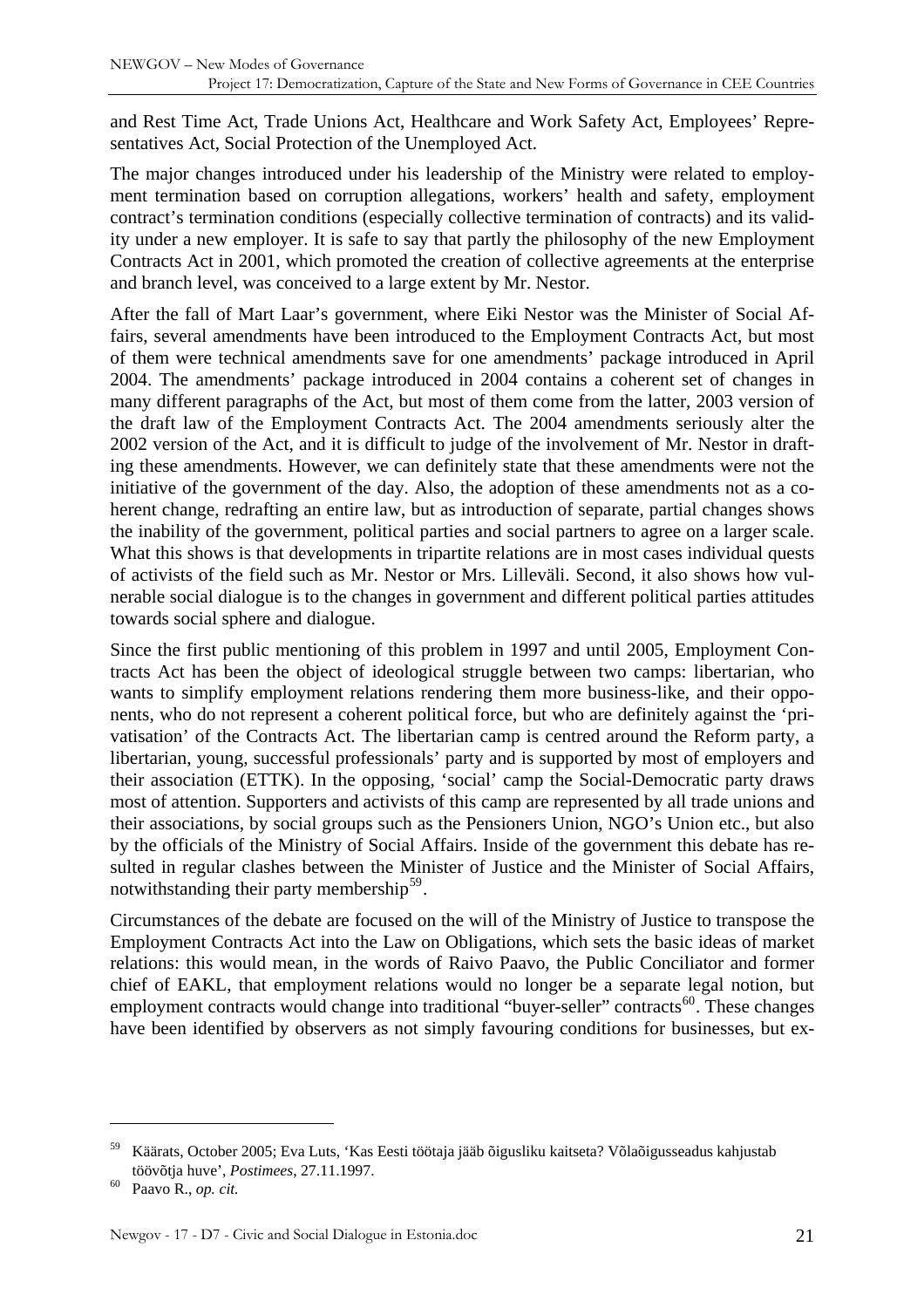plicitly lobbied by employers and businessmen<sup>[61](#page-21-0)</sup>. We have already mentioned that there is a separation between business and employers organizations and that social dialogue notion legally is rather part of other legal constructions such as the market logic. These observations inscribe into the perspective of this debate, which could have a longer history and maybe even was in the root of drafting these laws since Reform party and its electorate are one of the earliest and most stable political forces in an independent Estonia. This issue has become the 'Adam's apple' of the process of adoption of the new Employment Contracts Act.

In May 2005 the current government, led by the chief of the Reform party, has recalled the new draft of the Employment Contracts Act from the second reading procedure in the Parliament. In the debate between trade union and employers associations' representatives and in the Explanatory Note to the draft law<sup>[62](#page-21-1)</sup> it was cleared out that at the bottom of the recall is the same issue between the Employment Contracts Act and the Law on Obligations, although the official reason was the arrival of the new coalition, which used the right to withdraw all amendments and drafts proposed by the previous government<sup>[63](#page-21-2)</sup>. This version of the Act was sent to the Parliament in January 2004 and was meant, on the one hand, to protect the employees' side by increasing the opportunities of trade unions to conclude collective agree-ments<sup>[64](#page-21-3)</sup>, but, on the other hand, to increase their responsibility before the employer<sup>[65](#page-21-4)</sup>. The first attempt to pass this draft law was undertaken in June 2001 by pro-trade unionist then minister of Social Affairs Mr. Eiki Nestor and at the time head of the Social and Economic Council Mrs. Piret Lilleväli. It was recalled from the first reading in the Parliament in February  $2003^{66}$  $2003^{66}$  $2003^{66}$ . At the time the position of the Prime Minister was conferred upon the leader of the Reform party, which together with a presumed centre-left Centre party, formed the coalition. Hence, again we can trace the failure to adopt the draft law of the Employment Contracts Act to the libertarian politicians lead by the Reform party.

It should be noted that social partners were consulted and made their amendments to most of government drafts and proposals in employment and labour issues. In most of cases, where there was a bipartite agreement between employees' and employers' representatives, the government had to accept it. Therefore, at least in the issue of access and involvement in the consultation round of policy-making social partners have few things to reproach to the government. However, in real terms "if our [trade unions] propositions are of technical character, then the rate of success is higher; if our proposals touch upon a sensitive political issue, then they are quietly voted down in the Riigikogu [the Parliament] $1^{67}$  $1^{67}$  $1^{67}$ .

Another major issues that surfaced with this recall, was, in the words of the head of Estonian Social and Economic Council, Mrs. Piret Lilleväli, that the recalled version of this act was based on eight different directives of European Commission, which needed transposition<sup>[68](#page-21-7)</sup>. Also, before the draft law was passed on to the readings in Parliament, social partners together with the government concluded a tripartite agreement including common amendments

<span id="page-21-0"></span><sup>61</sup> Aktiva: ettevõtja infovärav, 'Nestor: Töötajate koondamishüvitised peavad kindalsti säilima', 04.12.2001, <http://www.aktiva.ee/y/z0zNEWSy234885.html?PHPSESSID=1ec0a82ae205a9bd81074366421b8641>

<span id="page-21-1"></span><sup>(19.09.2005). 62</sup> Ministry of Scoail Affairs, Explanatory note to the Draft Law of Employment Contracts Act, 26.11.2003,

<span id="page-21-2"></span> $\frac{\text{http://eoigus.just.ee/?act=dok&subact=1&DOK_W=30697 (31.10.2005).}{\text{Kristel Kossar, 'Töölepinguseaduse eelnõu sai stopptule', Postimees, 10.05.2005.}}$  $\frac{\text{http://eoigus.just.ee/?act=dok&subact=1&DOK_W=30697 (31.10.2005).}{\text{Kristel Kossar, 'Töölepinguseaduse eelnõu sai stopptule', Postimees, 10.05.2005.}}$  $\frac{\text{http://eoigus.just.ee/?act=dok&subact=1&DOK_W=30697 (31.10.2005).}{\text{Kristel Kossar, 'Töölepinguseaduse eelnõu sai stopptule', Postimees, 10.05.2005.}}$ Ministry of Social Affairs, Explanatory note..., *op. cit.*: 18.<br>
<sup>65</sup> Ministry of Social Affairs, Explanatory note..., *o* 

<span id="page-21-3"></span>

<span id="page-21-6"></span><span id="page-21-5"></span><span id="page-21-4"></span><sup>66</sup> Ministry of Scoail Affairs, Explanatory note, *op. cit.*: 1. 67 Taliga, October 2005.

<span id="page-21-7"></span><sup>68</sup> Alo Lõhmus, 'Juristid laitsid maha ELi soovitud seaduseelnõu', *Postimees*, 11.02.2004.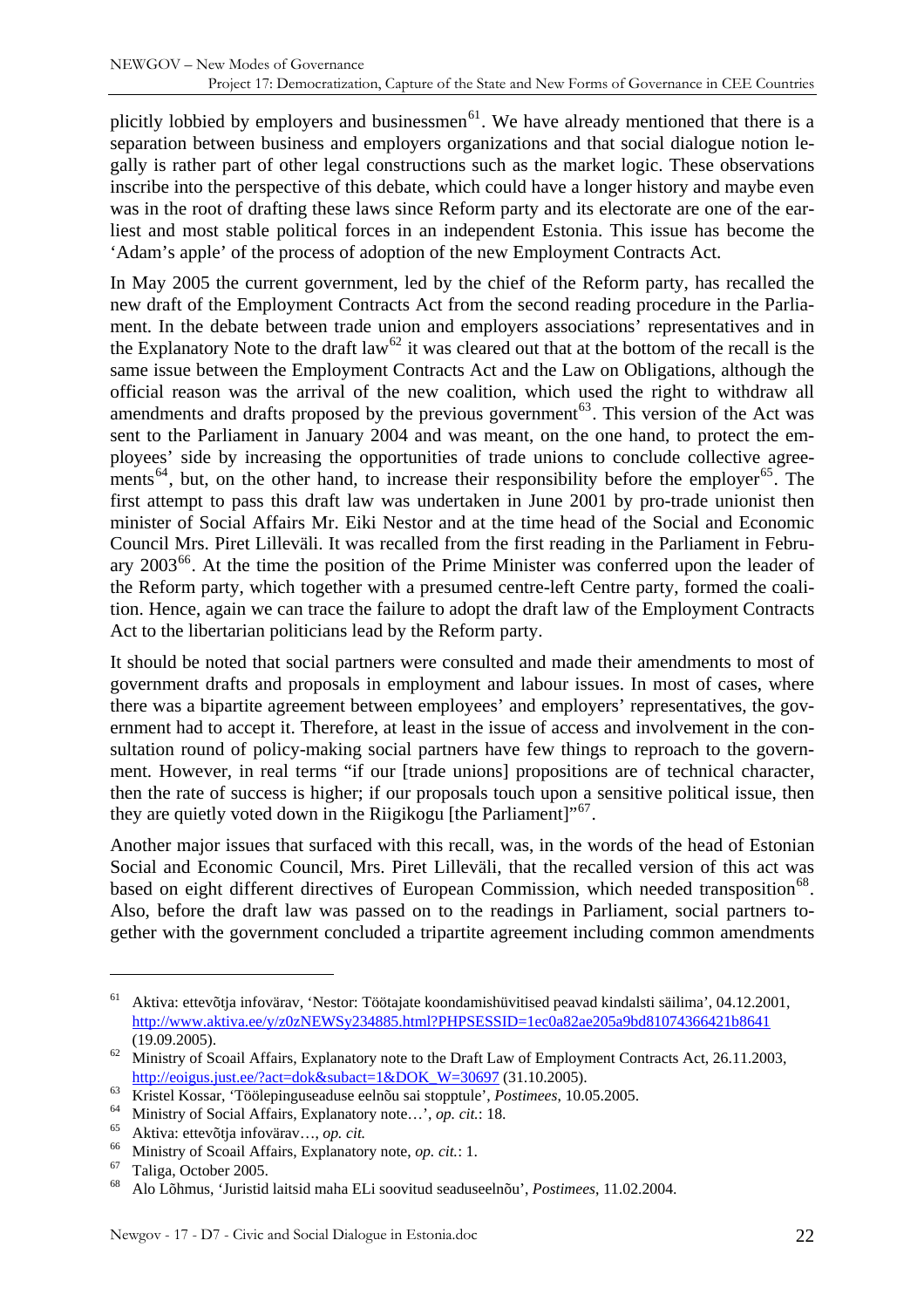<span id="page-22-0"></span>of social partners to the draft law. Many of these amendments have been accepted, save for one, which concerned state's financial obligation concerning the implementation of the new draft law<sup>[69](#page-22-1)</sup>. Therefore, not only did the current government in May 2005 act against the need to transpose EU norms into Estonian legislation (delaying the transposition process has not been dully justified), the government unilaterally acted against the bilateral agreement of social partners and the will of the legislature to pass the law. This incident is typical for tripartite relations in Estonia: based on ideological grounds, political parties may at any moment neglecting social partners' interests unilaterally impose new or reject some agreed decisions.

In sum, it is safe to conclude that the adaptation of the new version of the Labour Code, e.g. Employment Contracts Act, in Estonia is slowed down by two factors: (1) although trade unions and employers were able to achieve a 2003 agreement concerning their common position on the draft law of the Employment Contracts Act, their weakness and late involvement in the drafting process rendered their overall limited influence on the process. Here the major factor was weakness of these organizations as pressure groups; (2) Estonian political parties are yet taking social dialogue obligations for granted and not as a matter of principle. Here we can feel the legacy of socialism: it is safe to say that at least one reason why major parties block some significant initiatives in social dialogue is because they view it as a remnant of socialist era and because Estonian politics and society have internalised some European models (including social dialogue model) only *pro forma,* without the need for constructive consultations with social partners; (3) Progress in social dialogue and tripartite relations and legislation depend too much on the type of coalition and parties represented in the government. This hinders continuity of the process, makes it unstable and raises tensions between partners.

#### *Debates on Increasing the Minimal Monthly Wage*

After almost 15 years of regular tri- and bipartite agreements concerning the national minimum wage level, the 'Adam's apple' is still the concept of minimum wage negotiations. Trade Unions are strongly in favour of minimum wage negotiations and agreements, since these provide them with better legitimacy in the eyes of the members of trade unions and bet-ter image in the eyes of general public<sup>[70](#page-22-2)</sup>. Employers, on the other hand, are continuously opposed to the idea of a minimum wage arguing that minimum wage regulation by a state and on a state level is not common to European practice<sup>[71](#page-22-3)</sup>. The government and political parties (including Social-Democrats) rather agrees to the position of employers and also argues in favour of decentralization of these functions to the level of social partners bipartite dialogue or (in case of public sector wage earners) to the level of local government.

Trade unions' position concerning minimum wages is based on the ILO concept of minimum wages, which states that the task of introducing obligatory minimum wage level in the form of a law is "providing protection for wage earners against unduly low wages"<sup>[72](#page-22-4)</sup>. The implicit logic behind minimum wage negotiations is that of increasing overall level of salaries. Trade unions associations and branch trade unions have been relatively successful in enabling yearly minimum wage agreement with the government and employers or only with employers.

<span id="page-22-1"></span><sup>69</sup> Taliga, October 2005; ETTK, Bipartite agreement concrning the draft law of the Employment Contracts Act, <http://www.ettk.ee/et/kokkulepped/2003/09/item18360> (31.10.2005).<br>Taliga, October 2005; Roosimaa, October 2005.<br><sup>71</sup> Sierid Tele. Tääendiedu riiliku miinimumeelke pele vais? *Peetine*.

<span id="page-22-2"></span>

<sup>71</sup> Sigrid Talo, 'Tööandjad: riikliku miinimumpalka pole vaja', *Postimees*, 26.09.2005; Äripäev Online, 'Alam-

<span id="page-22-4"></span><span id="page-22-3"></span>palgast on Eestil õigem loobuda', *Äripäev*, 07.11.2000. 72 International Labour Organization, *Convention 131: Minimum Wage Fixing Convention*, 1970.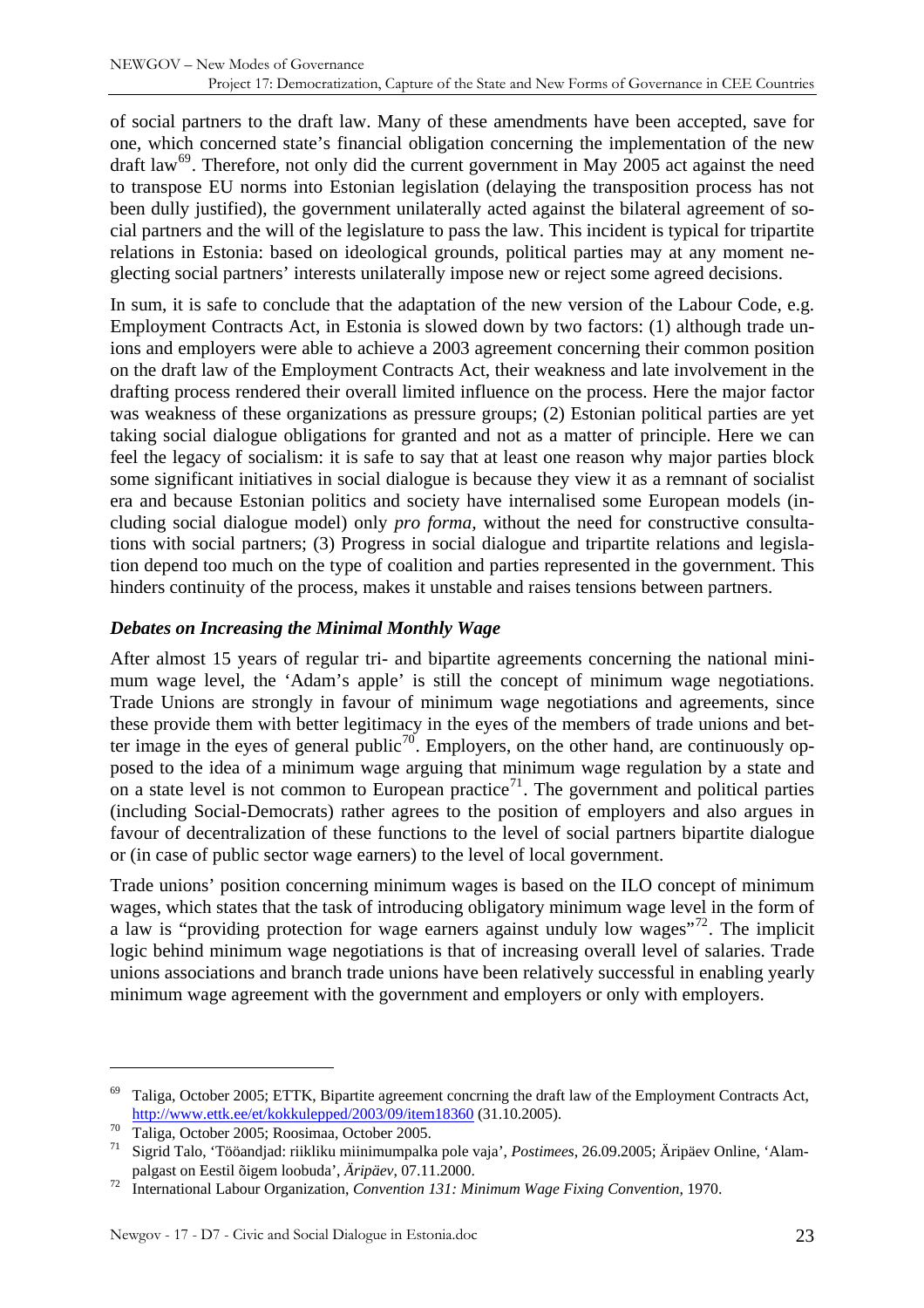Negotiations on minimum wage issues have been more successful in public sector: TALOs member union, Estonian Education Workers Union, have managed to raise the minimum wage for public schools teachers to the level, which is at least twice as the overall national minimum wage. In the recent years, when overall minimum wage agreements were bipartite, without the government participation mainly due to its unwillingness Education Workers Un-ion managed to conclude relatively beneficial agreements with the government<sup>[73](#page-23-0)</sup>. EAKL is enclosing in its position on minimum wage to the standpoint of employers: because of the government unwillingness to conclude tripartite negotiations in three last years, EAKL was forced to partly reject the tripartite model of minimum wage negotiations and modestly argues in favour of a bipartite model under the condition of cooperative relations with the  $ETTK<sup>74</sup>$  $ETTK<sup>74</sup>$  $ETTK<sup>74</sup>$ . TALO is in a less flexible position: its employer is the state. But it has more favourable conditions in terms of the pressure that it can exercise on the employer. In 2003 TALO and Education Workers Union with support of EAKL have conducted the first nation-wide strike of education and culture workers. The official justification concerned the non-compliance of the government to the minimum wage agreements of the previous years. Public education is a very strike sensitive sector, since it is immediately visible to most of the electorate.

Concerning the deficiencies of tripartite dialogue on minimum wage, the trade unions can be criticised for not bringing clearly enough in their concept a separation between their demands for minimum wage with their wish for increase of average salary issues. For business minimizing wage costs is a normal market logic, although it definitely sees the higher wages/ welfare and higher productivity relation. In this sense, demands of trade unions, especially it concerns the Education Workers Union, which seem to resemble demands for overall salaries increase have to be dully supported by arguments. Therefore, employers perceive it as an at-tempt to increase individual and collective welfare at the expense of success of businesses<sup>[75](#page-23-2)</sup>.

The position of employers is simpler. They argue in favour of (1) decrease of the wage costs through associating minimum wage negotiations to the rise of workers productivity<sup>[76](#page-23-3)</sup>, which *strictu sensu* has no rationality behind since productivity is raised at the expense of additions to average (not minimum) wages; (2) state deregulation of the filed and avoiding setting the official level of minimum wage, which is to be an anachronism and argue that it does not allow businesses to be flexible; (3) abandonment of the nation-wide minimum wage agreements and focus on bipartite agreements on branch or enterprise level, which would allow more flexibility to separate businesses depending on the success and resources of an enterprise<sup>[77](#page-23-4)</sup>.

What makes negotiations strained because of the position of employers in respect of minimum wages is (1) their open wish to minimize personnel costs without due argumentation and (2) their weakly conceptualise position concerning the necessity of minimum wage level. Employers' association ETTK and many government officials argue that minimum wage agreements are not part of European practice<sup>[78](#page-23-5)</sup>. In fact, in many European government the minimum wage is set by tripartite negotiations following the principles of ILO. In Estonia the investments of employers in the workforce are one of the lowest in EU. According to the analysis of Mercer Human Resources Consultancy Estonian employers' voluntary spending

<span id="page-23-0"></span> $\frac{73}{74}$  Rondik, October 2005.

Taliga, October 2005.

<span id="page-23-2"></span><span id="page-23-1"></span><sup>75</sup> Kalev Kukk, 'Tööturg: alampalga viletsus', *Reformierakond: meie arvame*, 03.11.2000, [http://vana.reform.ee/meiearvame\\_artikel.php3?katid=26&id0123](http://vana.reform.ee/meiearvame_artikel.php3?katid=26&id0123) (31.10.2005). 76 Postimees Online, 'Tööandjad peavad alapalga tõusu liiga kiireks', *Postimees*, 01.07.2004,

<span id="page-23-3"></span>[http://www.postimees.ee/010704/online\\_uudised/138303\\_print.php](http://www.postimees.ee/010704/online_uudised/138303_print.php) (31.10.2005).<br>Tarmo Kiis, 'Tööanjdad: riikliku minimumpalka pole vaja', *Postimees*, 26.09.2005.<br>Kriis T., *op. cit*.; Nestor, October 2005; Käärats, October 2

<span id="page-23-4"></span>

<span id="page-23-5"></span>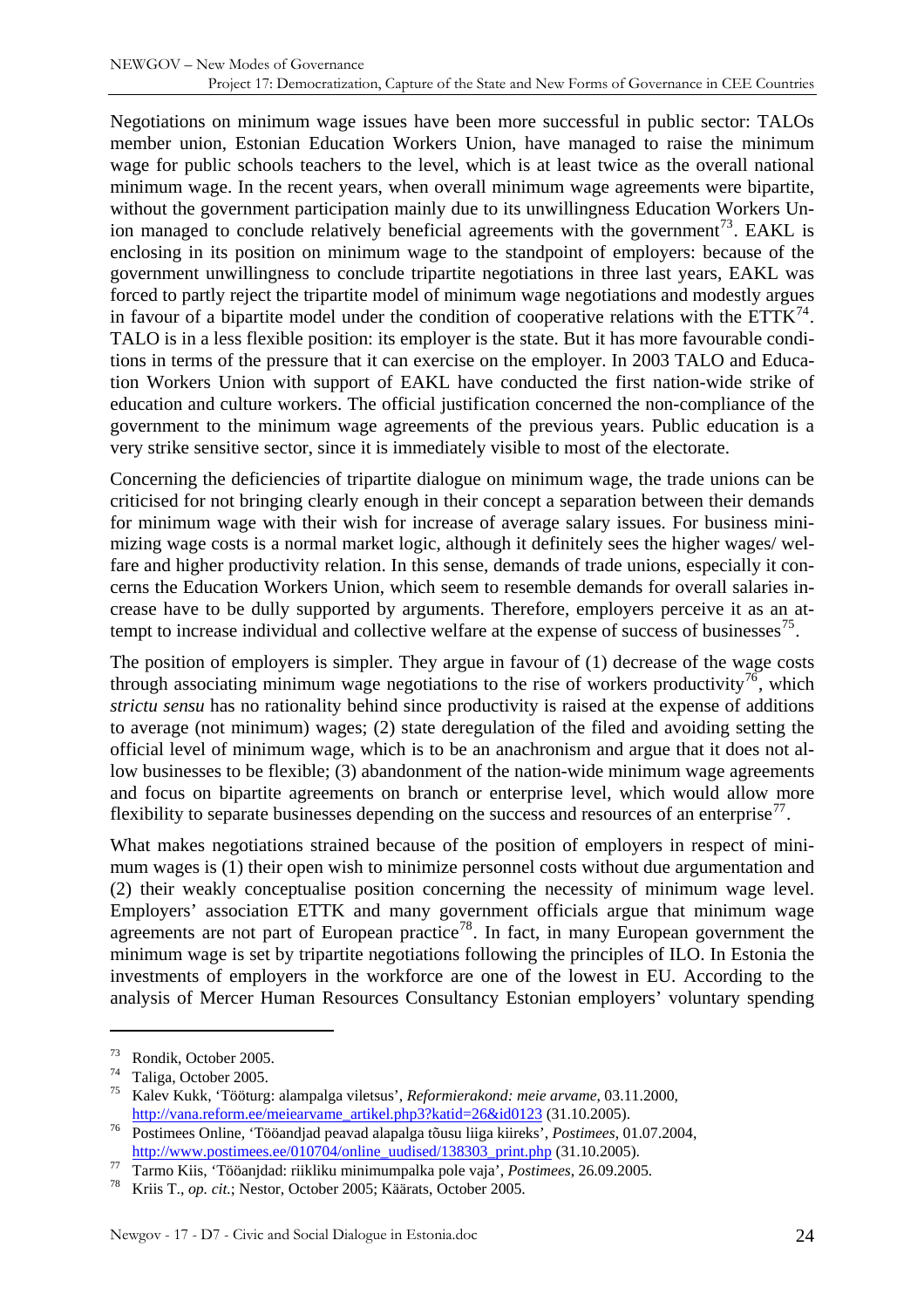<span id="page-24-0"></span>on workers in Estonia is 0,7%, while in Lithuania it is 1,5% and in Poland 5% of total spend-ing on workers<sup>[79](#page-24-1)</sup>. It is a truly 'liberal' environment, which wants to become even more liberal.

In sum, minimum wage negotiations have been one of the most productive in the history of tri- and bipartite national negotiations. As many as 15 or more different agreements have been conclude each year since 1992. The functioning of tripartite arena on this issue is relatively satisfactory as is the level of cooperation between partners. The productivity in this field is mostly guaranteed by a strong pressure that trade unions exercise in the issue. This shows that trade unions already have the potential to push through some issues. The problem is apparently that there are no forces left or no unity among trade unions to push through other issues.

#### **Tripartite relation in Estonia: conclusions**

From our analysis we can deduct several major conclusions concerning the organization of social dialogue and tripartite arenas in particular. These conclusions are as follows.

- (1) Employers and employees organizations, including employees and employers associations, are still very weak organizationally and as pressure groups:
	- a. The trade unions weakness depends on its negative image among the public left from the soviet-type trade unions and in part also generated by the actions of some of the older leaders who used to be soviet-time trade union activists. Among other things is their conviction that the correct way of doing trade union business is first of all exercising pressure on the government, instead of trying to mobilize trade union activity;
	- b. The trade unions weakness depends on low membership; especially very few trade unions that unions associations unite. Low membership, especially at branch and enterprise levels, is caused by a trade unions 'soviet' stigma among the public; also to poor resources that could have been used to mobilize more people to become members.
	- c. Trade unions have bad connections to political parties, which might be one of the rea-sons why unions (associations) are considered to be bad pressure groups<sup>[80](#page-24-2)</sup>.
	- d. Indirectly, the weakness of both employers associations and trade unions (associations) might be caused by the low institutionalisation of tripartite negotiations arena: in some other CEE countries, in order to get access to tripartite arenas social partners have to fulfil certain representativity and organizational criteria, which stimulate them to progress $^{81}$  $^{81}$  $^{81}$ . In Estonia these are absent.
	- e. Employers association and organizations are also quite weak, but dispose of more financial and expert resources, therefore having more capacity to tackle policy problems in a professional way.
	- f. However, the separation that business enterprises have introduced in the structure of their representative organizations – e.g. between business and employers organizations – shows that social dialogue is not considered as a way to success in business, but rather as an inevitable game, where private firms have to be involved because they do not want trade unions to decide face to face with the government issues that might affect them. In this sense, their strategy is rather reactive or even defensive: to withhold certain developments rather than promoting them.

<span id="page-24-1"></span><sup>&</sup>lt;sup>79</sup> Kaire Uusen, 'Eesti tööandja hoiab ELis kõige rohkem töötajate pealt kokku', *Postimees*, 16.05.2005.<br><sup>80</sup> 'Juhtikiri: Investeering pole raiskamine', *Postimees*, 16.05.2005.<br><sup>81</sup> Rychly L., Pritzer R., *op. cit.*: 2

<span id="page-24-2"></span>

<span id="page-24-3"></span>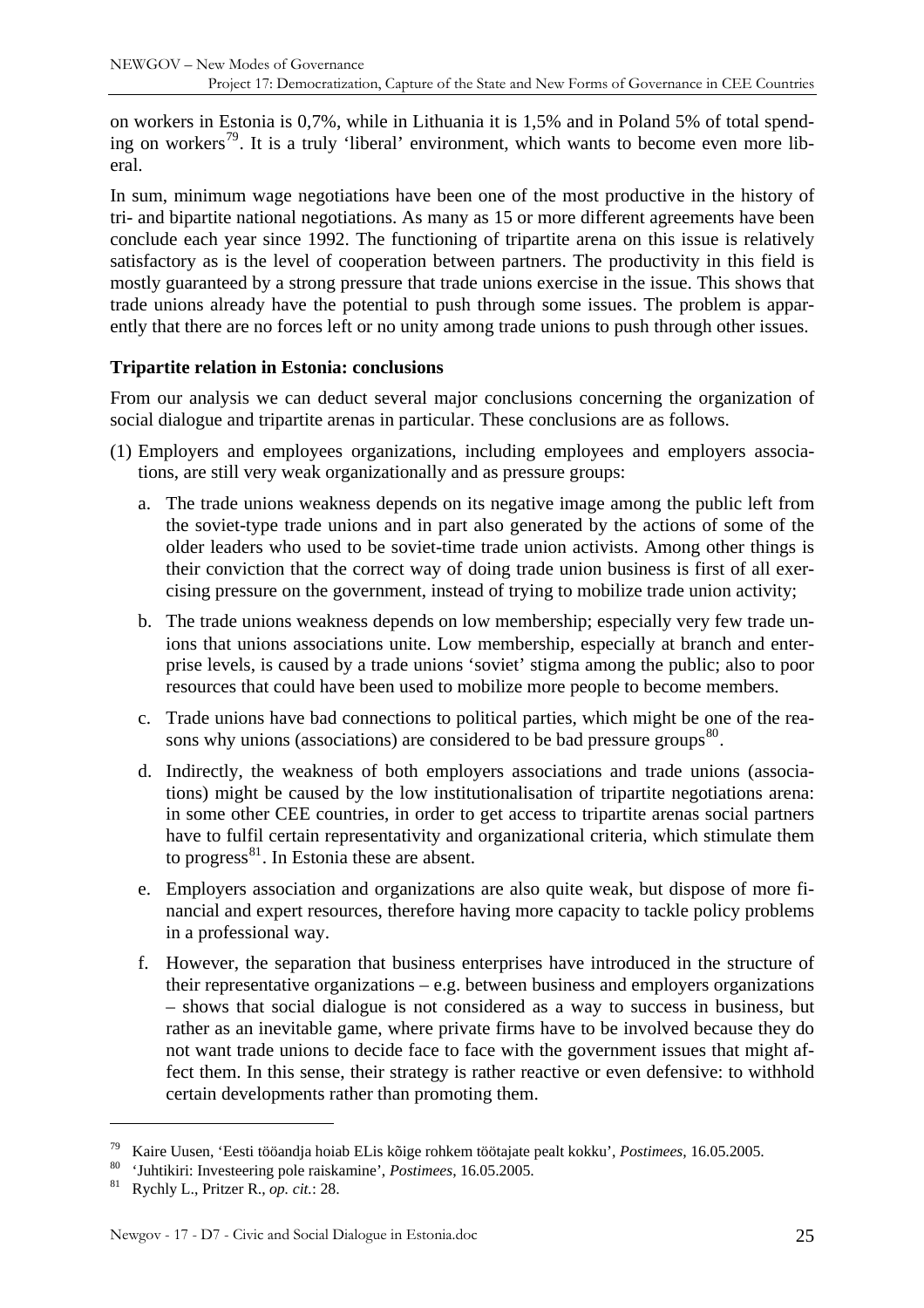- g. Unlike trade unions employers and their representative organizations dispose of much better channels of communication to political parties.
- h. One of the embodiments of the problem of weak representativity of social partners is the centralized structure of representation – there is only one association of employers and two strictly sector-differentiated associations of employees. Of course, there are other reasons for such centralized structure, which are far from being negative such as the effectiveness of negotiations ensured by this way.
- (2) Another major conclusion is that tripartite negotiations' arena is badly institutionalised:
	- a. Legally there are no acts, which would set the obligations and rights of partners, the procedure of decision-making, except for the Collective Agreements Act, which gives a very broad definition to tripartite negotiations such as the parity conditions and general procedure of initiation of negotiations on ad hoc basis.
	- b. A too big proportion of legal texts concerning labour legislation are either socialist legacy (e.g. based on soviet-time or developed in the first years of transition) or enacted as a result of international (EU) conditionality. In many respects these acts are not working and only pro forma regulate social dialogue issues.
	- c. One of the manifestations of this problem is that everything depends on trust, even the fulfilment of obligations put into agreements. And there is a lack of trust as some cases of non-compliance to obligation of agreement by different parties show:

"Legally those [tripartite] agreements can be incorrect, but everything any-way depends on trust, on common interest"<sup>[82](#page-25-0)</sup>.

- d. Tripartite arenas lack coherent, long-term development strategy, which only emphasized the deficiencies of its ad hoc character and relations between social partners and the government: each time an issue is raised negotiations confront the unwillingness of one of the partners to go further than symbolic declarations; a coherent strategy could make tripartite relations more stable, at least in the fulfilment of obligations.
- e. The government commission, which represents the state in negotiations, has no or very weak (depending on the government) decision-making mandate. This further weakens compliance to obligations by the government and narrows down the scope of issues that can effectively dealt with in tripartite negotiations.
- (3) There is a need for stronger cooperation between employees and employers associations and branch/enterprise organizations:
	- a. Judging from the history of bipartite agreements between employers and employees organizations, jointly these two groups have a relative (to an issue, to a sector, to circumstances) veto power over the government actions, which results in more effective, swift and sustainable tripartite solutions.
	- b. Judging on the cases of Health and Unemployment Insurance Funds, veto powers within social dialogue are more likely to appear, if developed at the stage of planning. Also based on this cases veto powers of social partners might be interpreted as relative isolation at the reform/policy/agreement planning stage from the influence of political parties (not necessarily from the influence of ministers).

<span id="page-25-0"></span><sup>82</sup> Roosimaa, October 2005.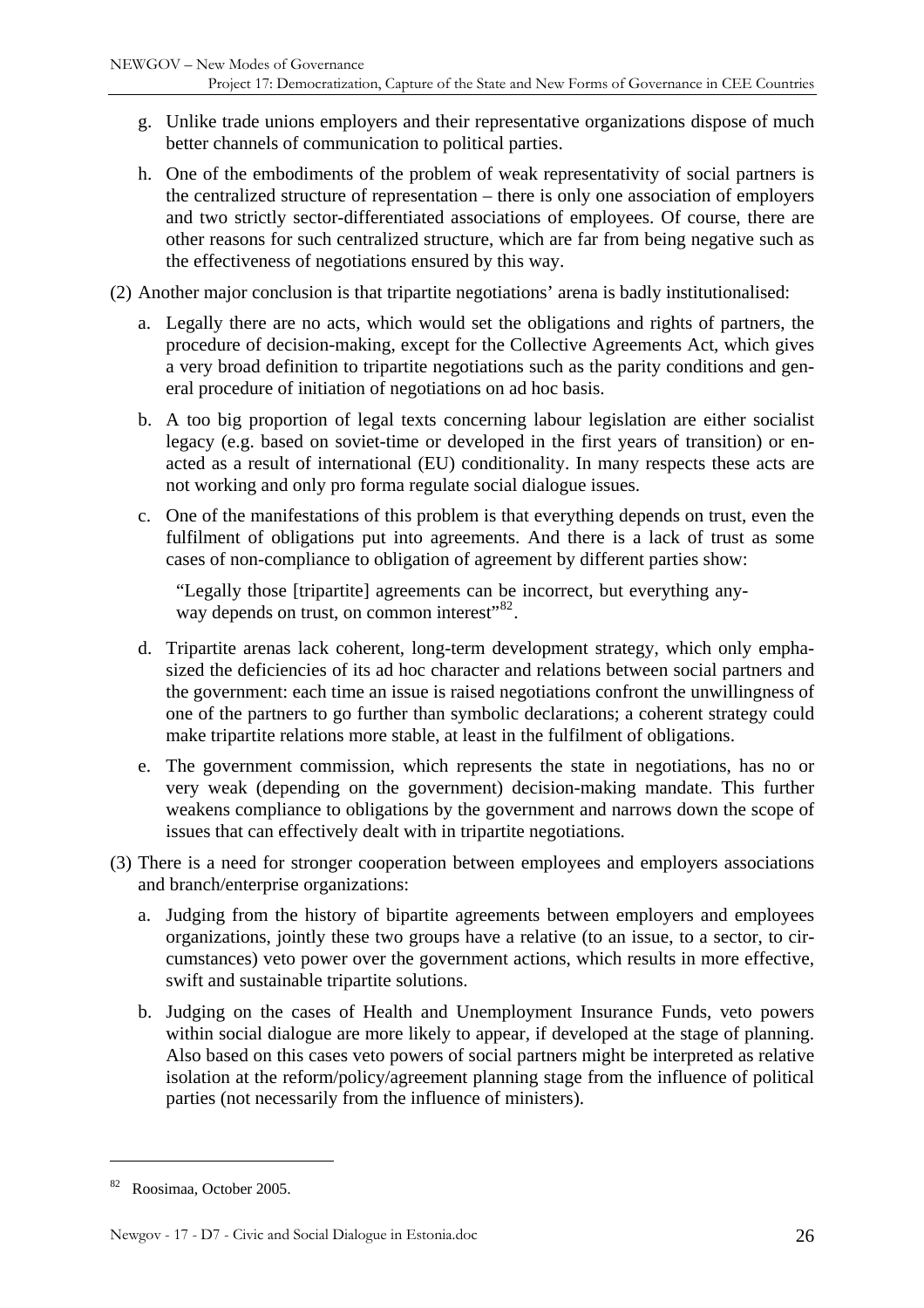- (4) There is a need for more government activism (not intervention) in the regulation of the system of social dialogue:
	- a. Our observations about weak institutionalisation of tripartite arenas and about the social partners weakness show that the government in a transition country should have, in principle, allow more efforts to develop these deficient sides of social dialogue.
	- b. However, even within the labour legislation we have seen that the state/government role in social dialogue is minimal (not even as a referee) except for some overregulated areas, where minimum standards of social protection of employees are guaranteed on a national level instead of collective agreements.
	- c. Therefore, we could suggest that the tools used to regulate social dialogue so far have not been sufficiently effective to provide fast development of social dialogue and adaptation of the European model of social dialogue. A more proactive, motivating and mediating role of the government – a government as a referee and as a norm entrepreneur – is still to be developed in Estonian social dialogue.
- (5) There is lack or weakness of social partners representation at regional and local level, although certain institutions involving social partners at local level already function, for which credit has be given to the government.
- (6) Social and Economic Council of Estonia is not an effective arena of social dialogue, since it lacks any decision-making or pressure capacities. There is a need for reform of the Council, in particular clearer formal definition of functions association with really available resources at the disposition of the Council.
- (7) The case of minimum wage negotiations show that
	- a. Although we have concluded earlier that social partners are relatively weak, through cooperation between themselves and through focusing their efforts on one particular issue, they can achieve some stable results. The problem is that it seems unlikely that social partners can focus on other issues as well, in particular, because other issues demand much more complex agreement between employers and employees.
	- b. Trade unions sometimes themselves are unwilling to go beyond minimum wage negotiations, which bring clear and guaranteed support from trade union members, and prefer not to spend too much efforts on other, more complicated and less beneficial issues. This could be accounted as one of the weaknesses of trade unionism in Estonia.
- (8) The Employment Contracts Act case shows that
	- a. Political parties tend to have too much influence over inclusion of social partners, which raises the need for stronger veto powers of partners. EU requirements neither act as a veto power, since they are widely adopted *pro forma*;
	- b. As we have earlier noted, there is too much dispersion and instability in the governments position on social dialogue because of often government changes, lack of consensus among political forces on social dialogue strategy and, ultimately, adversarial relationship between and pragmatic approach (logrolling, pork barrelling) of parties
- (9) Overall, social dialogue in Estonia is slowly but steadily progressing. Although during the last two years all interviewees without exception have indicated a certain crisis of social dialogue mainly because of excessive influence of political parties of the new coalitions, we can observe that by 2000s tripartite agenda was reached by such systemic issues as vocational training, social dialogue regalement, pension reform, tax reform etc.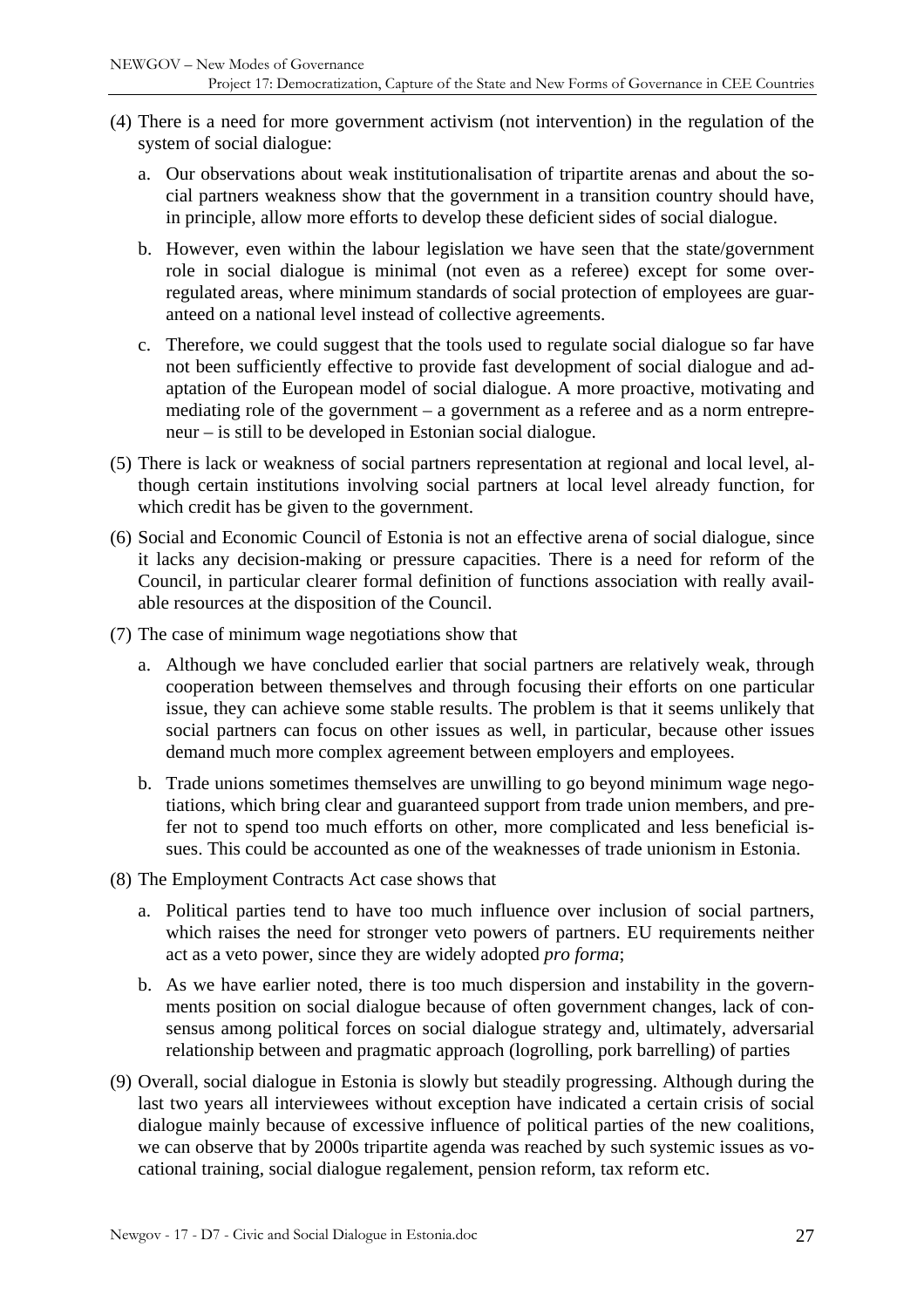## <span id="page-27-0"></span>**Part II: governance and tripartite relations in Estonia**

#### **Accountability and Transparency issues in tripartite relations in Estonia**

In this part we presume that governance may bring to light some negative features of the transition state, such as the lack of transparency and accountability. The main criteria here are the institutionalisation of channels of communication between social partners, the institutionalisation of the social dialogue as such and of decision-making procedures in general and of each partner in particular.

For instance, some observers of social dialogue in Estonia point out to the weak or absent procedures of accountability and control over implementation of tripartite agreements. The Finnish Minister of Foreign Affairs during his meeting with Estonian and Finnish Metalworkers trade unions recognized that the level of development of labour conditions on Finnish capital-based firms in Estonia is much worse than on the same enterprises in Finland. The first thing to achieve, he noted, was "signing and monitoring of collective agreements on enter-prises"<sup>[83](#page-27-1)</sup>. Even "[g]overnment representatives reported "very weak" monitoring and evaluation process [of tripartite agreements]. Representatives of social partners agreed that there were no monitoring and evaluation mechanisms<sup>3[84](#page-27-2)</sup>. Since 2003 striking has become very widely recognized at the only measure available to trade unions and workers to either call the government/employers to resolve certain social problems or demand the implementation of tripartite agreements: "… street protests… Governments generally take action after protests [...]<sup>[85](#page-27-3)</sup>. The biggest nation-wide strike that ever happened took pace in Tallinn in December  $2003^{86}$ : it gathered about 19 000 people, out of which 14 000 were teachers; the organizing committee belonged to TALO and major issue of concern was TALOs accusation of government of non-compliance to the 2002 bipartite agreement with the government. In 2003 more than a dozen of strike threats have been reported by different trade unions and trade unions associations. Therefore, there is one could expect the government to take some action to render the rules and procedures ensuring compliance with tripartite agreements more formal and stricter.

#### *Channels of Communication*

There are both more formal and informal channels of communication between partners. The formal procedure in tripartite negotiations foresees the following. According to the brief description given in the Collective Agreements Act (Part III) the negotiations should be started at the written request of one of the partners and with a written draft proposal within seven days of the arrival of the request to social partners. Social partners nominate their representatives in the negotiations – each year since 2001 the government adopts a special regulation concerning the nomination of its representatives in the government commission on tripartite negotiations. A similar procedure in the Social and Economic Council, but the participants list is also approved in the government<sup>[87](#page-27-5)</sup>, which can be, but never has been, used as an issue, where government can show its power.

<span id="page-27-1"></span><sup>83 &#</sup>x27;Ametiühingud:…', *op. cit.*

<span id="page-27-2"></span><sup>84</sup> Rychly L., Vylitova M. (2005) *National Social Dialogue on employment policies in Europe* (Geneva: International Labour Office): 25.<br>
<sup>85</sup> Korkut U., *op. cit.*: 309.<br>
<sup>86</sup> 'Streikijaid kogunes ligi 19 000', *Postimees*, 05.12.2005.<br>
<sup>87</sup> Minister of Social Affairs, regulation nr. 25, *Establishment of the working order* 

<span id="page-27-3"></span>

<span id="page-27-4"></span>

<span id="page-27-5"></span>*Council*,  $6<sup>th</sup>$  of April 1999.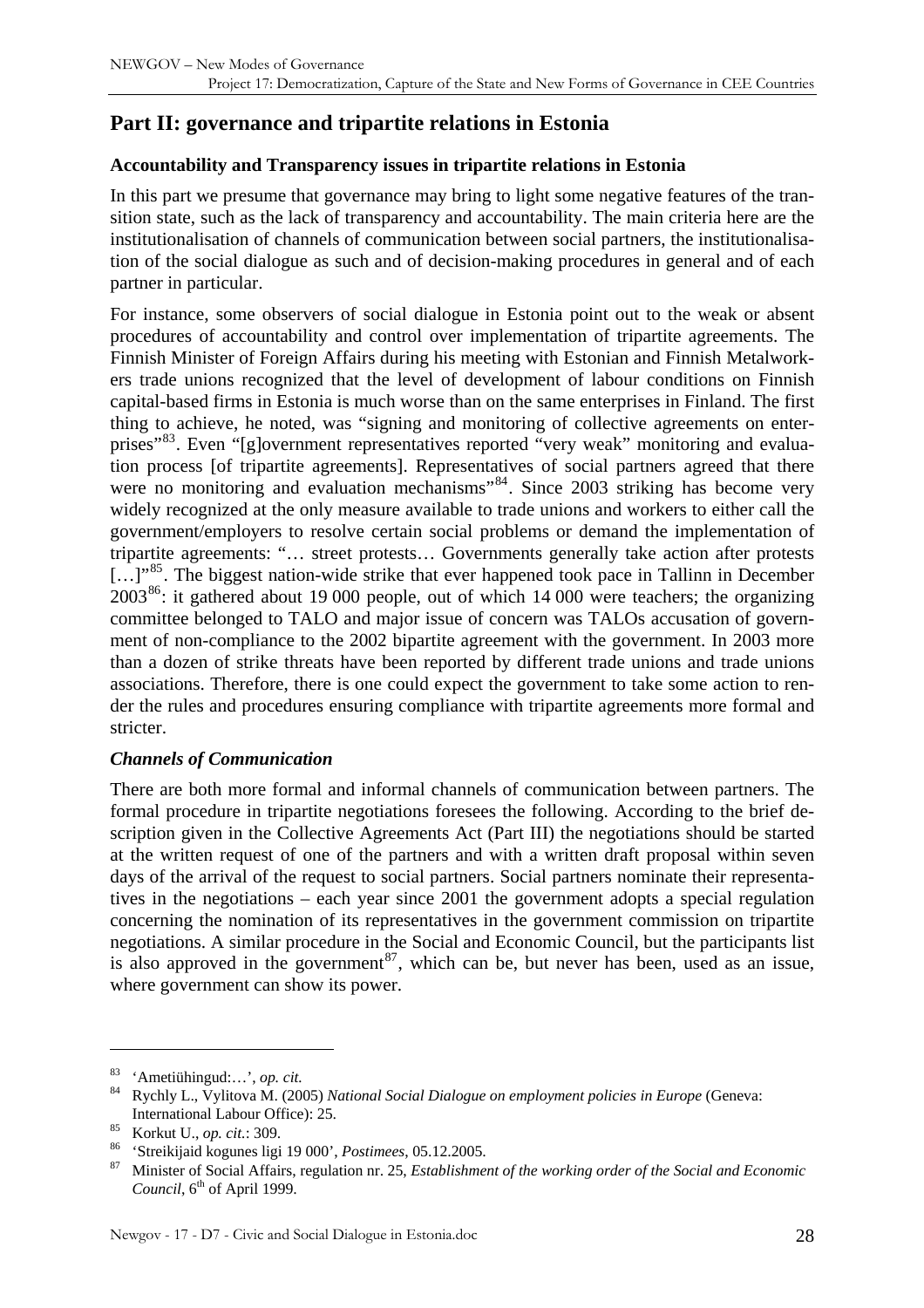<span id="page-28-0"></span>The tripartite agreements between trade unions and employers associations, e.g. EAKL, TALO and ETTK, and the government implicitly derive the power of a law from the Collective Agreements Act, which states the obligation of signature parts to fulfil the postulates of the agreement. However, the 2001 minimum wage agreement's annex, which has become one of the reasons of the 2003 December strike of TALO, has been too vague and could not legally be considered as an obligation. Therefore, in many instances, when agreements are focused on non-quantitative obligations or when the criteria of obligations are vague, informal communication and trust between partners are crucial for the fulfilment of agreements.

As has already mentioned all trade unions associations report an excellent, comparing to social partners access in other CEE countries, access to politicians. They can easily reach minis-ters and even the Prime minister<sup>[88](#page-28-1)</sup>. Therefore, the channels of formal communication are in place. In what concerns the results of communication all social partners, in particular trade unions association, noted that these are not ensure even though communication constantly takes place.

Concerning the provision of information through formal channels, trade unions noted the unwillingness of government officials and, in particular, of political actors to provide information even concerning social partners' amendments to drafts of normative acts. Trade unions are, thus, forced to use their informal connection to gather the required information. More could be done in enhancing the responsiveness of the government and the legislature in this respect. On the other hand, it is written in the law and is more and more becoming a good tradition to provide partners with all relevant info in case their consultation is necessary to labour legislation. Problems arise mainly in giving feedback to these consultations.

#### *Barriers of entry for new members?*

Formally, there is only one barrier to participation in social dialogue: according to the Trade Unions Act trade unions can be founded with a minimal membership of 5 persons. Participation in collective agreements is open to all social partners and trade union non-members based solely on nomination of a common representative. Access to tripartite negotiations is not limited, but as a rule it is open only to associations uniting employers and employees. In the past years there have not being any attempts at accessing he tripartite negotiations' arena by alternative partners, therefore, it is difficult to judge of the barriers of entry to the highest level tripartite negotiations.

#### *Clear / not clear procedures?*

 $\overline{a}$ 

The area of application of national tripartite agreements, of collective branch agreements and of other bi- and tripartite agreements is not formally set. The Collective Agreements Act states that each agreement has to determine its area of application, but in general it applies to members of organizations participating in the agreement. Since the Employment Contracts Act prohibits treating trade unions differently from other workers based on trade union membership, for example, branch agreements would mean that the conditions of agreement apply to all workers of the branch. This in fact is stipulated as a possibility in the Collective Agreements Act, e.g. a possibility of widening collective agreements to entire professional or sector branches. This mechanism allows wider public (even trade unions' members) not be in course and not to need clear and precise information about the functioning of tripartite negotiations and agreements since anyway they are going to be negotiated by professionals. On the other hand, this has a negative effect on social partners strength: general public does not feel inter-

<span id="page-28-1"></span><sup>88</sup> Roosimaa, October 2005; Taliga, October 2005, Rondik, October 2005.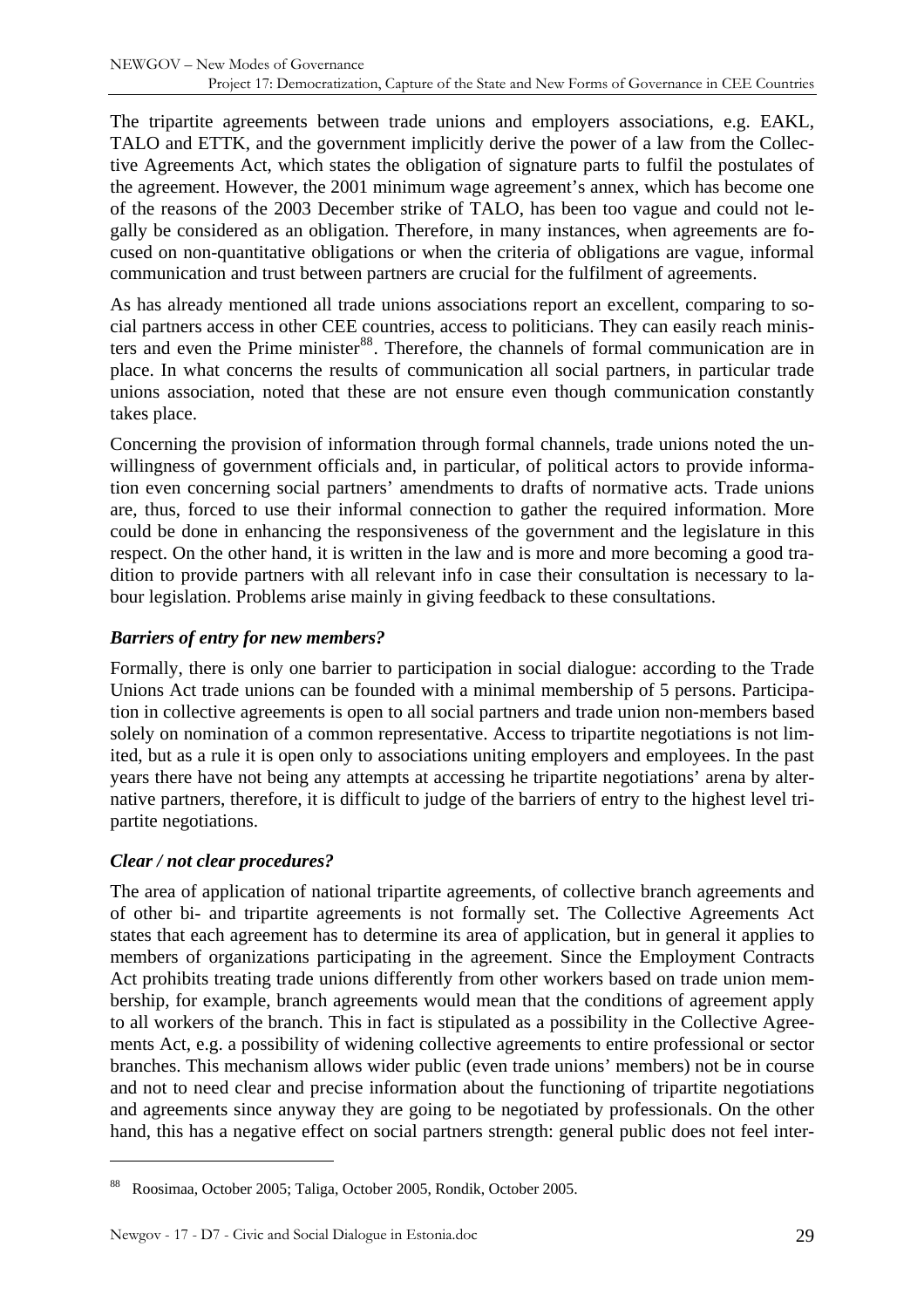<span id="page-29-0"></span>ested in becoming an active member of trade unions or employers organizations – they are free riders. According to one of the interviewees the law will be changed next year, which will apparently increase the need for more transparent and more in-depth formal procedures, since it is expected that simple rank members of social partners' organizations and general public will realize its interest in participating in tripartite arena.

#### *Monitoring and control over the implementation of tripartite and other collective agreements*

Monitoring procedures are either very week or absent, especially, on the national level, where issues tend to be connected to politics. Strikes and strike threats have been used, especially in two last years, mostly under the pressure of absence of such mechanisms that would ensure the obligation of all partners to stick to the agreements.

On the sector, branch and enterprise level monitoring and control as well as resolution of disputes is much more effective and clear. First, there are local conflict resolution committees, which account as the first instance for resolution of conflicts concerning employment contracts. On the branch level the clarity and simplicity of agreements as well as more explicit willingness on the part of employers to conclude such agreements makes their monitoring and control over them more effective.

In order to increase the accountability of government concerning social dialogue the government could make more efforts in disseminating information on the overall state of social dialogue and, in particular, state of tripartite agreements and negotiations in the country. The annual NAPE reports, although touching upon the topic of agreements and negotiations, have no such goal and overall are too formal and too brief to attract a common reader.

#### **Legitimacy issues in tripartite relations in Estonia**

Tripartite arena in Estonia is widely recognized as a decision-making body in employment and labour issues. To a large extent this is the merit of the existing legal framework of labour and employment legislation. Although legal acts in their majority do not directly regulate tripartite relations, the fact that employment and other labour issues are regulated and not abandoned for self-regulation, sets the need to develop these issues further in particular through tripartite negotiations.

On the other hand, the fact that there are no acts directly and strictly relating to tripartite negotiations leaves a margin of interpretation in the question of whether tripartite negotiations are at all necessary. Social partners, especially trade unions, have to prove each year that attention should be given to issues raised by them through strikes and other pressure. Also, because of the particularity of political culture in Estonia, i.e. the fact that each new government abolishes major projects started by the previous government, there is no strategic continuity in the tripartite process. Thus, with each new coalition cycle the issue of recognition of tripartite negotiations is raised again and again. Definitely, this does not add to the legitimacy of the arena among social partners and the general public.

Among social partners tripartite negotiations also have a very unstable legitimacy as a decision-making body. The main issue here is the government's role, which itself widely believes (whatever the parties in coalition) that its role is already fulfilled through creation of minimum legal framework for employment and labour issues. Employees and employers also have different position on the question: employers believe that the state is not necessary. Among the trade unions there also is no unity: EAKL believes that government could retreat while TALO, which negotiates mainly with central government, believes that it is not an option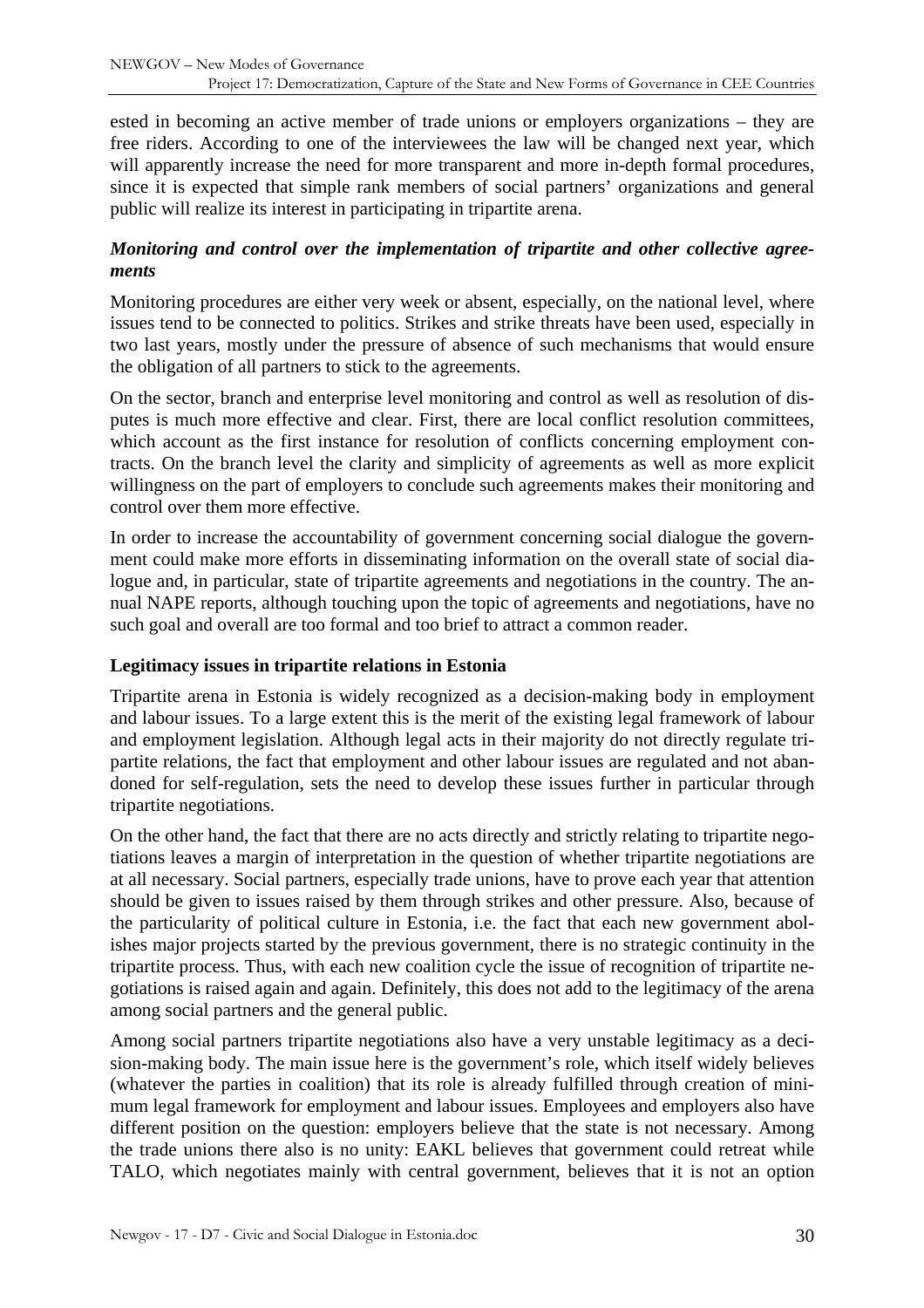<span id="page-30-0"></span>even in a wider context, e.g. of tripartite relations. This obscurity of the role of the government is among the major explanations, why tripartite negotiations have not so far been institutionalised into a permanent arena of decision-making and still function on *ad hoc* basis.

The unwillingness of the government to take active part in tripartite relations partly is a product of low representatitvity of social partners. With membership coverage not more than 20% for trade unions and employers associations the government could easily neglect these organizations without having any major political repercussions. But credit must be given to the different governments for their recognition, even if to a minimum extent, of employees and employers organizations as full partners in negotiations. As relations become more stabilized the factor of membership becomes less and less decisive.

Since the competences of the tripartite arena are weakly defined there is a problem of relationship with political parties. Formally parties hold the mandate for ultimate decisionmaking. In case, when tripartite discussions concern the 'turf' of political parties, the latter use the unclarity in competences of the tripartite arena to block social partners initiatives.

Another issue altering the legitimacy of tripartite arena is the lack of coherent political strategy concerning tripartite relations, which would be a product of consensus of opposition and coalition parties and would in broad terms be equally implemented by any government in power. With each new government the agenda, procedures, mandates etc. of tripartite negotiations must be set anew. Agreements concluded with previous government often have low recognition by the new government coalition.

One of the certain indicators of legitimacy of tripartite arena in Estonia is the media and the way it perceives the tripartite negotiations. Estonian newspapers and TV report mainly on the minimum wage agreements and strikes. Based on the picture that the media presents of tripartite negotiations it could seems that there are no other issues in the agenda. This indicates that the recognition of the tripartite arena as a decision-making body in issues other than minimum wage, strikes, tax-exempt level of earnings is much lower. however, what we have previously said about the different extents of effectiveness of the tripartite arena depending on issues discussed, perfectly fits into current perspective. E.g. the media highlights only those processes where real decision-making powers are conferred upon employees and employers association and where they can in fact influence the policy-making.

#### **Conclusions**

One of the major issues of accountability, transparency and legitimacy of tripartite arena is its level of institutionalisation and the lack of strategy of tripartite relations.

The *ad hoc* nature of tripartite arena weakens accountability between partners – many agreements are signed based on trust and legally are not very correct. The change of government then formally annihilates the effects of these agreements. Partners as institutions ought to have more responsibility towards even trust agreements, if there would be a better institutionalised tripartite arena with its own institutional memory.

Provision of information through formal channels is weak – partners do not feel the obligation to be active in disseminating relevant info to the other side. Although the government provides an enormous amount of info to its partners while preparing legislation, at the stage of feedback from consultations the intensity of info exchange is falling dramatically. More active feedback between partners and especially from the government could substantially raise the accountability between partners. Definitely, the lack of feedback procedure within the socialist state has its part in why active feedback and communication functions are not part of government officials vocabulary.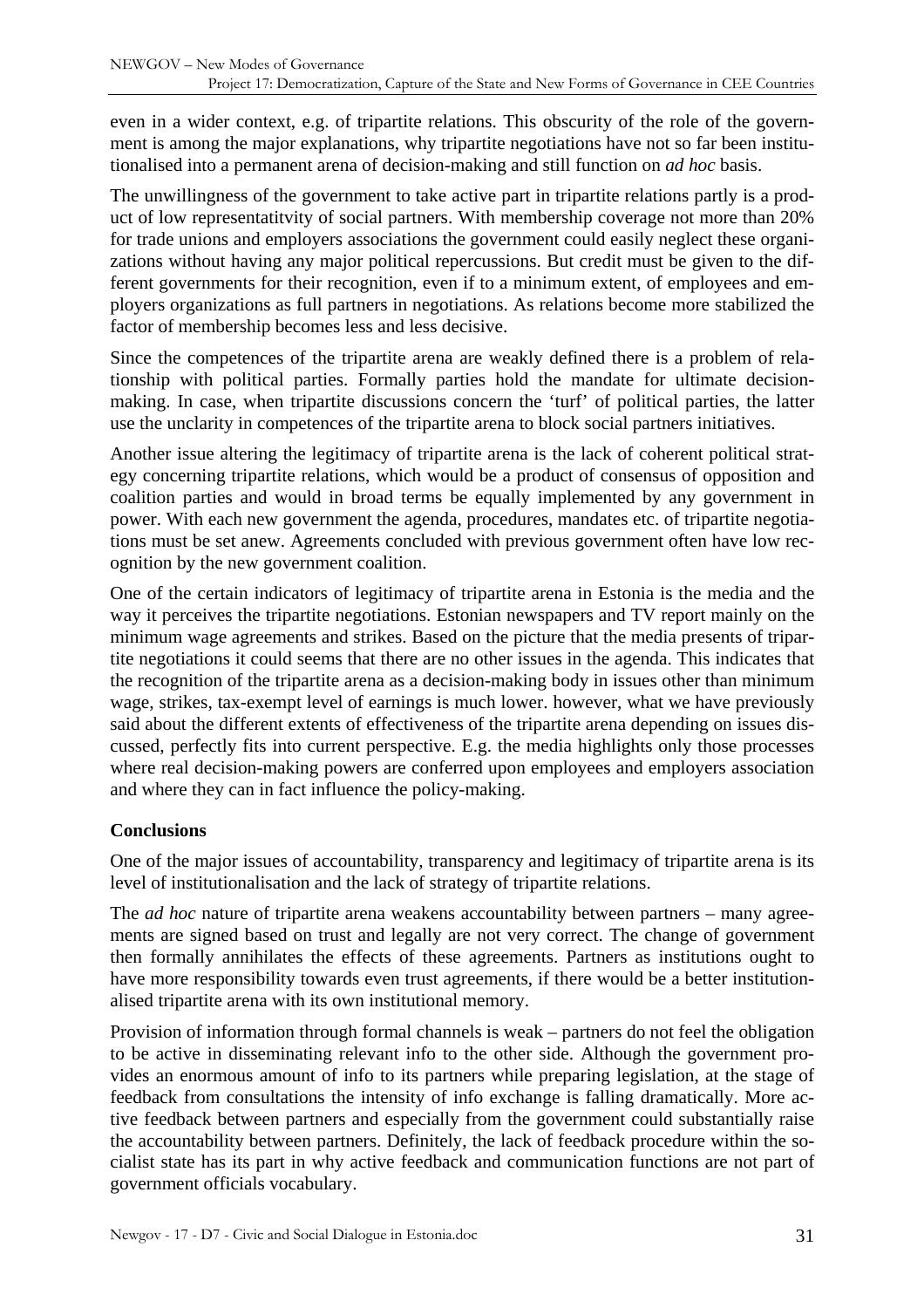Some formal procedures regulating tripartite relations – e.g. non-discrimination based on trade union membership clause – stimulate free-riding among general public, which benefits from tripartite agreements, but does not feel the need to become a member or merely have an interest in these relations. In the nearest future this clause will be changed, which will force many free-riders to become aware of tripartite relations. In result, this should substantially strengthen the demand for more transparent tripartite procedures and decision-making.

Tripartite arena lacks a tripartite monitoring body, which would ensure and control the implementation of tripartite agreements. As a result conflict between partners are made explicit only on latter stages, when it is already much more difficult to find consensus.

One of the possible accountability channels is the National Action Plan for Employment, which is the only official employment policy document and which could at the same time become the strategy paper of tripartite relations. Currently NAPE is merely a report to the EU and has no role or influence whatsoever on tripartite relations. The government could use this document to transmit its vision and plans for tripartite relations for the coming year.

Channels of communication between partners are defined as *ad hoc* even legally. In reality communication between partners, especially between employers and employees is much more developed outside of tripartite arena. However, on the national level of tripartite relations there is a need for more regular institutionalised communication channels, which could serve as a basis to incrementally develop the tripartite decision-making institution, e.g. institutions born through common procedures, values, norms etc. – currently the ad hoc nature of tripartite communication prevents that.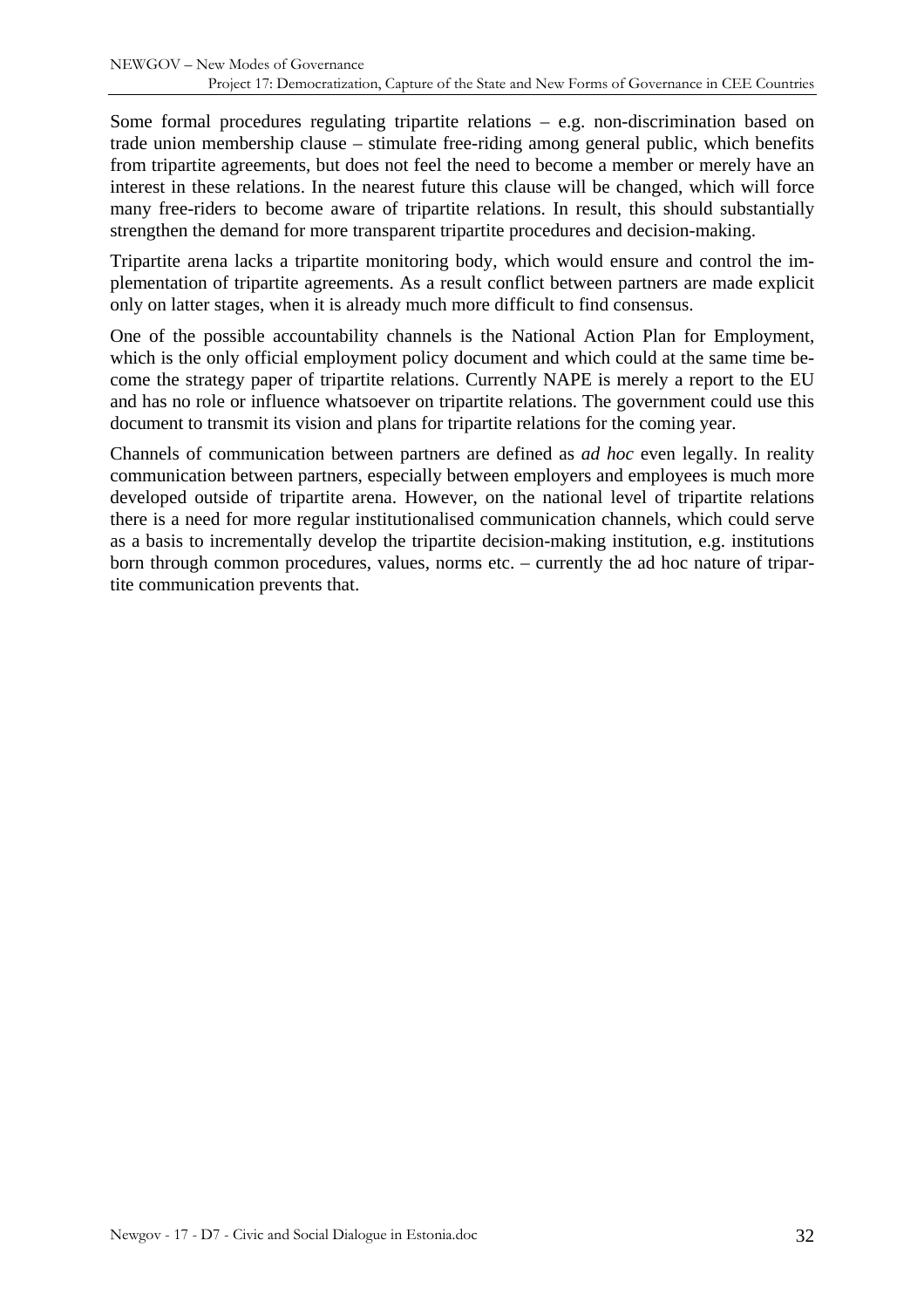## <span id="page-32-0"></span>**Conclusions**

Overall, we can conclude that social dialogue is functioning in Estonia, although with only minimum requirements. The example of minimum wage negotiations demonstrates a more or less effective dialogue between the three sides, whereby cooperation between employers and employees can have a strong pressure on the government. The legal framework of employment and labour is set, but its actual achievements are as effective as one might expect. One of the major problems, at least in the part on tripartite relations, is the lack of formal framework of tripartite arena or at least it could be more in depth, wider. The institutionalisation of tripartite negotiations is weak – mostly negotiations and communication between partners is *ad hoc*. The low institutionalisation of the arena weakens the recognition of the arena as a decision-making body in employment and labour issues. Concerning partners, employers and employees associations are still relatively weak organizations and weak pressure groups, which seriously hinders their legitimacy. The government is relatively unwilling to take more active part in social dialogue. Also, there lacks a clear strategy of tripartite relations.

In terms of our hypotheses the conclusions are as follows. Tripartite relations in Estonia are indirectly affected by soviet-time legacies. In particular, this manifests in the bad image of trade unions and some specific traditions, approaches among government officials (such as passive feedback and communication to social partners) and employees (overall view of the need to 'privatise' employment and tripartite relations, which steams from their post-soviet mistrust of any kind of state intervention). Also, tripartite relations are considered to be rather a relic of soviet times for political parties and thus there is no connectivity between the implementation of EU requirements and current progress in social dialogue.

Mere copying is not helpful: weaknesses of transition state: lack or weak transparency, lack or insufficient accountability, not clear enough competences of government actors, lack of formal rules and especially obligations

Mere copying of Western models has rather been unsuccessful. Although ILO and EU standards of social dialogue have been encoded into the legislation, their application has to large extent been compromised. In many respects this is the effect of weak transparency and accountability of the tripartite process, both inside and outside of the arena. Rules transparency of tripartite negotiations and agreements is weak. Government must provide information to social partners in wide range of issues, but in particular the feedback on consultations with social actors are only passive and sometimes very formal, which is not sufficient for them. The *ad hoc* style of tripartite relations seriously hinders the trust between parties and serves as a disincentive to keep the obligations, since so many things change during so little time.

Many international standards and models of social dialogue and tripartite relations have been implemented, but it seems that most of them are only *pro forma*. For instance, the Social and Economic Council does exist, but its role is very small – it does not even act as an institution for lowering social tensions. Here the major problem is unclear factual (not formal) competences of the Council, which ought to act as an advisory body, but the government rarely listens to its advice. In many respects Western models have goals and logic, which are yet controversial, contradictory to national policy and political goals. One of the major elements of ILO social dialogue model is the role of government as a referee and as a norm entrepreneur. In Estonia the priority of the government and position of political parties is reverse (at least according to interviewees and the survey of national media). The government involves itself mostly in processes and at stages, where political benefit can be achieved or political crisis avoided. What is definite is that development of social dialogue as a new mode of governing rather is not among governments' goals.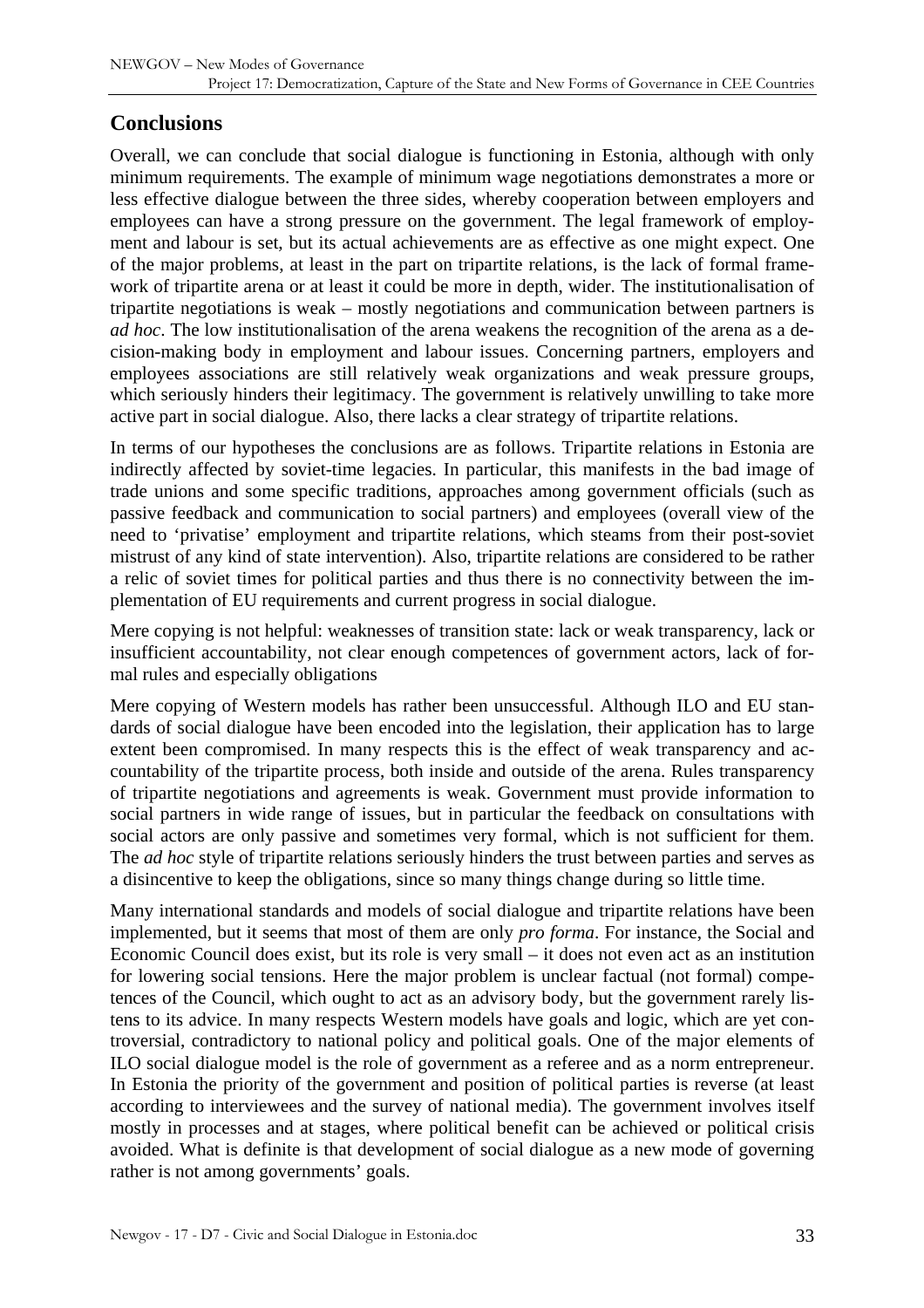Overall, the bulk of factors influencing tripartite relations can be traced back to the problems of transition state. One element here is in the state of transition itself – social dialogue is a long-term project and demands time, which for transition states has been too small, only 15 years. With due time party spectrums will stabilize, market failures will be repaired, the roles of the government and models of state in state-society relations defined, tripartite relations better institutionalised.

Another element is that transition is a moving away from socialism towards democracy and market. The radical transition away from socialism has had two implications. First, soviet socialism and socialist ideology have become mistakenly considered as one phenomenon. For social dialogue this meant bad image of trade unions, rather negative image of social partners involvement, low value among the general public of civic activity. Second, because of an extremely bad image of socialism transition was very radical and disintegrated large part of remaining soviet structures. Thus, all civic organizations and processes had to be rebuilt anew, which resulted in their weakness. Fourth, democracy and market were considered as an ultimate solution against communism and their implementation was very formal and idealistic. For instance, the policy process was entirely built based on constitutional powers of formal institutions, which excluded from the policy-making process any other participants than political parties. Finally, social dialogue's success is very much affected by the idealized image of the market: "people believe that it will resolve all their problems"<sup>[89](#page-33-0)</sup>. Therefore, social dialogue in principle is widely considered as unnecessary and sometimes as blocking the way to the development of market.

<span id="page-33-0"></span><sup>89</sup> Lilleväli, October 2005.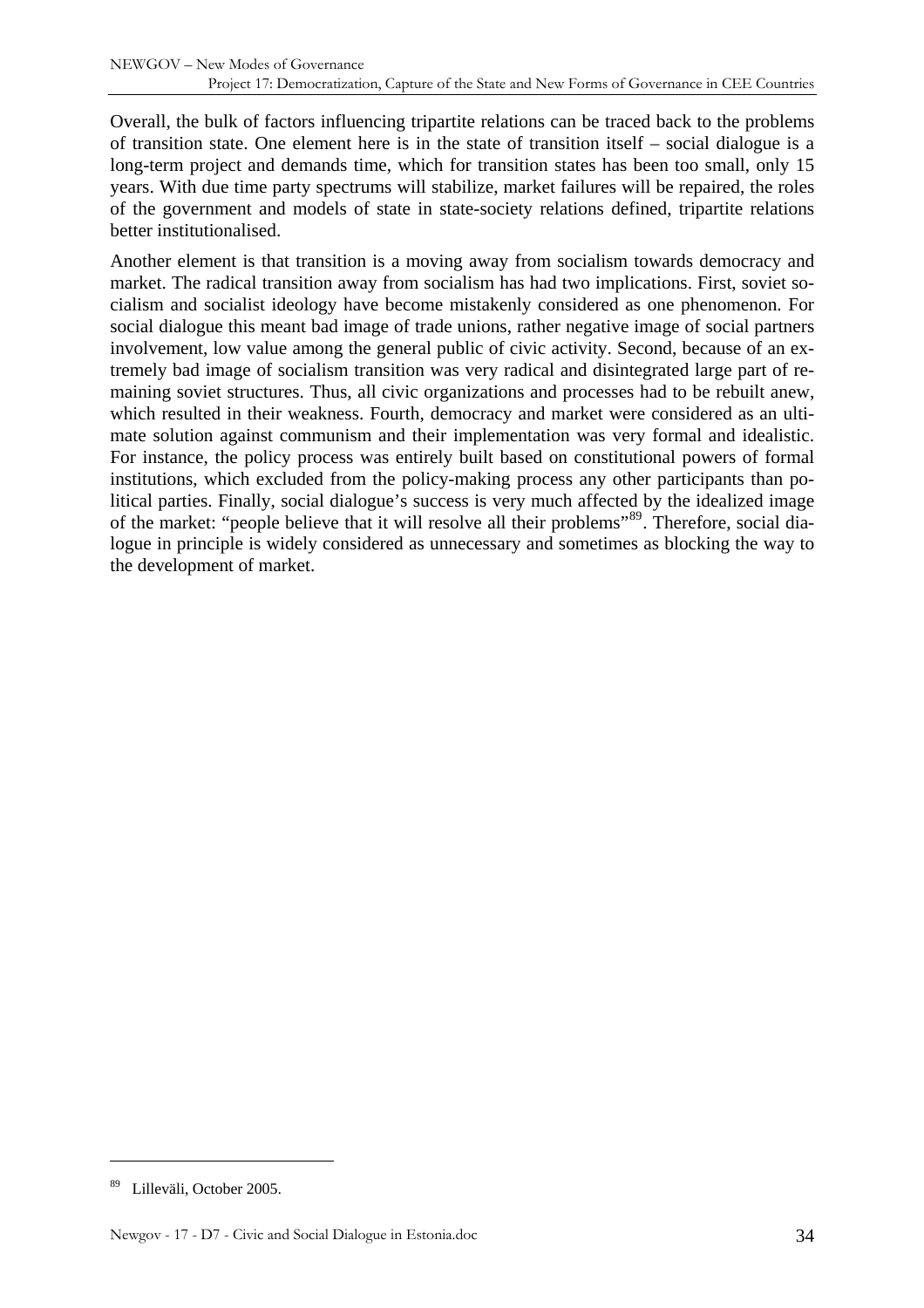## <span id="page-34-0"></span>**Annexes**

#### **Case 3: Development of the National Employment Action Plan**

One of the interviewees stated that "Estonia lacks labour market and employment political strategy" referring to the absence of strategic vision in labour and employment policy fields<sup>[90](#page-34-1)</sup>. To a certain extent this is correct.

Estonian employment policy is going through substantial changes since 2000 and especially since 2003. In July 2003 the European Council has adopted the European Employment Strategy (EES). With this document the EU summarized and communitarised (not in the legal sense, of course) general common values for European employment policy. Following the guidelines of EES Estonia started to issue the annual National Action Plan for Employment (NAPE). NAPE is a strategy document, which, first, gives a broad overview of problems, development and prospects of the employment market and, second, analyses the demand and results of implementation of good governance in the sphere of employment. This second part consist mostly of state of the art of social dialogue, which presents interest for current paper $91$ . In broad terms NAPE is the basis of national employment policy<sup>[92](#page-34-3)</sup>:

"NAPE was identified in all 13 [EU candidate] countries as the main instrument for the implementation of employment strategy<sup> $,93$  $,93$ </sup>.

At the same time, as is stated by NAPE 2004 report, "the report is prepared based on guidelines and directions from the European Commission and does not fully respect the logic of a national employment strategy" <sup>[94](#page-34-5)</sup>. Before the beginning of accession process, Estonia employment policy was highly dependent on the party-political and on the tripartite process. Currently, it is difficult to say, where exactly lies the border between national and EU 'logics'. And since NAPE has become the strategy paper for employment, it can be considered as a national employment plan. This is important in determining the role of social partners in employment-related policy-making.

NAPE is drafted annually by the Ministry of Social Affairs following the EES guidelines. Since this is a quite new exercise, the content might vary from one year to another. The draft of the NAPE is sent to social partners for consultation. Nevertheless, social partners involvement is minimal since there is no way of telling how and to what extent exactly did social partners manage to alter the strategy on a regular basis:

"NAPE has to be created through constructive dialogue and full involvement of social partners in the processes of shaping, decision-making and implementation of the strategy. However, according to the report in Estonia, Spain and Holland responses concerning the consensus about the develop-ment of the NEAP were negative"<sup>[95](#page-34-6)</sup>.

Also, the part of the strategy describing social dialogue is rather stating what has happened, than planning what should or could be refined in the field, thus playing quite a reactive role in

<span id="page-34-1"></span><sup>90</sup> Roosimaa, October 2005.

<span id="page-34-2"></span><sup>91</sup> NAPE 2004, *op. cit.*

<span id="page-34-3"></span><sup>92</sup> Kallaste E., *op. cit.*: 15.

<span id="page-34-4"></span><sup>93</sup> Rychly L., Vylitova M., *op. cit.*: 17.

<span id="page-34-5"></span><sup>94</sup> NAPE 2004, *op. cit.*: 4.

<span id="page-34-6"></span><sup>95</sup> Rychly L., Vylitova M., *op. cit.*: 18.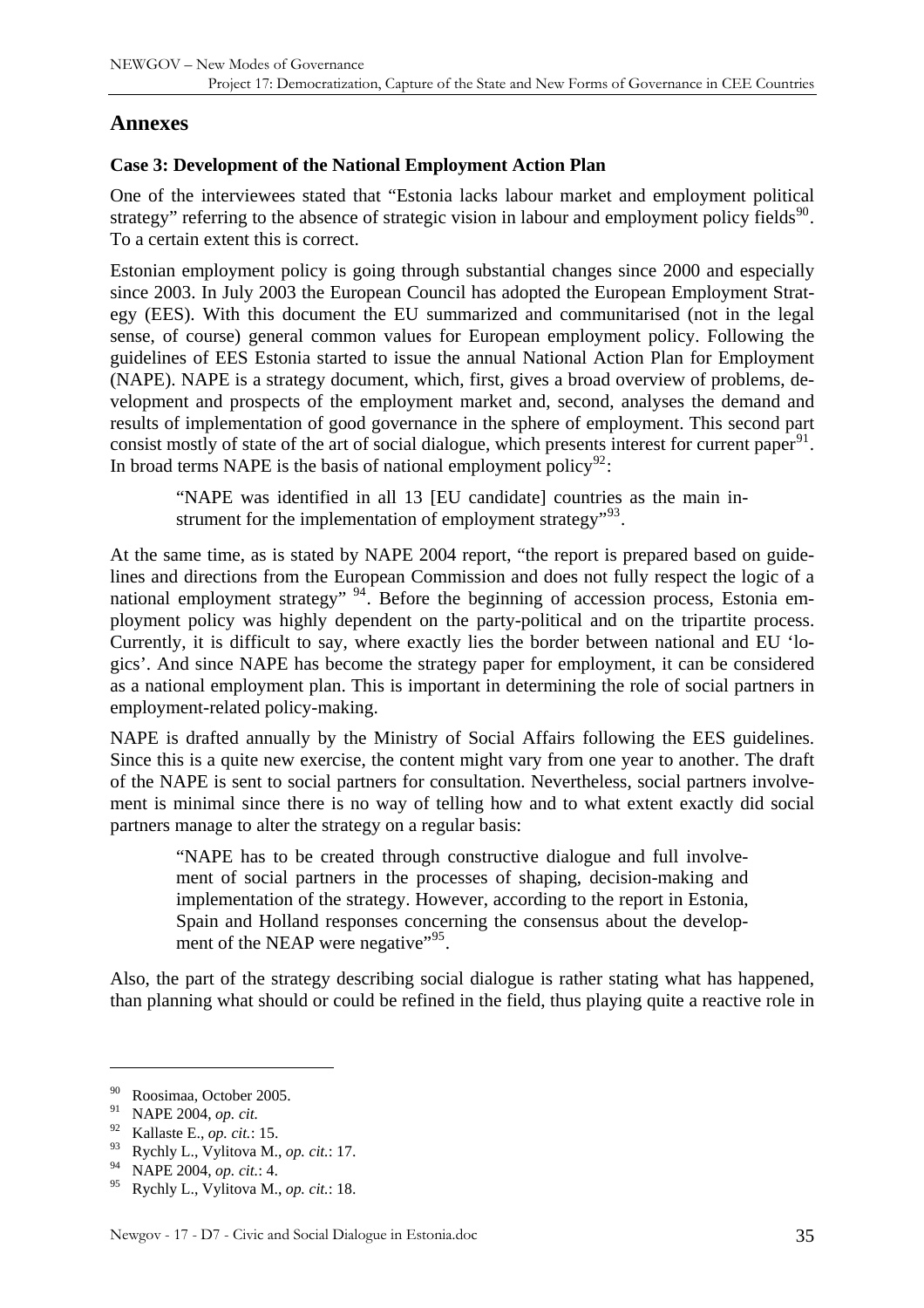the field. To make things perfectly clear it should be noted that in general social partners themselves have no will or wish to participate in the drafting process<sup>[96](#page-35-0)</sup>.

"The involvement of Estonian social partners in NEAP [NAPE] formulation is reported to be low. They comment on the NEAP prepared by the labour ministry, which later decides on the relevance of the comments, Indirectly, they can influence policy creation via their representation in various tripartite councils. A bigger role is ascribed to Estonian social partners in negotiating wages and formulating employment legislation<sup> $297$  $297$ </sup>.

If to consider the NAPE in a broader sense, one can ascertain a bigger role of social partners. This is due to the fact that NAPE includes among others things also major tripartite agreements reached in the reported year. Although, the exact effect of this action is dependent on concrete text, it is clear that these agreements play the role of one of the cornerstones of employment policy. So, indirectly social partners have effect on employment policy formulation.

In what concerns other legal drafts pertaining to employment market social partners are similarly consulted (provide feedback on the draft law), but the extent to which they actually shape the draft is insignificant. The reasons are always the same: low interest of social partners and certain rigidity of the policy-making system. On the other hand, certain provisions of drafts of employment legislation that are sensitive to social partners might be discussed within the tripartite negotiations round<sup>[98](#page-35-2)</sup>. The chances of social partners of actually influencing the draft in a desired way are quite elevated. However, due to low level of institutionalisation of ´tripartite negotiations it is quite difficult for them to make their way through more regularly.

One of the major explanations for most of problems in all three stages is that, first, employment policy was not considered a priority by Estonian government until only recently – which clearly indicates on the 'European' nature of these efforts, and, secondly, social partners considered NAPE as a secondary and tripartite negotiations as their primary channel for influenc-ing employment policy in Estonia<sup>[99](#page-35-3)</sup>:

"The Estonian tripartite agreement on employment policy was concluded in 2002. The role of social partners is envisaged theoretically in employment councils and in the design of employment policy. In fact however, employment policy is designed and decided mainly by the Government. The Estonian report points out that the NEAP is merely a formal document which has not been accepted by social partners whose involvement was restricted to providing comments on the document"<sup>[100](#page-35-4)</sup>.

Overall, one can observe that:

- NAPE is not an action plan, but a report to the EU.
- The way of formulation and implementation of the document shows law involvement of social partners on all stages, even when NAPE text might have serious repercussions on the state of the art of social dialogue. The government does not realize the potential of involving social partners apart for securing another electoral cycle success.

<span id="page-35-1"></span><span id="page-35-0"></span><sup>96</sup> Kallaste E., *op. cit.*: 15. 97 Rychly L., Vylitova M., *op. cit.*: 40.

<span id="page-35-4"></span><span id="page-35-3"></span><span id="page-35-2"></span><sup>&</sup>lt;sup>99</sup> Kallaste E., *op. cit.*: 17.<br><sup>100</sup> Rychly L., Vylitova M., *op. cit.*: 16.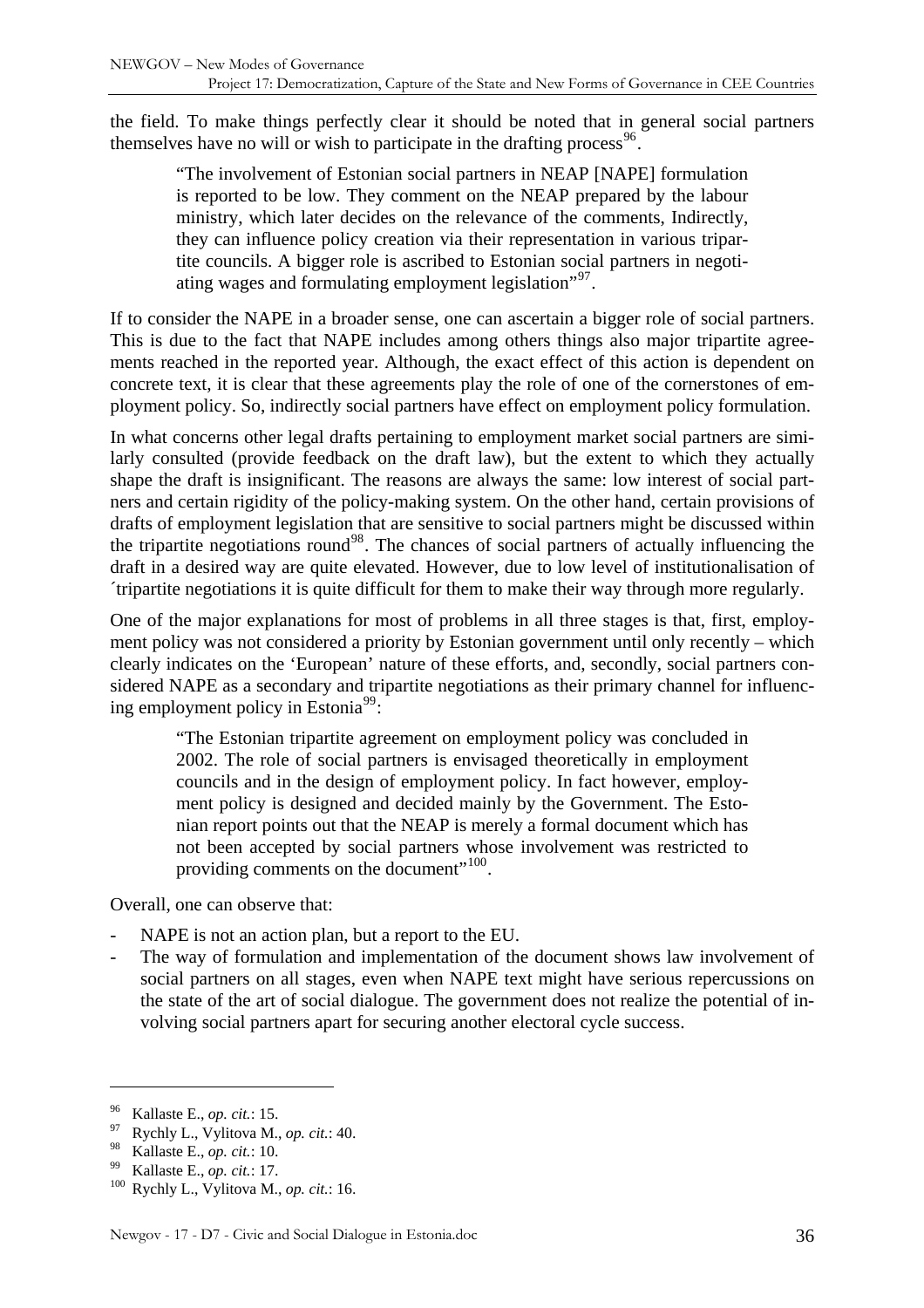- There is a wide gap between the official strategy, policy paper on employment and the actual employment relations embodied in tripartite negotiations.
- This gap stipulates another suggestion that NAPE is a *pro forma* realization of obligations before the EU, since NAPE does not actually present any strategy, action plan for social dialogue and employment relations.
- The insignificance of the NAPE in terms of policy-making, politics and decision-making lowers social partners interest towards this document, which in turn lowers the motivation of government to attract social partners towards consultation on real, actual action plan. E.g. NAPE could become, but not yet is a social dialogue strategy paper, if there would be will of all major partners. This could provide continuity, stability and more understanding between partners in tripartite relations.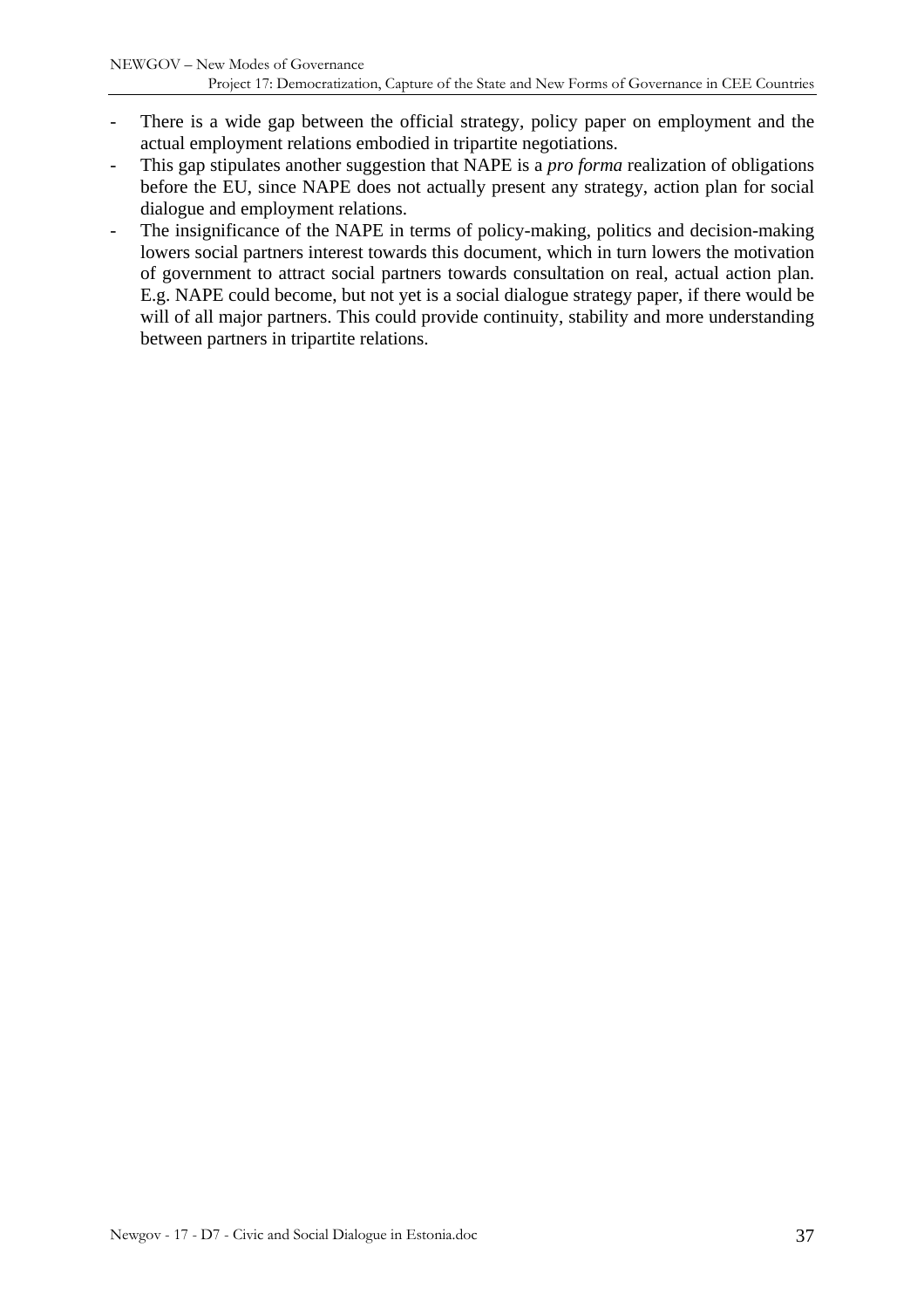#### <span id="page-37-0"></span>**Bibliography**

Books & Articles

- Antila J., Ylöstalo P. (2003) 'Unionisation in the Baltic countries', <http://www.sase.org/conf2003/papers/antila-ylostalo.pdf> (31.10.2005).
- Blondel J., Golosov G. (2000) 'Studying decision-making in the 'Centre of Government' in Eastern Europe and the CIS', research protocol, ECPR Joint Session of Workshops, 14-19 April 2000, Copenhagen (Denmark).
- Drechsler W. (2004) 'Governance, good governance, and government: the case for Estonian administrative capacity', *TRAMES* 8(58/53), pp. 388-296.
- Eamets P., Philips K. (2000) *Eesti tööturu areng üleminekuperioodil* (Tartu: Elmatar).
- Eamets R., Philips K., Annus T. (2000) *Eesti tööturg ja tööpoliitika* (Tartu: Tartu University Press).
- Franzke J., Strochbach A., Tragl S. (2003 'Problems of agricultural administration in CEECs – some preliminary results from Estonia, Poland and Slovakia', conference paper, NIS-PAcee annual conference, 10-12 April 2003, Bucharest (Romania).
- Grabbe H. (2001) 'How does Europeanization affect CEE governance? Conditionality, diffusion and diversity', *Journal of European Public Policy* 8(6), pp. 1013-1031.
- Grabbe H. (2003) 'Europeanization goes East: power and uncertainty in the EU accession process', in: K. Featherstone, C.M. Radelli (eds.), *The Politics of Europeanization* (Oxford), pp. 303-327.
- Haav. K. (2000) 'European integration and public administration reform in Estonia', in: Verheijen T., Nemec J. (eds.) *Building higher education program in public administration in CEE countries* (Bratislava: NISPAcee), pp. 313-330: 321.
- Kallaste E. (2003), 'National social dialogue on the formulation, implementation and monitoring of employment policies: country study of Estonia', *PRAXIS working paper N. 11*, September 2003, [http://www.praxis.ee/data/WP11\\_20042.pdf](http://www.praxis.ee/data/WP11_20042.pdf) (31.10.2005).
- Kickert W.J.M., Klijn E.-H., Koppenjan J.F.M. (1997) *Managing complex networks: strategies for the public sector* (Sage Publications).
- Koppenjan J., Klijn E.-H. (2004) *Managing uncertainties in networks* (Routlgedge: London & New York).
- Knill C. (2004) 'Modes of governance and their evaluation', *TRAMES* 8(58/53), 4, pp. 352- 371.
- Korkut Umut (2002) 'The European Union and the Accession Process in Hungary, Poland and Romania: is there a place for Social Dialogue?', *Perspectives on European Politics and Society* 3(2), pp. 297-324.
- Lepa R., Illing E., Kasemets A., Lepp Ü., Kallaste E. (2004) *Kaasamine otsustetegemise protsessi* (PRAXIS: Tallinn).
- Lowi T. (1972) 'Four systems of policy, politics, and choice', *Public Administration Review* July/August.
- Lynn L.E., Heinrich C.J., Hill C.J. (2001) *Improving governance: a new logic for empirical research* (Georgetown University Press: Washington).
- Madise Ü. (2000) 'Eesti riigikontseptsioon, New Public Management ja haldusreform', *Riigikogu Toimetised* 2, <http://www.riigikogu.ee/rva/toimetised/rito2/artiklid/20madise.htm> (31.10.2005).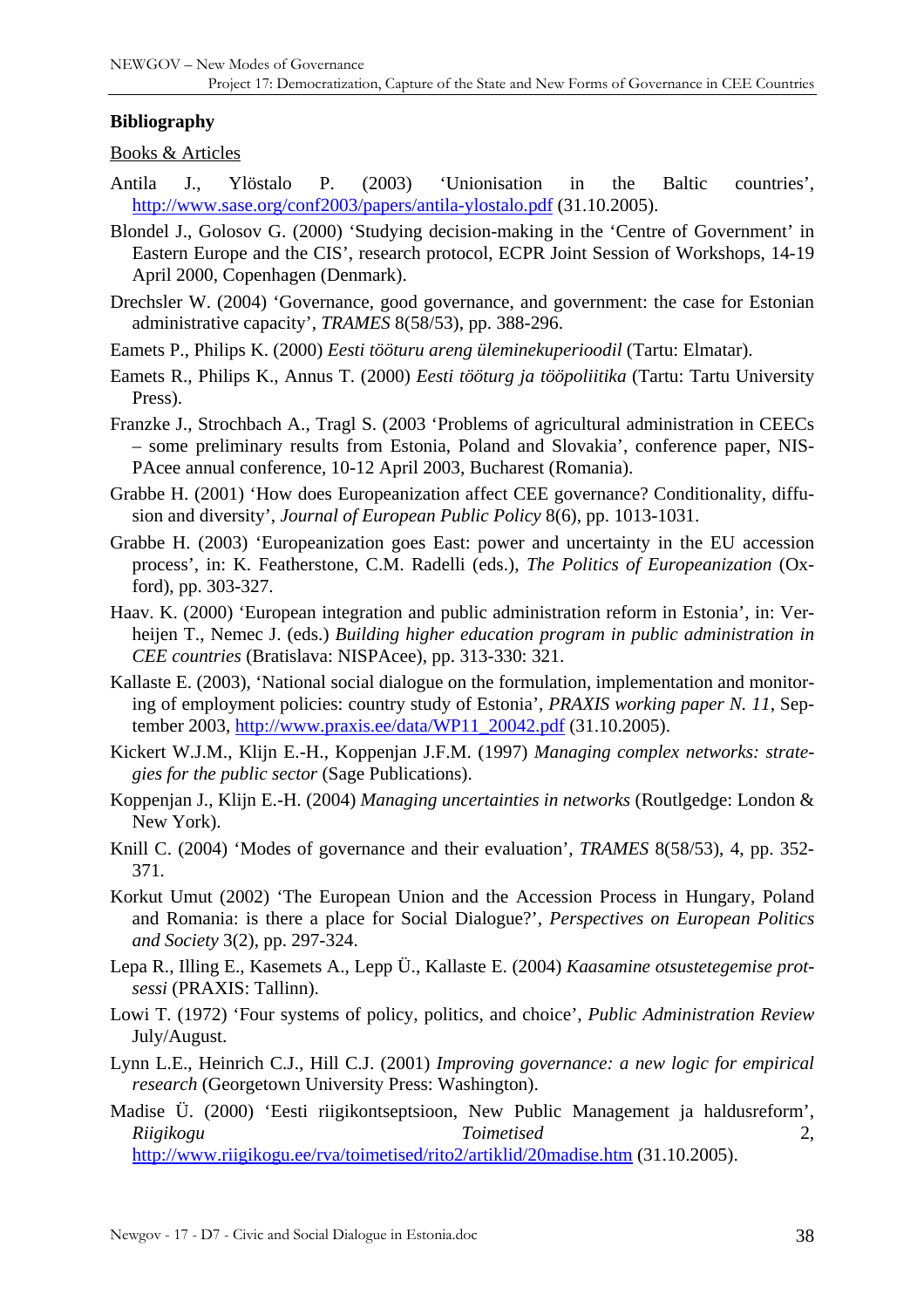- Nestor E. (MP, Social Democratic Party) (2004) Panel discussion on governance and good governance in Estonia, *TRAMES* 8(58/53), 4, pp. 419-427.
- Randma-Liiv T. (2002) 'Small states and bureaucracy: challenges for public administration', *TRAMES* 6(56/51), 4, pp. 374-389: 375.
- Silberg U. (2001) *Agraarpoliitika* (Tartu: Tartu Ülikool);
- Sootla E. (2002) *Policy-making styles: the case of Estonian Cabinets in 1990s*, Bachelor thesis, Tallinn Pedagogical University.
- Sootla G. (1996) 'The Consolidation of democracy in Estonia: causes and consequences of party splintering', in: E. Matynia (ed.) *Grappling with democracy: deliberations on postcommunist societies (1990-1995)* (Prague: Slon Publishing): 189-190.
- Sootla G. (1999) 'Evolution of roles of politicians and civil servants in the policy process: the Estonian case', in: J. Caddy, J. Jabes (eds.), *Improving relations between the administration and the public*, conference proceedings, NISPAcee annual conference, 25-27 March 1999, Sofia (Bulgaria) (Bratislava: NISPAcee).
- Sootla G. (2001) 'Evolution of roles of politicians and civil servants during the postcommunist transition in Estonia', in: T. Verheijen, *Politico-administrative relations: who rules?* (Bratislava: NISPA), pp. 109-146.
- Sootla G., Sootla E., 'Variables of sustainable policy: the case of elaboration and implementation of the Estonian Forestry policy in 1995 – 2004, based on policy networks approach', NISPAcee, annual conference, 13-15 May 2004, Vilnius (Lithuania).
- Stoker G. (2000) *The new politics of British local governance* (London: Macmillan Press).
- Vare T., Taliga H. (2002) *Kümme aastad sotsiaaldialoogi Eestis* (Tallinn: EAKL).
- Vatta Alessia (2001) 'The enlargement of the EU and Social Dialogue in Central and Eastern Europe', *Perspectives on European Politics and Society* 2(1), pp. 127-146.

#### Official analyses

- Antila J., Ylöstalo P. (1999) 'Working life barometer in the Baltic countries 1999' (Helsinki: Finnish Ministry of Labour).
- Antila J., Ylöstalo P. (2003) 'Working life barometer in the Baltic countries 2002' (Helsinki: Finnish Ministry of Labour).
- Cassale G. (2001) *Social dialogue and tripartism in Poland: evolution and trends*, Working paper N. 2, InFocus program on strengthening social dialogue, International Labour Office (Geneva: ILO).
- Rychly L., Pritzer R. (2003) 'Social Dialogue at national level in the EU accession countries', *Working paper 12, InFocus Programme on Social Dialogue, Labour Law and Labour Administration* (Geneva: International Labour Office).
- Rychly L., Vylitova M. (2005) *National Social Dialogue on employment policies in Europe* (Geneva: International Labour Office).

Press articles and analyses

- 'Ametiühingud: tööturu sotsiaalne dialoog Eestis ei toimi', BNS, 26<sup>th</sup> of April 2002.
- 'Juhtikiri: Investeering pole raiskamine', *Postimees*, 16.05.2005.

'Streikijaid kogunes ligi 19 000', *Postimees*, 05.12.2005.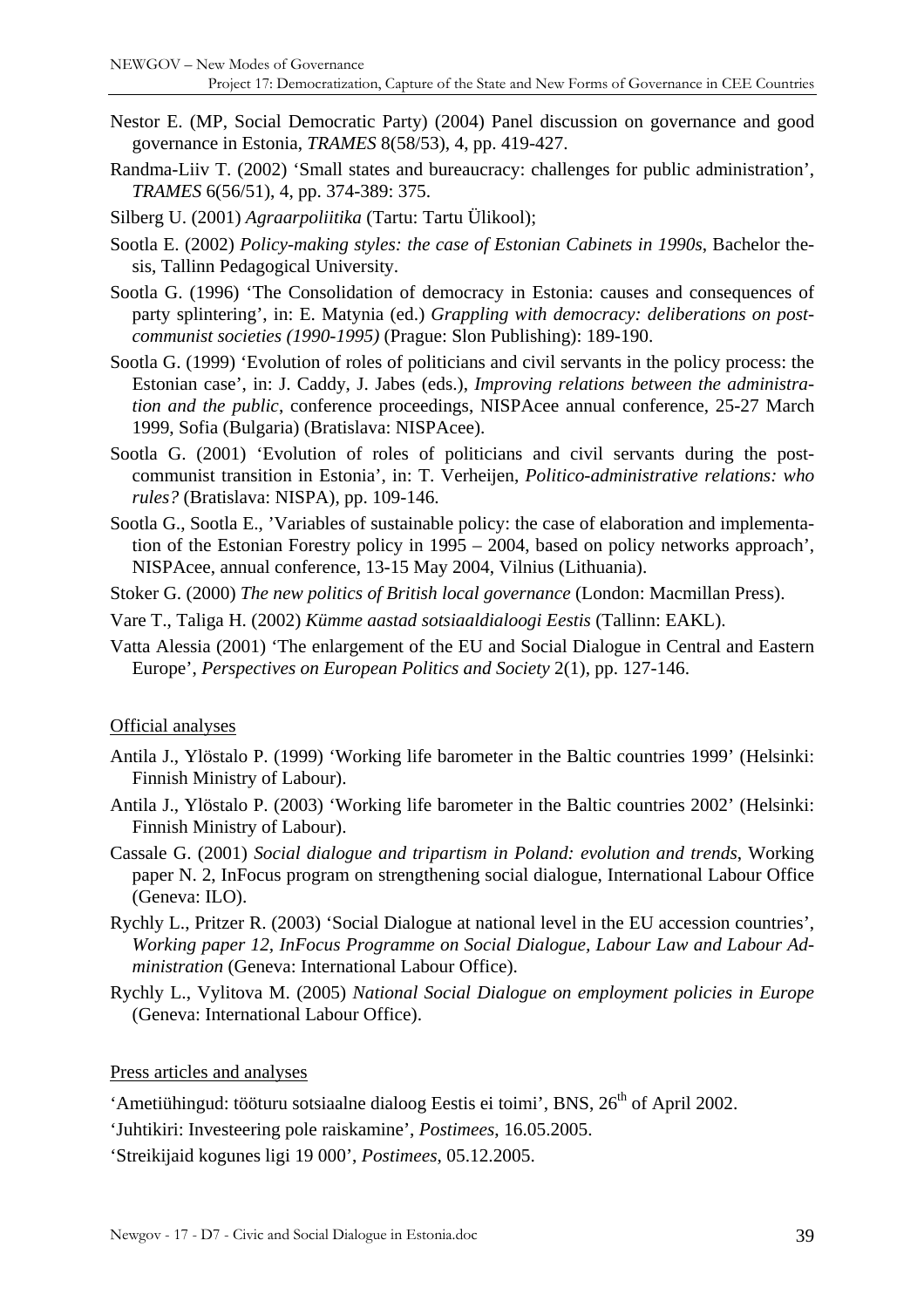Aktiva: ettevõtja infovärav, 'Nestor: Töötajate koondamishüvitised peavad kindalsti säilima', 04.12.2001,

[http://www.aktiva.ee/y/z0zNEWSy234885.html?PHPSESSID=1ec0a82ae205a9bd8107436](http://www.aktiva.ee/y/z0zNEWSy234885.html?PHPSESSID=1ec0a82ae205a9bd81074366421b8641) [6421b8641](http://www.aktiva.ee/y/z0zNEWSy234885.html?PHPSESSID=1ec0a82ae205a9bd81074366421b8641) (19.09.2005).

- Eva Luts, 'Kas Eesti töötaja jääb õigusliku kaitseta? Võlaõigusseadus kahjustab töövõtja huve', *Postimees*, 27.11.1997.
- Henrik Roosenmaa, 'Eesti õppis selgeks streikimise kunsti', *Postimees*, 06.01.2004;
- Kaire Uusen, 'Eesti tööandja hoiab ELis kõige rohkem töötajate pealt kokku', *Postimees*, 16.05.2005.
- Kristel Kossar, 'Töölepinguseaduse eelnõu sai stopptule', *Postimees*, 10.05.2005.
- Kukk Kalev, 'Tööturg: alampalga viletsus', *Reformierakond: meie arvame*, 03.11.2000, [http://vana.reform.ee/meiearvame\\_artikel.php3?katid=26&id0123](http://vana.reform.ee/meiearvame_artikel.php3?katid=26&id0123) (31.10.2005).
- Märt Rahamägi, 'UEA (Euroopa Määblitööstajate Liit) ja EFBWW (Euroopa Ehitus- ja Puidtööstuse Tööliste Liit) poolt organiseeritud sotsiaalse dialoogi alane seminar Zlovenis (Slovakia) 6. ja 7. veebruaril 2004. a.', <http://www.furnitureindustry.ee/?id=1183> (31.10.2005).
- Postimees Online, 'Tööandjad peavad alapalga tõusu liiga kiireks', *Postimees*, 01.07.2004, [http://www.postimees.ee/010704/online\\_uudised/138303\\_print.php](http://www.postimees.ee/010704/online_uudised/138303_print.php) (31.10.2005).

Raivo Paavo, 'Kas ametnik väljendab Valitsuse seisukoha?', *Postimees*, 23.10.1997.

Sigrid Talo, 'Tööandjad: riikliku miinimumpalka pole vaja', *Postimees*, 26.09.2005.

Tarmo Kiis, 'Tööanjdad: riikliku minimumpalka pole vaja', *Postimees*, 26.09.2005.

Äripäev Online, 'Alampalgast on Eestil õigem loobuda', *Äripäev*, 07.11.2000.

#### Official documents

- International Labour Organization, Convention 131: Minimum Wage Fixing Convention, 1970.
- Ministry of Social Affairs of Estonia ([www.sm.ee](http://www.sm.ee/)  31.10.2005) (2002) *National Action Plan for Employment 2002* (Tallinn).
- Ministry of Social Affairs of Estonia ([www.sm.ee](http://www.sm.ee/)  31.10.2005) (2003) *National Action Plan for Employment 2003* (Tallinn).
- Ministry of Social Affairs [\(www.sm.ee](http://www.sm.ee/) 31.10.2005) (2004) *National Action Plan for Employment – NAPE 2004*.
- Ministry of Social Affairs, Explaantory note to the Draft Law of the Employment Contracts Act, 26.11.2003, [http://eoigus.just.ee/?act=dok&subact=1&DOK\\_W=30697](http://eoigus.just.ee/?act=dok&subact=1&DOK_W=30697) (31.10.2005).
- Minister of Social Affairs, regulation nr. 25, *Establishment of the working order of the Social*  and Economic Council, 6<sup>th</sup> of April 1999.

National Program for the adoption of the *acquis* (NPAA) (1998) (Tallinn: MFA).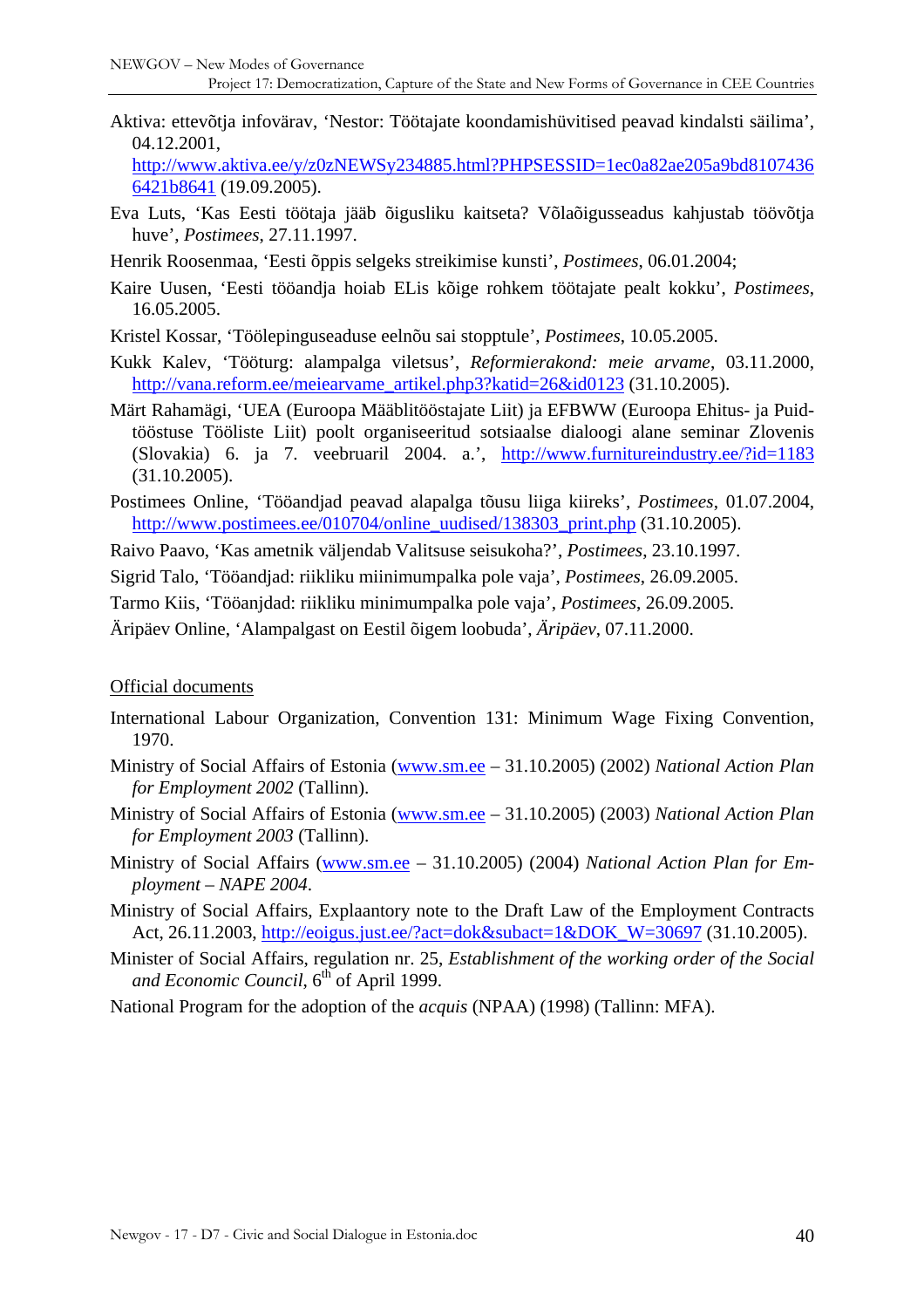#### <span id="page-40-0"></span>**Social Partners, Short Bio Notes**

#### *National Trade Union Organizations*

Association of Estonian Trade Unions (EAKL)

| President: | Mr. Harri Taliga    |
|------------|---------------------|
| Address:   | Pärnu mnt. 41 A     |
|            | 10119 Tallinn       |
|            | <b>ESTONIA</b>      |
|            | Tel.: $+3726412800$ |
| Web:       | www.eakl.ee         |

Estonian Professional Employees' Unions Association (TALO)

| President: | Mr. Toivo Roosimaa  |  |  |
|------------|---------------------|--|--|
| Address:   | Gonsiori 21         |  |  |
|            | 10147 Tallinn       |  |  |
|            | <b>ESTONIA</b>      |  |  |
|            | Tel.: $+3726419800$ |  |  |
| Web:       | www.talo.ee         |  |  |

#### *National Employers Organizations*

Estonian Association of Employers and Industry (ETTK)

| President: | Mr. Tarmo Kriis       |
|------------|-----------------------|
| Address:   | Kiriku 6              |
|            | 10130 Tallinn         |
|            | <b>ESTONIA</b>        |
|            | Tel.: $+372$ 6999 301 |
| Web:       | www.ettk.ee           |